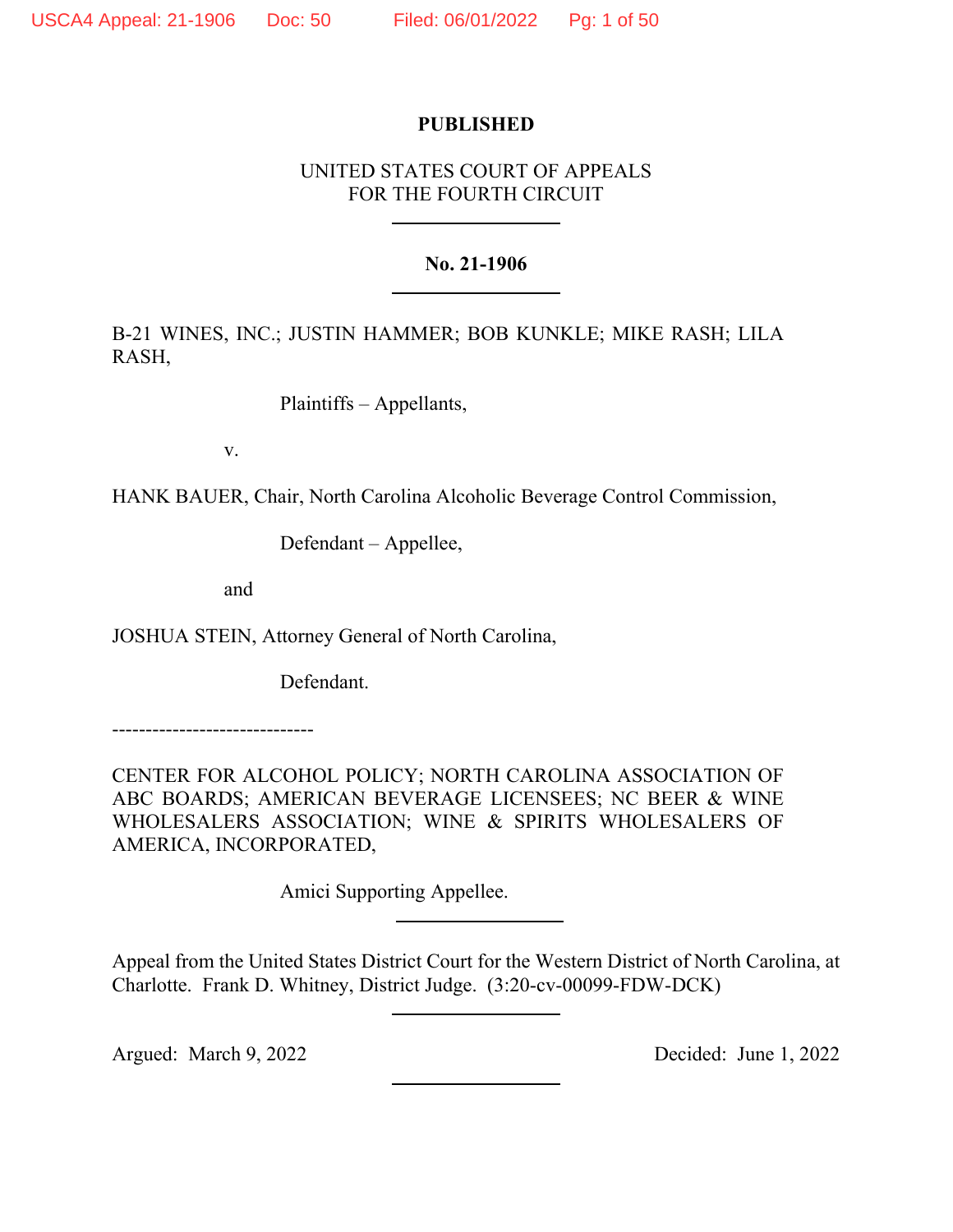Before WILKINSON, KING, and QUATTLEBAUM, Circuit Judges.

Affirmed by published opinion. Judge King wrote the majority opinion, in which Judge Quattlebaum joined. Judge Wilkinson wrote a dissenting opinion.

**ARGUED**: James A. Tanford, EPSTEIN COHEN SEIF AND PORTER, LLP, Bloomington, Indiana, for Appellants. Ryan Y. Park, NORTH CAROLINA DEPARTMENT OF JUSTICE, Raleigh, North Carolina, for Appellee. **ON BRIEF:**  Robert D. Epstein, James E. Porter, EPSTEIN COHEN SEIF AND PORTER, LLP, Indianapolis, Indiana; William C. Trosch, CONRAD TROSCH & KEMMY, P.A., Charlotte, North Carolina, for Appellants. Joshua H. Stein, Attorney General, Zachary W. Ezor, Solicitor General Fellow, Jeffrey B. Welty, Special Deputy Attorney General, NORTH CAROLINA DEPARTMENT OF JUSTICE, Raleigh, North Carolina, for Appellee. Jon Carr, JORDAN PRICE, Raleigh, North Carolina, for Amicus North Carolina Association of ABC Boards. John C. Neiman, Jr., Brandt P. Hill, MAYNARD COOPER & GALE P.C., Birmingham, Alabama, for Amici The Center for Alcohol Policy and the North Carolina Association of ABC Boards. Jo Moak, Jacob Hegeman, WINE & SPIRITS WHOLESALERS OF AMERICA, INC., Washington, D.C.; Kris Gardner, THARRINGTON SMITH LLP, Raleigh, North Carolina; Frederick R. Yarger, Teresa G. Akkara, WHEELER TRIGG O'DONNELL LLP, Denver, Colorado, for Amici Wine & Spirits Wholesalers of America, Inc., American Beverage Licensees, and North Carolina Beer & Wine Wholesalers Association.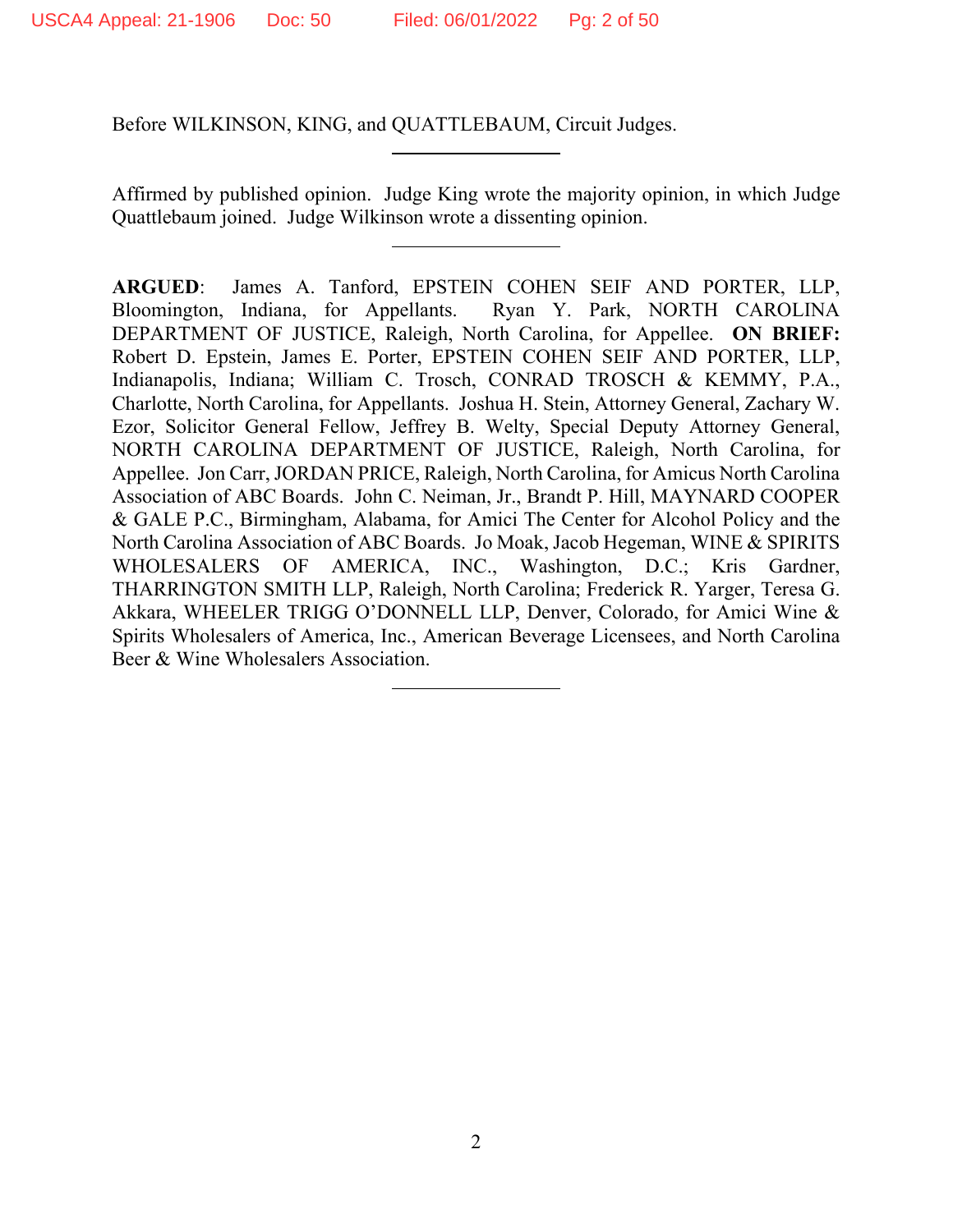KING, Circuit Judge:

Plaintiffs B-21 Wines, Inc., a Florida-based wine retailer, plus its owner and three North Carolina residents, initiated this 42 U.S.C. § 1983 action in the Western District of North Carolina, challenging a North Carolina alcoholic beverage control regime as unconstitutional. More specifically, the Plaintiffs allege that North Carolina's regime, which prohibits out-of-state retailers — but not in-state retailers — from shipping wine directly to consumers in North Carolina (the "Retail Wine Importation Bar"), contravenes the Constitution's dormant Commerce Clause. The Plaintiffs sought declaratory and injunctive relief and named the Chair of the North Carolina Alcoholic Beverage Control Commission as a defendant, in his official capacity only (hereinafter, the "N.C. Commission"). $<sup>1</sup>$  $<sup>1</sup>$  $<sup>1</sup>$ </sup>

After entertaining competing cross-motions for summary judgment, the district court awarded summary judgment to the N.C. Commission, ruling that the Twenty-first Amendment authorizes the Retail Wine Importation Bar. *See B-21 Wines, Inc. v. Guy*, No.  $3:20$  $3:20$  $3:20$ -cv-00099 (W.D.N.C. July 9, 2021), ECF No. 43 (the "Opinion").<sup>2</sup> The Plaintiffs challenge that ruling by way of this appeal. As explained herein, we are satisfied that —

<span id="page-2-0"></span><sup>&</sup>lt;sup>1</sup> When the Plaintiffs initiated this litigation, A.D. Guy, Jr., was Chair of the N.C. Commission and was named as a defendant. During the appeal, Hank Bauer replaced Guy as Chair. We have substituted Bauer for Guy, pursuant to Federal Rule of Appellate Procedure  $43(c)(2)$ . The Plaintiffs also named the Attorney General of North Carolina as a defendant, in his official capacity. The Attorney General asserted sovereign immunity and was dismissed. That ruling is not challenged.

<span id="page-2-1"></span><sup>&</sup>lt;sup>2</sup> The Opinion is published in the Federal Supplement and can be found at 548 F. Supp. 3d 555 (W.D.N.C. 2021).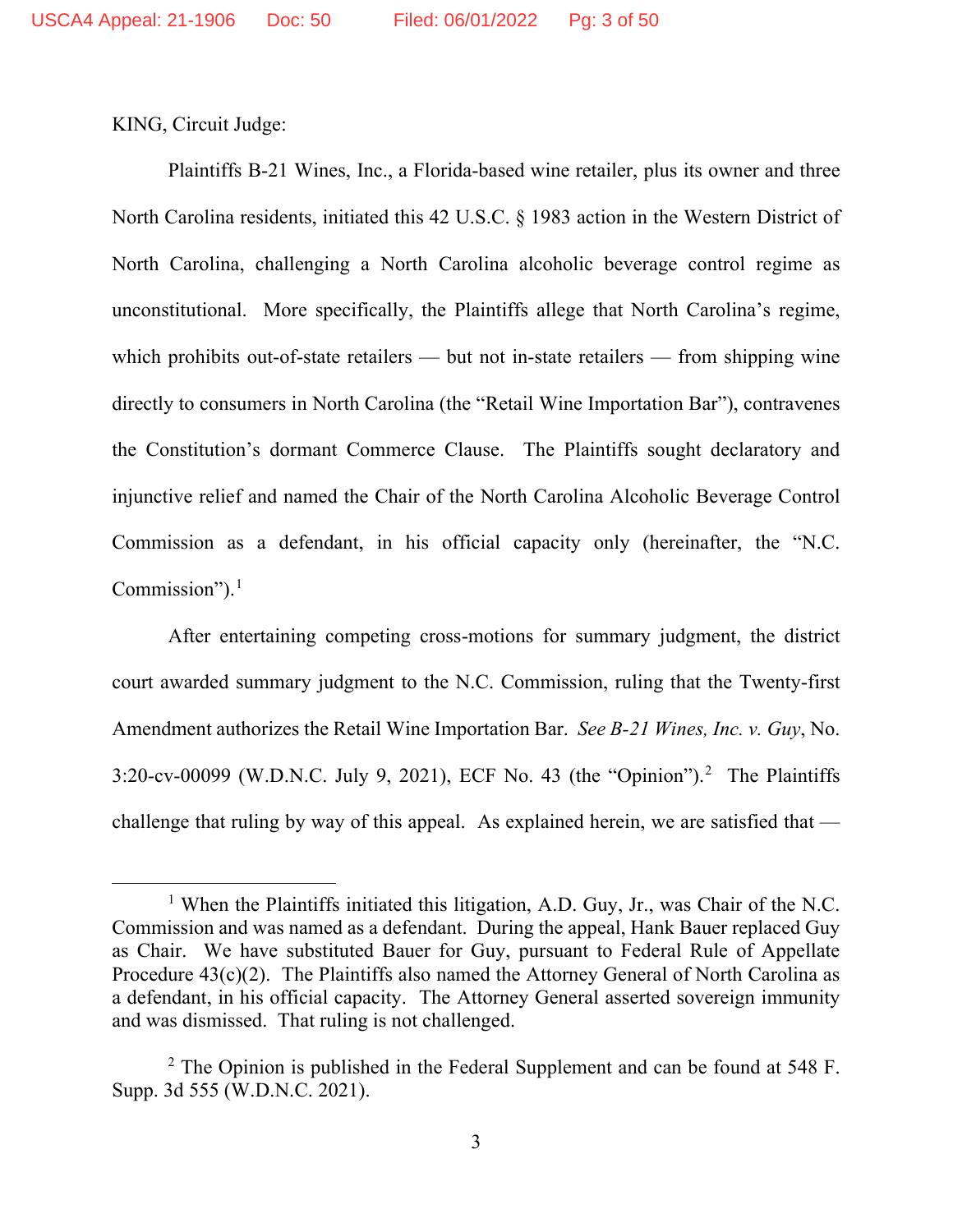even though the Retail Wine Importation Bar discriminates against interstate commerce it is authorized by Section 2 of the Twenty-first Amendment. In the circumstances, we affirm the district court.

I.

## A.

Plaintiff B-21 Wines is a wine retailer from Florida that sells wine by way of online transactions. B-21 Wines and its Florida resident owner, plaintiff Justin Hammer, seek to sell and ship wine to North Carolina consumers. Plaintiffs Bob Kunkle, Mike Rash, and Lila Rash are North Carolina residents who desire to purchase wine from out-of-state retailers such as B-21 Wines, and seek to have the wine shipped directly to them. North Carolina, however, has made it unlawful "for any person who is an out-of-state retail[er]" to ship any "alcoholic beverage" — a term that includes wine — directly to North Carolina consumers. *See* N.C. Gen. Stat. § 18B-102.1(a). Additionally, North Carolina prohibits its residents from "hav[ing] any alcoholic beverage mailed or shipped to [them] from outside this State." *Id.* § 18B-109(a).

By contrast, North Carolina's in-state retailers may ship wine directly to consumers in the State. In that regard, North Carolina generally allows those wine retailers to ship their product "in closed containers to individual purchasers inside and outside the State." *See* N.C. Gen. Stat. § 18B-1001(4). To ship wine directly to consumers, retailers are required to obtain permits, *id.* § 18B-304, and such permits may be issued only to retail locations owned or managed by a North Carolina resident and having in-state physical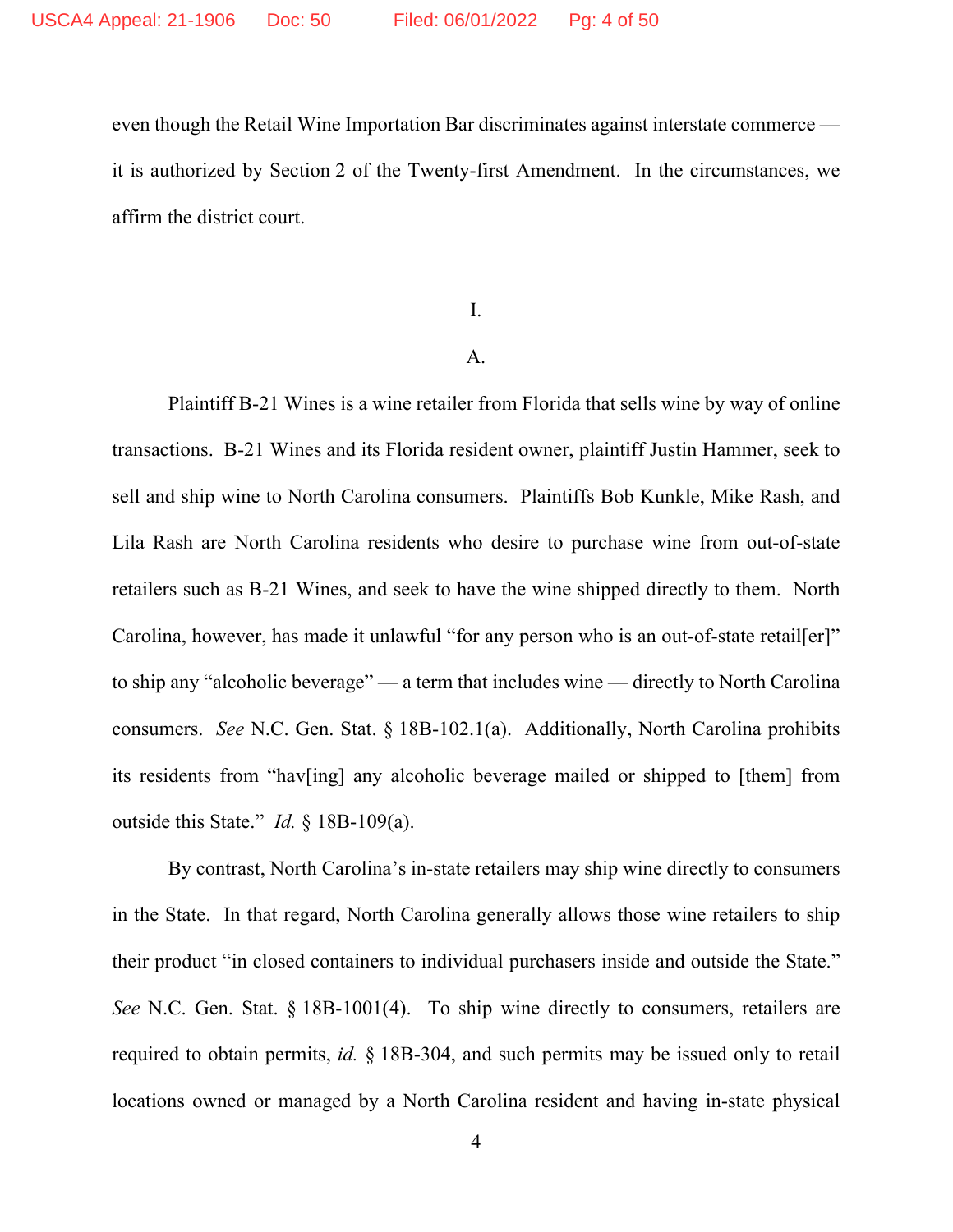premises that are made available for inspection, *id.* §§ 18B-900(a)(2), -502. Additionally, qualifying retailers must purchase their wine from an in-state wholesaler. *Id.* § 18B-1006(h).

North Carolina thus prohibits out-of-state retailers — by way of the Retail Wine Importation Bar — from shipping wine directly to the State's consumers. On the other hand, North Carolina allows its in-state retailers to do so. The constitutionality of that statutory distinction is at issue in this appeal.

## B.

The differential treatment that North Carolina applies to in-state and out-of-state retailers with respect to wine shipping is part of the Old North State's larger regime of alcoholic beverage control. Like many other states, North Carolina has decided to regulate alcoholic beverages by routing them through a system of three distinct "tiers." A typical "three-tier system" separates the producers, the wholesalers, and the retailers, consistent with the public interest aim of promoting responsible consumption of alcoholic beverages. An important feature of a typical three-tier system is "to prohibit a member of one tier from having a financial interest in a member of a higher or lower tier." *See Sarasota Wine Mkt., LLC v. Schmitt*, 987 F.3d 1171, 1176 (8th Cir. 2021), *cert. denied*, 142 S. Ct. 335 (2021). In North Carolina, the first tier of the three-tier system relates to the alcoholic beverage producers — such as wineries, breweries, and distilleries. *See* N.C. Gen. Stat. §§ 18B-1101, -1104, -1105. The system's second tier relates to the alcoholic beverage wholesalers, who purchase such beverages from producers and sell them to retailers. *Id.* §§ 18B-1107,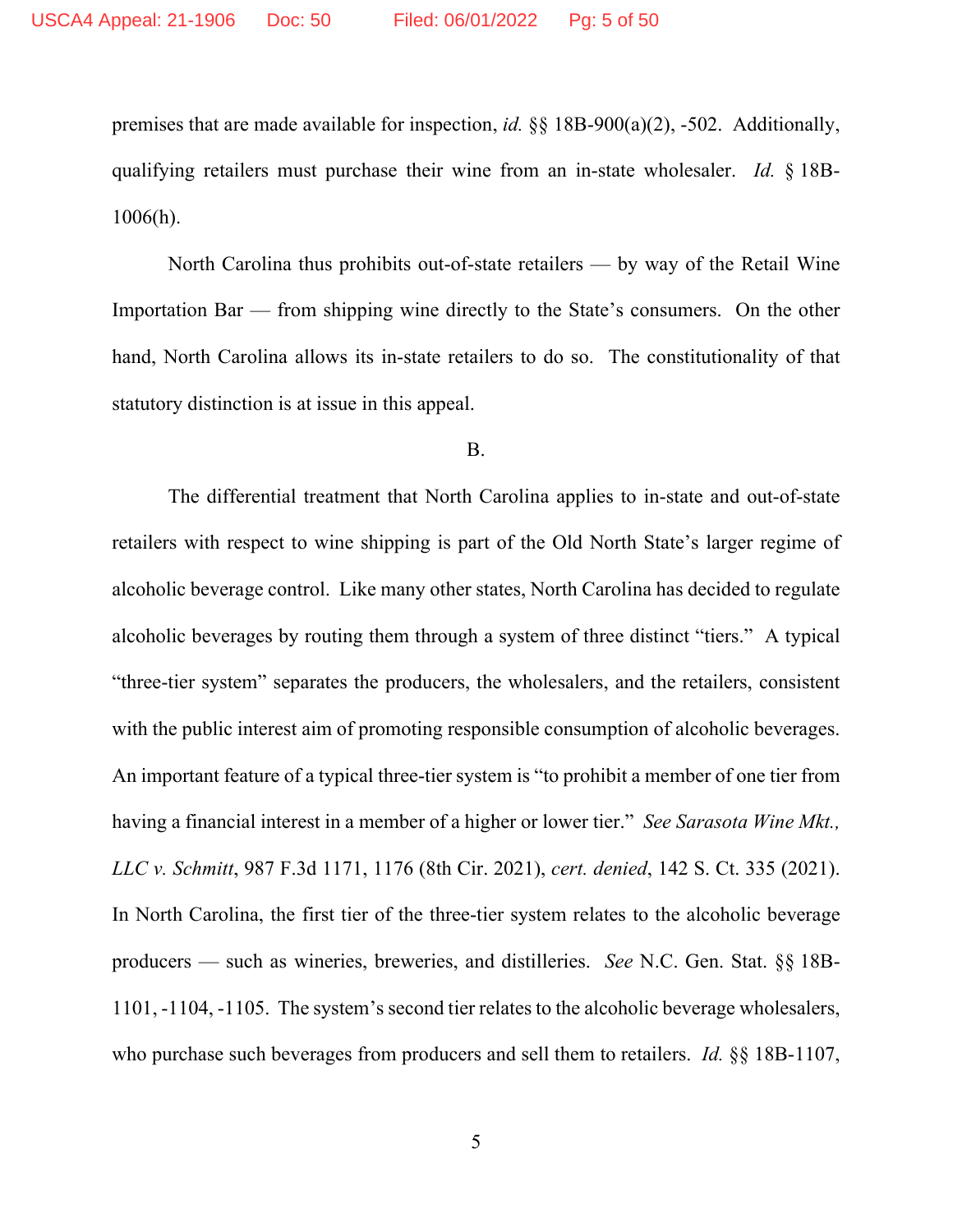-1109. And the third tier is for the alcoholic beverage retailers — such as bars, restaurants, and other businesses, which sell such beverages directly to consumers. *Id.* § 18B-1001.

Most alcoholic beverages in North Carolina pass through each of the three tiers before they reach consumers. North Carolina, however, has created limited exceptions to its three-tier system. One such exception applies to a specific class of alcoholic beverage producers — that is, the wineries. North Carolina authorizes both in-state and out-of-state wineries to obtain wine-shipper permits and to ship their product directly to consumers, thus bypassing the wholesaler and retailer tiers. *See* N.C. Gen. Stat. § 18B-1001.1. But that exception applies only to the wine producers and does not pertain to the wine retailers. The wine retailers are treated differently with respect to wine shipping privileges, based on whether they are in-state or out-of-state retailers. In sum, in North Carolina, the privilege of direct wine shipping is available to in-state wine producers, out-of-state wine producers, and in-state wine retailers — but not to out-of-state wine retailers.

The basic framework of the three-tier system has been in place for the better part of a century. Multiple states have adopted the system, primarily to promote public health and prevent alcohol abuse problems caused by so-called "tied-house" saloons that existed prior to Prohibition. Back then, the alcoholic beverage producers paid to establish saloons and, in exchange, the saloonkeepers agreed to sell only their backers' alcohol and to meet strict sales quotas. *See Tenn. Wine & Spirits Retailers Ass'n v. Thomas*, 139 S. Ct. 2449, 2463 & n.7 (2019). Because those producers served only as "absentee" owners, they "knew nothing and cared nothing" about the resulting social ills. *See* J.A. 281 (citing Raymond B. Fosdick & Albert L. Scott, *Toward Liquor Control* 33 (Ctr. for Alcohol Pol'y 2011)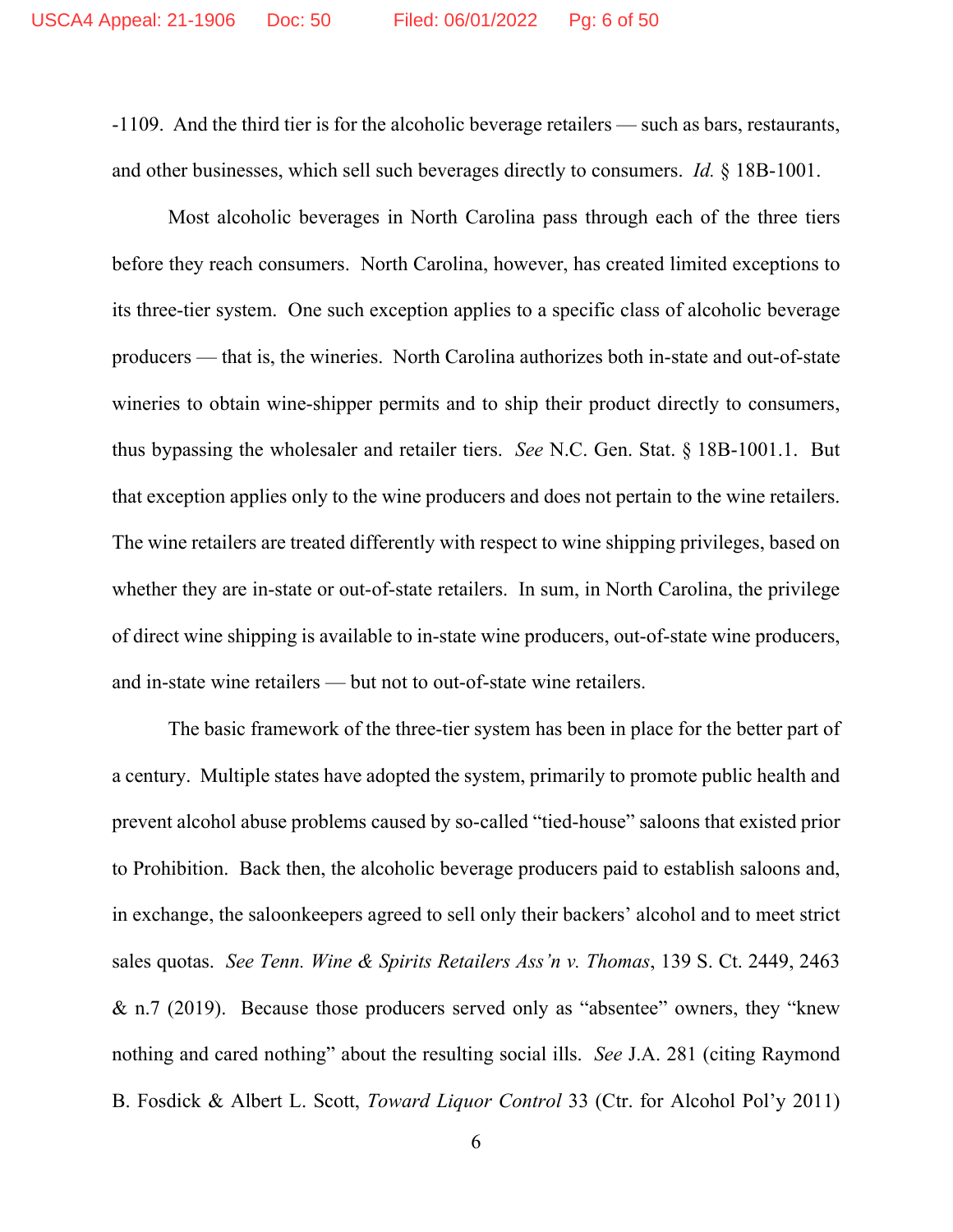$(1933)$  $(1933)$  $(1933)$ ).<sup>3</sup> The "tied-houses" thus led to widespread alcohol abuse, which caused "a greater amount of crime and misery" than "any other source." *See Crowley v. Christensen,* 137 U.S. 86, 91 (1890).

In 1908, to address the social problems brought about by the "tied-houses," North Carolina prohibited alcoholic beverage sales statewide. This was more than a decade before the Eighteenth Amendment — ratified in 1919 — imposed Prohibition and banned nationwide the manufacture, sale, and transportation of alcoholic beverages. And although Prohibition technically resolved the "tied-house" issue, it led to a myriad of other social problems. As a result, the Eighteenth Amendment was repealed only 14 years later — in 1933 — by Section 1 of the Twenty-first Amendment. To garner support for the repeal of Prohibition, the drafters of the Twenty-first Amendment included Section 2 therein, which affords every state the option of banning alcoholic beverages completely if it chooses to do so. Section 2 provides, *in haec verba*, as follows:

The transportation or importation into any State, Territory, or possession of the United States for delivery or use therein of intoxicating liquors, in violation of the laws thereof, is hereby prohibited.

*See* U.S. Const. amend. XXI, § 2.

After the Twenty-first Amendment returned the authority to regulate "intoxicating liquors" to the states, North Carolina appointed a commission in 1935 to study the issues related to alcoholic beverage control. *See A Survey of Statutory Changes in North Carolina* 

<span id="page-6-0"></span> $3$  Citations herein to "J.A.  $\blacksquare$ " refer to the contents of the Joint Appendix filed by the parties in this appeal.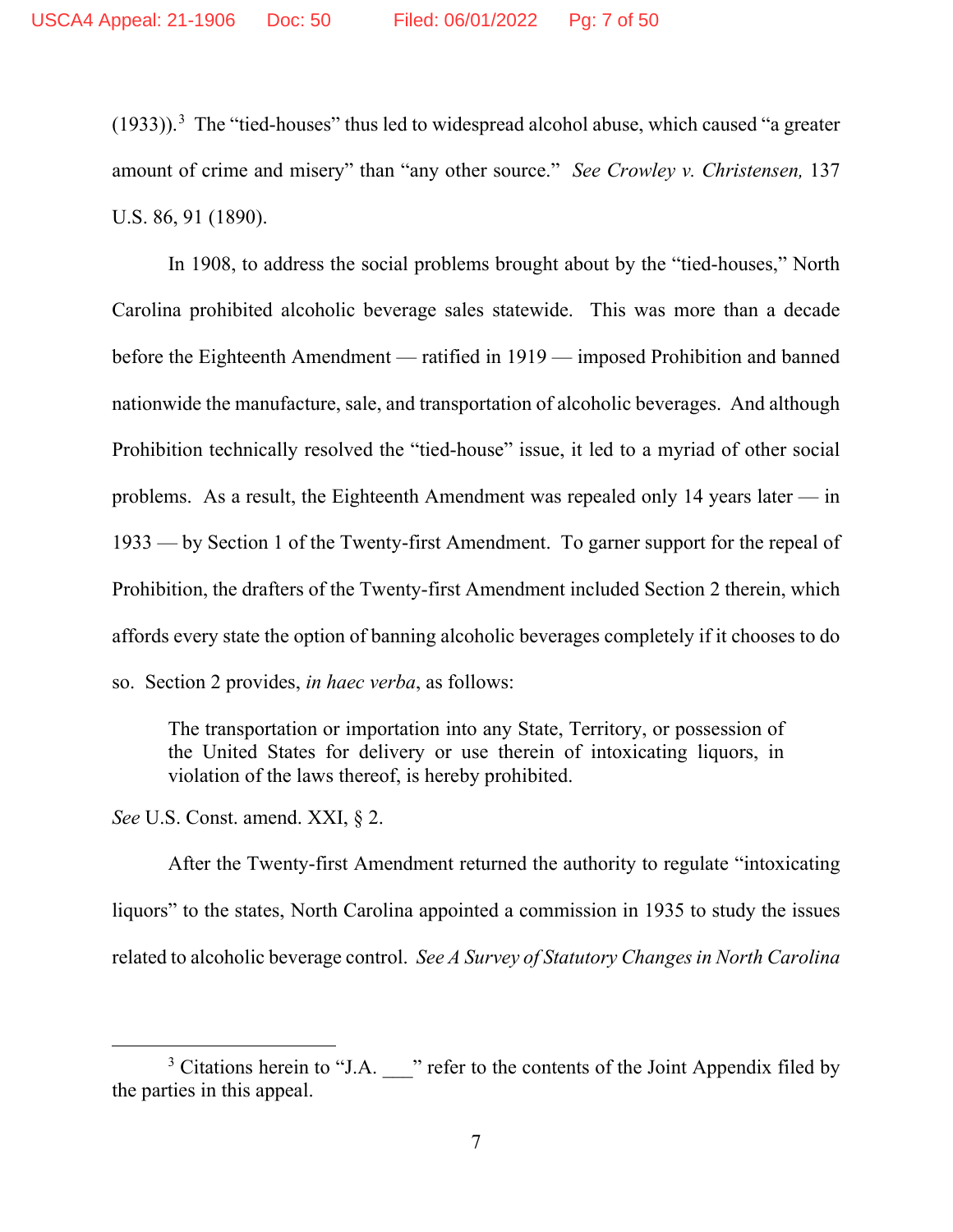*in 1935*, 13 N.C. L. Rev. 355, 388 (1935). The commission's report of 1937 advised of the need to address the "well recognized evils of the intemperate use of alcohol as a beverage," but to avoid "excessive restrictions which, however sincere, would result in defeating the desired ends." *See* J.A. 296. To strike a balance, the commission recommended that North Carolina take over the distribution and sale of alcoholic beverages. It also recommended that North Carolina adopt a statutory regime of alcoholic beverage control that would "promote temperance" while simultaneously "driving . . . the illicit dealer out of business." *Id.* at 305.

Implementing the commission's recommendations, the North Carolina General Assembly created in 1937 an administrative body with general supervisory powers over commerce involving alcoholic beverages — now known as the North Carolina Alcoholic Beverage Control Commission. For a few years thereafter, all alcoholic beverage sales in North Carolina were channeled through a network of county boards. In 1939, however, North Carolina switched from the county board system to a three-tier system of alcoholic beverage control.

North Carolina has modified and refined its three-tier system over the years, including by allowing wine producers to obtain permits to ship wine directly to consumers. The State has, however, consistently remained committed to the core of the three-tier system. Indeed, the General Assembly has recently "reaffirm[ed] its support" of the threetier system. *See* Act of July 18, 2019, S.L. 2019-18, 2019 N.C. Sess. Laws 163, 163-64. In 2019, North Carolina amended its alcoholic beverage control statutes, specifying their purpose as to "limit rather than expand" commerce involving alcohol, and to maintain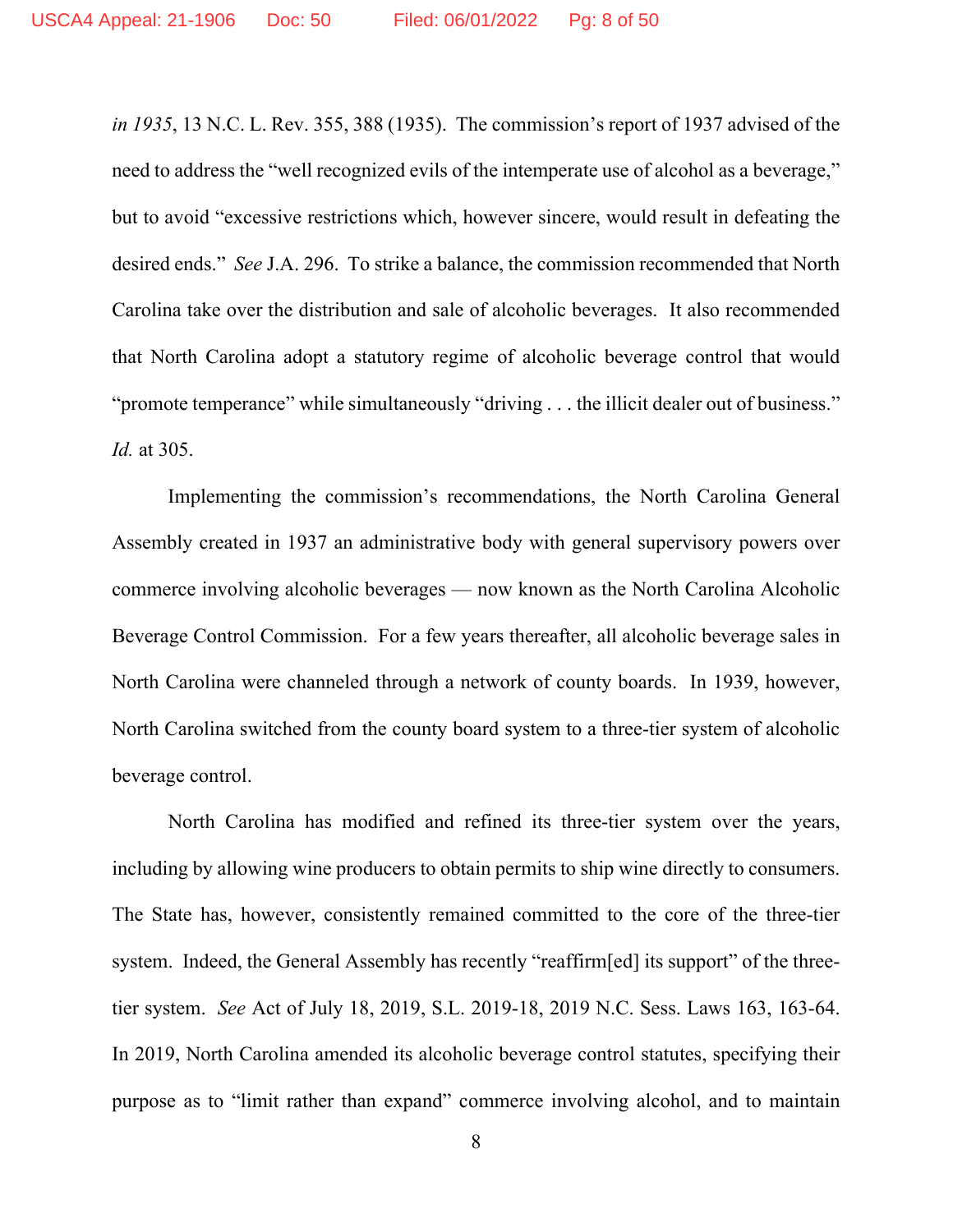"strict regulatory control . . . through the three-tier . . . system." *Id.* at 165-66 (codified at N.C. Gen. Stat. § 18B-100).

## $C<sub>c</sub>$

On February 18, 2020, the Plaintiffs filed their Complaint against the N.C. Commission in this litigation, alleging, inter alia, that by prohibiting out-of-state retailers from shipping wine directly to North Carolina consumers — while at the same time permitting in-state retailers to do so — North Carolina violates the dormant Commerce Clause. The Complaint challenged three provisions of North Carolina's alcoholic beverage control regime that relate to the Retail Wine Importation Bar — specifically, sections 18B- $102.1(a)$ ,  $-109(a)$ , and  $-900(a)(2)$  of the North Carolina General Statutes.<sup>[4](#page-8-0)</sup> After the district court declined to dismiss the Complaint against the Commission, the parties filed crossmotions for summary judgment. By their respective summary judgment motions, the Plaintiffs requested the court to invalidate the challenged statutory provisions, while the Commission asked the court to uphold them as constitutional under the Twenty-first Amendment. After conducting oral argument, the court filed its Opinion of July 9, 2021, resolving the litigation by denying the Plaintiffs' motion and awarding summary judgment to the Commission.

<span id="page-8-0"></span><sup>4</sup> As explained above, section 18B-102.1(a) makes it unlawful "for any person who is an out-of-state retail[er]" to ship any "alcoholic beverage" directly to North Carolina consumers. Section 18B-109(a) in turn prohibits any North Carolina resident from "hav[ing] any alcoholic beverage mailed or shipped to him from outside this State." And section 18B-900(a)(2) provides that qualifying alcohol retail locations must be owned or managed by a North Carolina resident.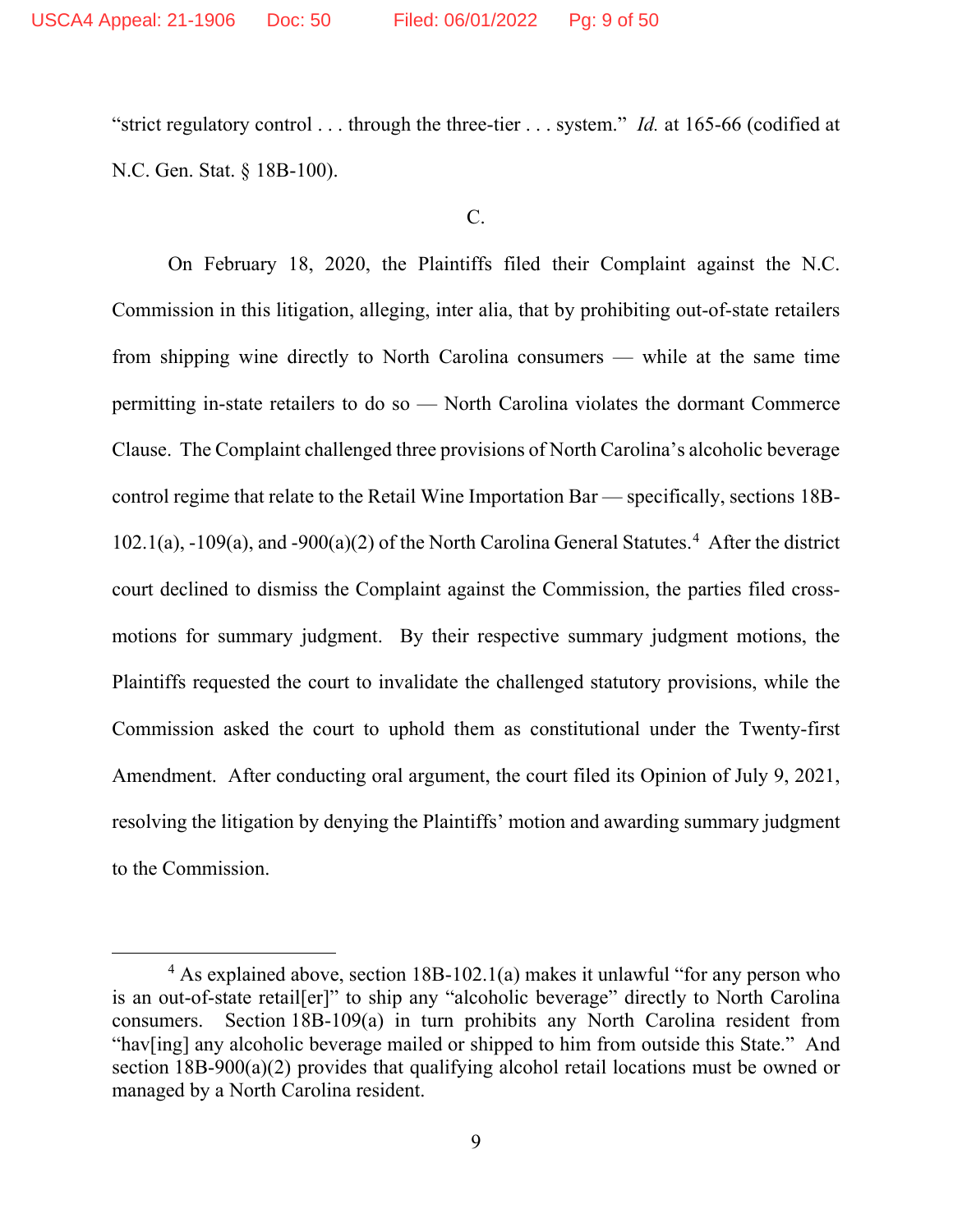The Opinion assessed the Retail Wine Importation Bar in light of the interplay between the dormant Commerce Clause — recognized by the Supreme Court for nearly 200 years as prohibiting discrimination by any of the states against interstate commerce and the Twenty-first Amendment, which explicitly grants to the several states the authority to regulate "intoxicating liquors" within their borders. The Opinion recognized and explained that, for purposes of a dormant Commerce Clause challenge, state regimes that regulate alcoholic beverages are analyzed under a two-step framework. *See* Opinion 6. First, a court inquires into whether the challenged regime discriminates against interstate commerce. *Id.* at 7. If that inquiry is answered in the affirmative, the court then "ask[s] whether the challenged [regime] can be justified as a public health or safety measure or on some other legitimate nonprotectionist ground." *Id.* (internal quotation marks omitted).

After making the initial inquiry, the district court concluded that North Carolina's challenged statutory provisions facially discriminate against out-of-state wine retailers. *See* Opinion 9. And in assessing whether the Retail Wine Importation Bar could be justified as "a public health or safety measure or on some other legitimate nonprotectionist ground," the court recognized that North Carolina has an important interest in maintaining its three-tier system of alcoholic beverage control. *Id.* at 8-9. That system, the court explained, is "inherently tied to public health and safety measures the Twenty-first Amendment was passed to promote." *Id.* at 8.

The Opinion also recognized that North Carolina's prohibition on direct wine shipping by out-of-state retailers to the State's consumers is an essential feature of its threetier system. *See* Opinion 9. As the district court explained, an alcoholic beverage control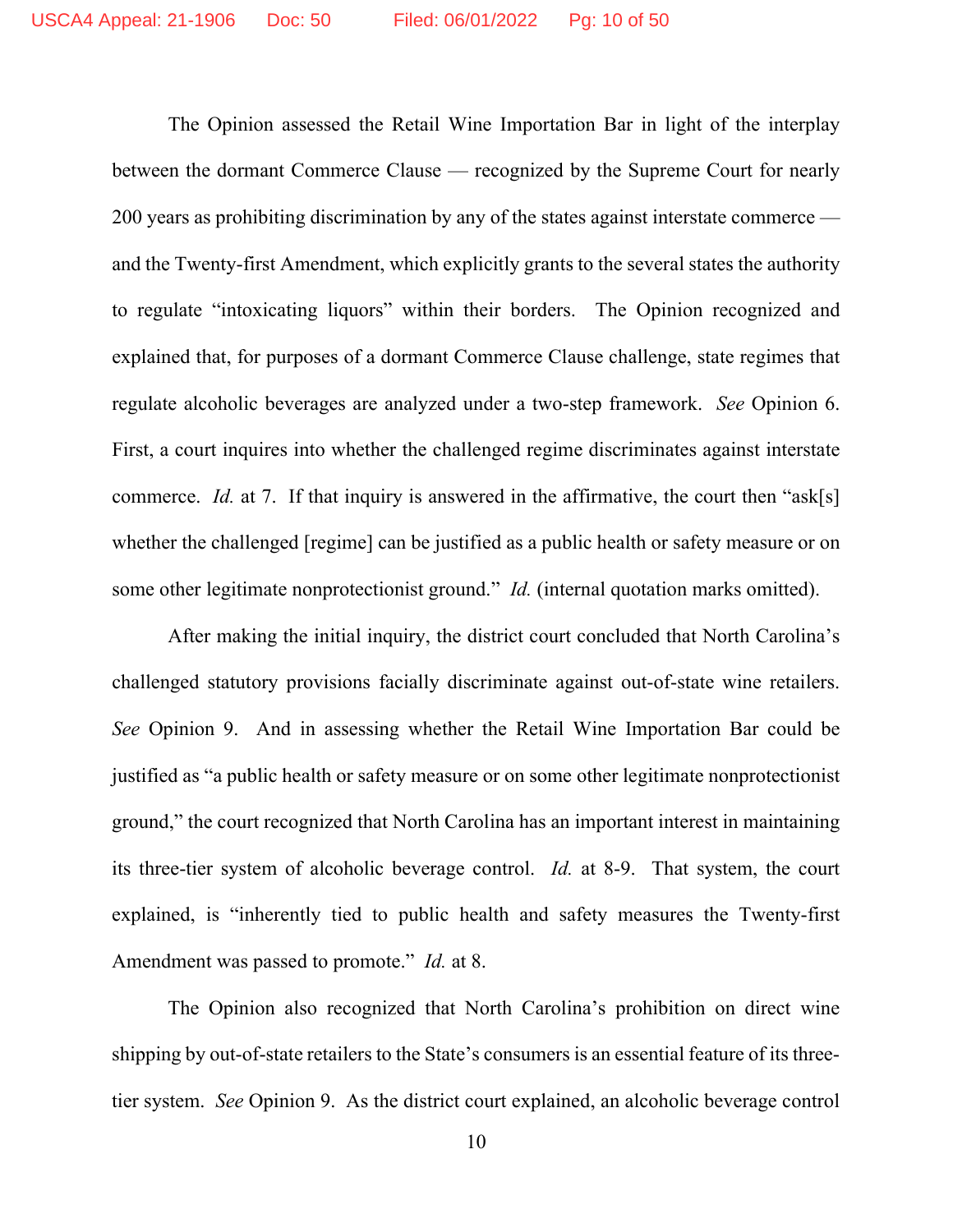regime that allows out-of-state wine retailers to ship directly to North Carolina consumers would effectively enable those retailers to bypass the State's three-tier system. *Id.* at 11. The Opinion thus concluded that the Plaintiffs' challenge to the Retail Wine Importation Bar presented

a choice between virtually eliminating North Carolina's three-tier system, which the Supreme Court and multiple Courts of Appeals have determined is unquestionably legitimate, and maintaining the status quo.

*Id.* Resolving that choice, the district court rejected the Plaintiffs' challenge and upheld the Retail Wine Importation Bar as constitutional. *Id.* The Plaintiffs have timely appealed from the court's judgment, and we possess jurisdiction pursuant to 28 U.S.C. § 1291.

#### II.

At the root of the parties' disagreement lies the question of the proper balance between, on the one hand, North Carolina's constitutional power under the Twenty-first Amendment to regulate alcoholic beverages within its boundaries and, on the other, the dormant Commerce Clause's prohibition on discrimination by a state against interstate commerce. The Plaintiffs' contention on appeal is that the district court struck an erroneous balance, affording North Carolina's regulatory authority too much weight. The N.C. Commission, for its part, agrees with the district court, maintaining that the differential treatment of in-state and out-of-state wine retailers at issue in these proceedings is constitutionally authorized.

We review de novo a district court's disposition of cross-motions for summary judgment. *See Bostic v. Schaefer*, 760 F.3d 352, 370 (4th Cir. 2014). As we have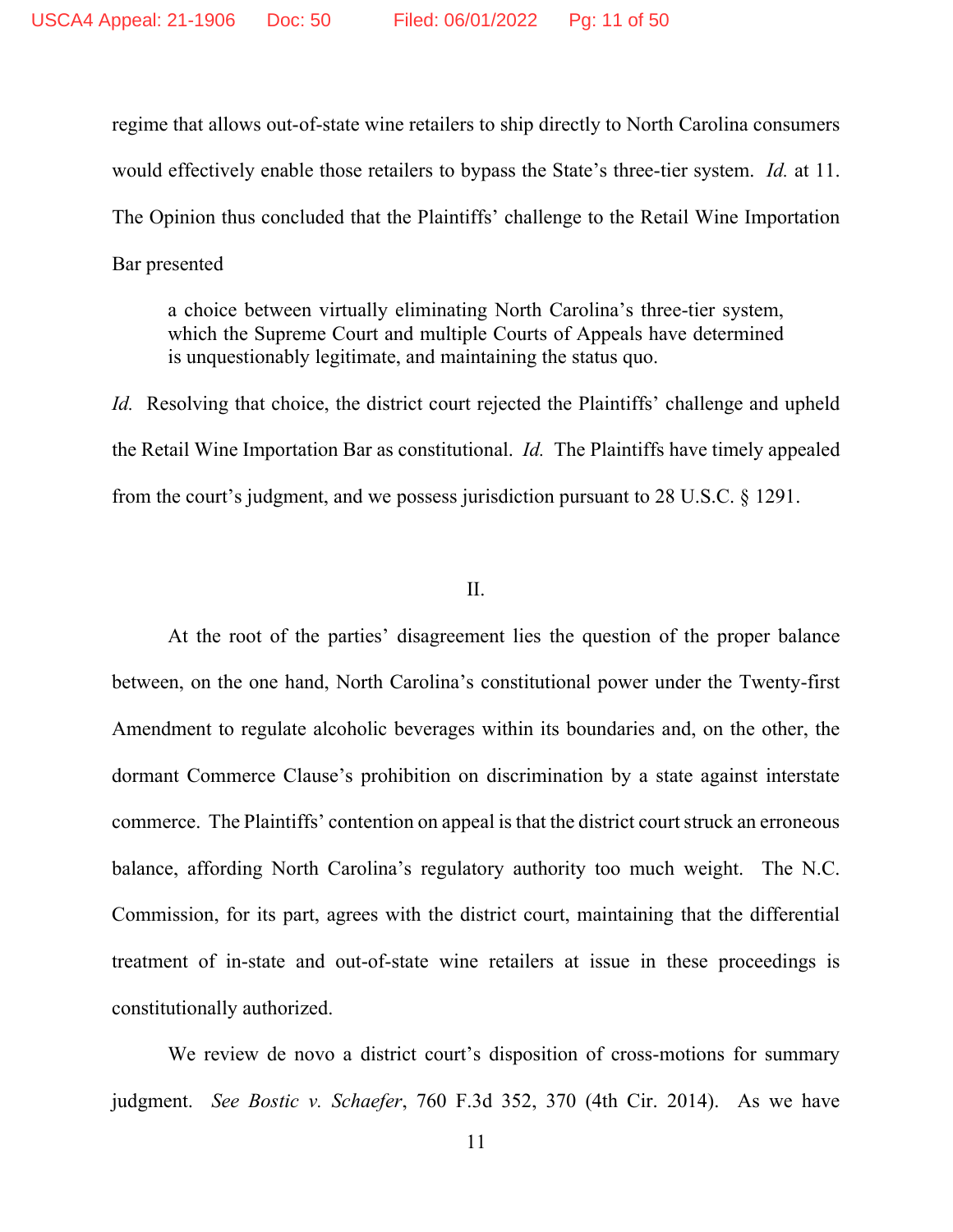explained, "when cross-motions for summary judgment are before a court, the court examines each motion separately, employing the familiar standard under Rule 56 of the Federal Rules of Civil Procedure." *See Desmond v. PNGI Charles Town Gaming, L.L.C.*, 630 F.3d 351, 354 (4th Cir. 2011). Pursuant to that standard, "[s]ummary judgment is appropriate 'if the movant shows that there is no genuine dispute as to any material fact and the movant is entitled to judgment as a matter of law.'" *See Lawson v. Union Cnty. Clerk of Court*, 828 F.3d 239, 247 (4th Cir. 2016) (quoting Fed. R. Civ. P. 56(a)). We also review de novo a district court's ruling with respect to the constitutionality of a state statute. *See Miller v. Brown*, 503 F.3d 360, 364 (4th Cir. 2007).

## III.

The constitutional provisions at center stage in this appeal are the Commerce Clause — contained in Article I, Section 8, Clause 3 of the Constitution and ratified late in the Eighteenth Century — and the Twenty-first Amendment, specifically Section 2 thereof, which was ratified about 145 years thereafter. The Commerce Clause provides that "[t]he Congress shall have Power . . . [t]o regulate Commerce with foreign Nations, and among the several States, and with the Indian Tribes." *See* U.S. Const. art. I, § 8, cl. 3. "Although the Clause is framed as a positive grant of power to Congress," the Supreme Court has recognized that the Clause "also prohibits state laws that unduly restrict interstate commerce." *See Tenn. Wine & Spirits Retailers Ass'n v. Thomas*, 139 S. Ct. 2449, 2459 (2019) (internal quotation marks omitted). Important here, the "negative" or "dormant" aspect of the Commerce Clause prohibits the several states from "adopting protectionist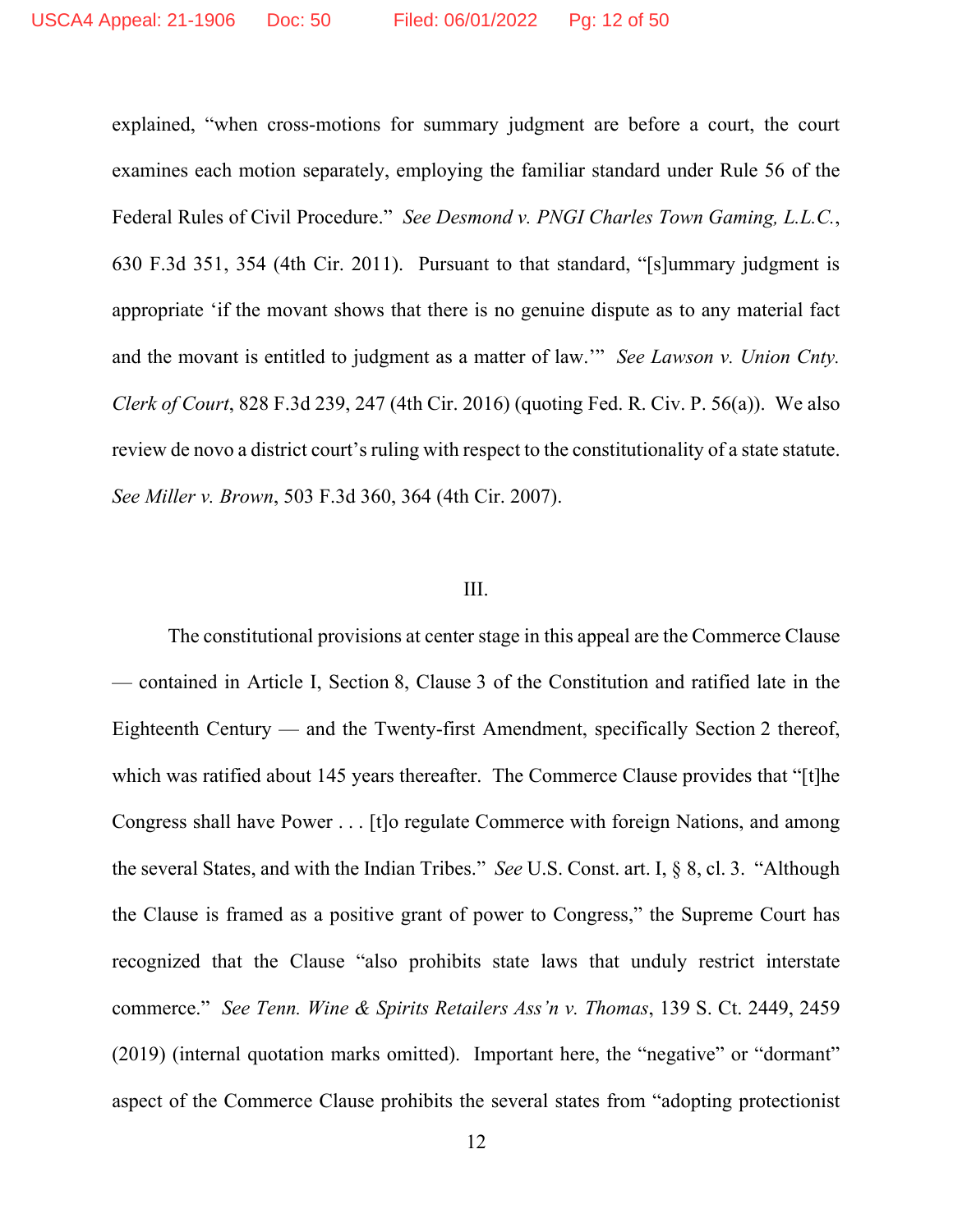measures and thus preserves a national market for goods and services." *Id.* (internal quotation marks omitted).Ordinarily, a state statute that discriminates against interstate commerce is evaluated under a test that is akin to strict scrutiny review, requiring invalidation unless the state demonstrates "both that the statute serves a legitimate local purpose, and that this purpose could not be served as well by available nondiscriminatory means." *See Colon Health Ctrs. of Am., LLC v. Hazel*, 733 F.3d 535, 543 (4th Cir. 2013) (internal quotation marks omitted). But when a challenged statutory regime regulates alcoholic beverages — thus implicating the Twenty-first Amendment — the standard of review is different.

Section 2 of the Twenty-first Amendment explicitly grants to each of the states a broad power to regulate "intoxicating liquors," i.e., wine and other alcoholic beverages, within their respective boundaries. The Supreme Court's initial assessment of Section 2, made by Justice Brandeis in 1936, was that its broad language accorded plenary authority to the several states to regulate alcoholic beverages, including the power to discriminate against out-of-state alcohol interests. *See State Bd. of Equalization v. Young's Market Co.*, 299 U.S. 59, 62 (1936). But more recently, in a somewhat fractured decision in 2005, the Court resolved that Section 2 "does not abrogate Congress' Commerce Clause powers with regard to liquor." *See Granholm v. Heald*, 544 U.S. 460, 487 (2005). In fact, the Court emphasized that "state regulation of alcohol is limited by the nondiscrimination principle of the Commerce Clause." *Id.*

Nevertheless, because of the unique constitutional authority accorded to the states under Section 2 to regulate alcoholic beverages — the only consumer product actually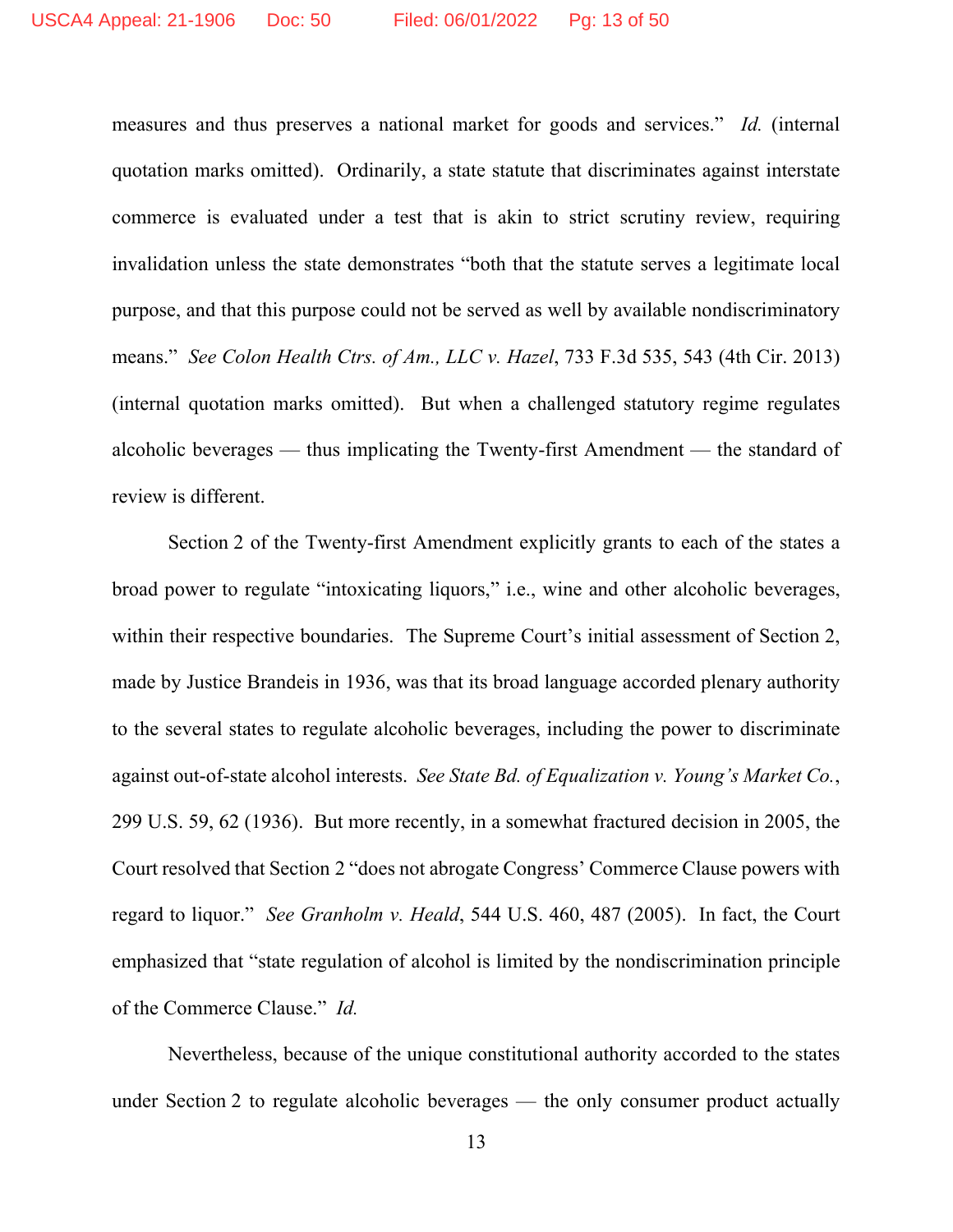mentioned in the Constitution — the Supreme Court confirmed that the Twenty-first Amendment affords a state "virtually complete control" over the distribution of alcoholic beverages within its borders. *See Granholm*, 544 U.S. at 488 (internal quotation marks omitted). Thus, a dormant Commerce Clause challenge to a state's alcoholic beverage control statutes requires that the reviewing court "engage in a different inquiry" than it would utilize for challenges to state statutes involving other commercial products. *See Tenn. Wine*, 139 S. Ct. at 2474.

The Supreme Court recently enunciated, in its 2019 *Tennessee Wine* decision, a twostep framework for assessing alcoholic beverage control laws that are challenged under the dormant Commerce Clause. First, a court must ask whether the challenged regime discriminates against interstate commerce. *See Tenn. Wine*, 139 S. Ct. at 2474. If the answer to that inquiry is no, the court's assessment ends and the challenged regime is constitutional. On the other hand, if the inquiry is answered in the affirmative, the court proceeds to the second step and assesses "whether the challenged [regime] can be justified as a public health or safety measure or on some other legitimate nonprotectionist ground." *Id*. To properly assess and dispose of this appeal, we will — as the district court did address those two steps in turn.

# A.

In evaluating whether North Carolina's Retail Wine Importation Bar discriminates against interstate commerce, the district court concluded that it did not need to "go into an extensive dormant Commerce Clause analysis" because the challenged statutes are "discriminatory on their face." *See* Opinion 9. On appeal, the Plaintiffs have limited their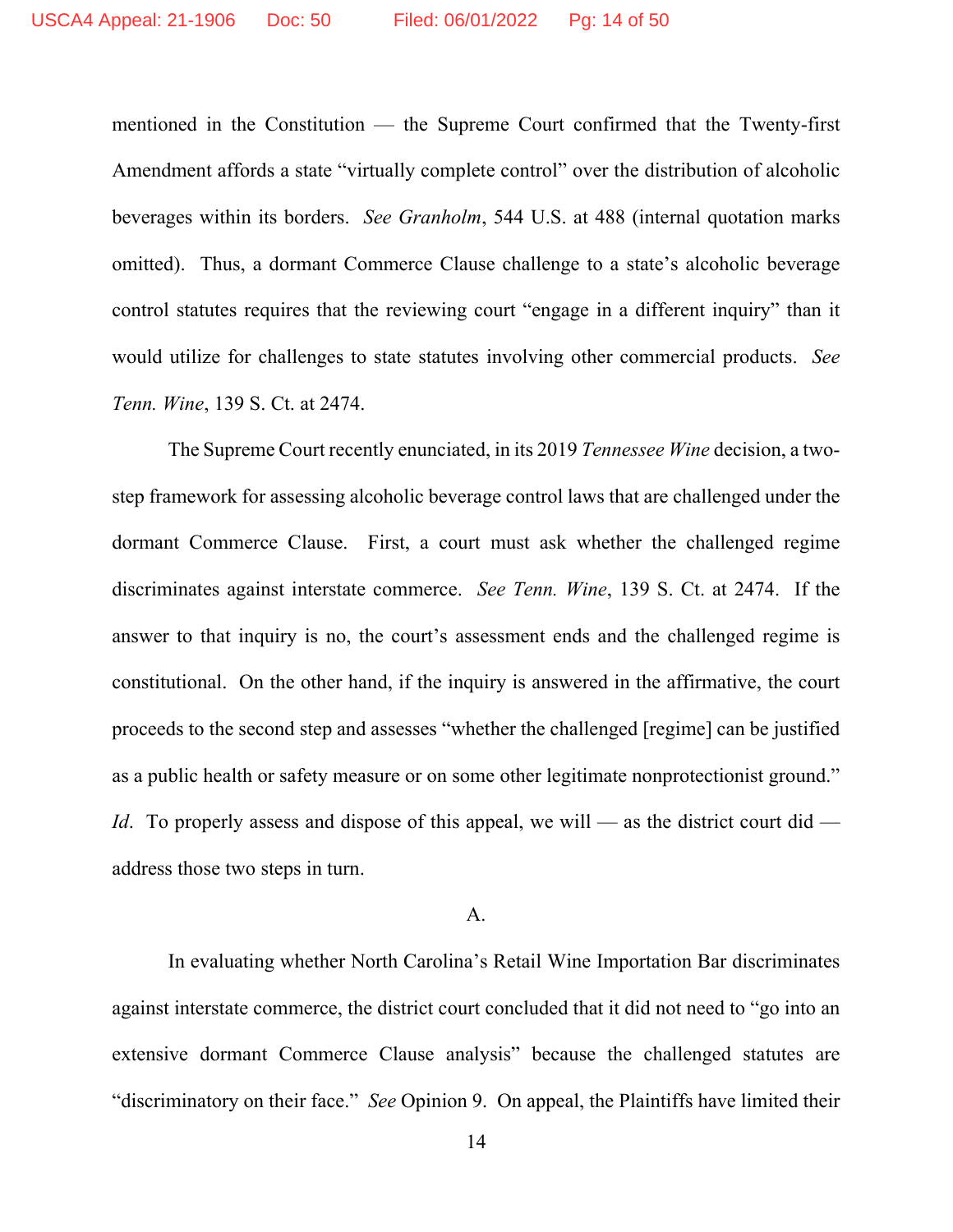challenge to two provisions: sections 18B-102.1(a) and -109(a) of the North Carolina General Statutes. The first of those provisions — section  $18B-102.1(a)$  — prohibits outof-state retailers from shipping wine to consumers in North Carolina. The second provision  $-$  section 18B-109(a)  $-$  makes it unlawful for North Carolina consumers to have wine shipped directly to them from outside the State.

The Supreme Court has defined impermissible discrimination for purposes of the dormant Commerce Clause as "differential treatment of in-state and out-of-state economic interests that benefits the former and burdens the latter." *See Granholm*, 544 U.S. at 472 (internal quotation marks omitted). We therefore assess whether sections 18B-102.1(a) and  $-109(a)$  — as core provisions of the Retail Wine Importation Bar and part of North Carolina's alcoholic beverage control regime — treat in-state and out-of-state wine retailers differently and in a manner that unconstitutionally benefits the former and burdens the latter.

When construing a statute, we must start with the text thereof. *See Lamie v. U.S. Tr.*, 540 U.S. 526, 534 (2004). The language of section  $18B-102.1(a)$  — which makes it "unlawful for any person who is an out-of-state retail[er] . . . to ship or cause to be shipped any alcoholic beverage directly to any North Carolina resident" — is readily suspect. That provision singles out a specific group — out-of-state retailers — and prohibits that group from shipping alcoholic beverages directly to consumers in North Carolina. When assessed in conjunction with section  $18B-1001(4)$  — which allows in-state retailers to ship wine "in closed containers to individual purchasers inside and outside the State" — the discriminatory nature of section 18B-102.1(a) is obvious. This discrimination against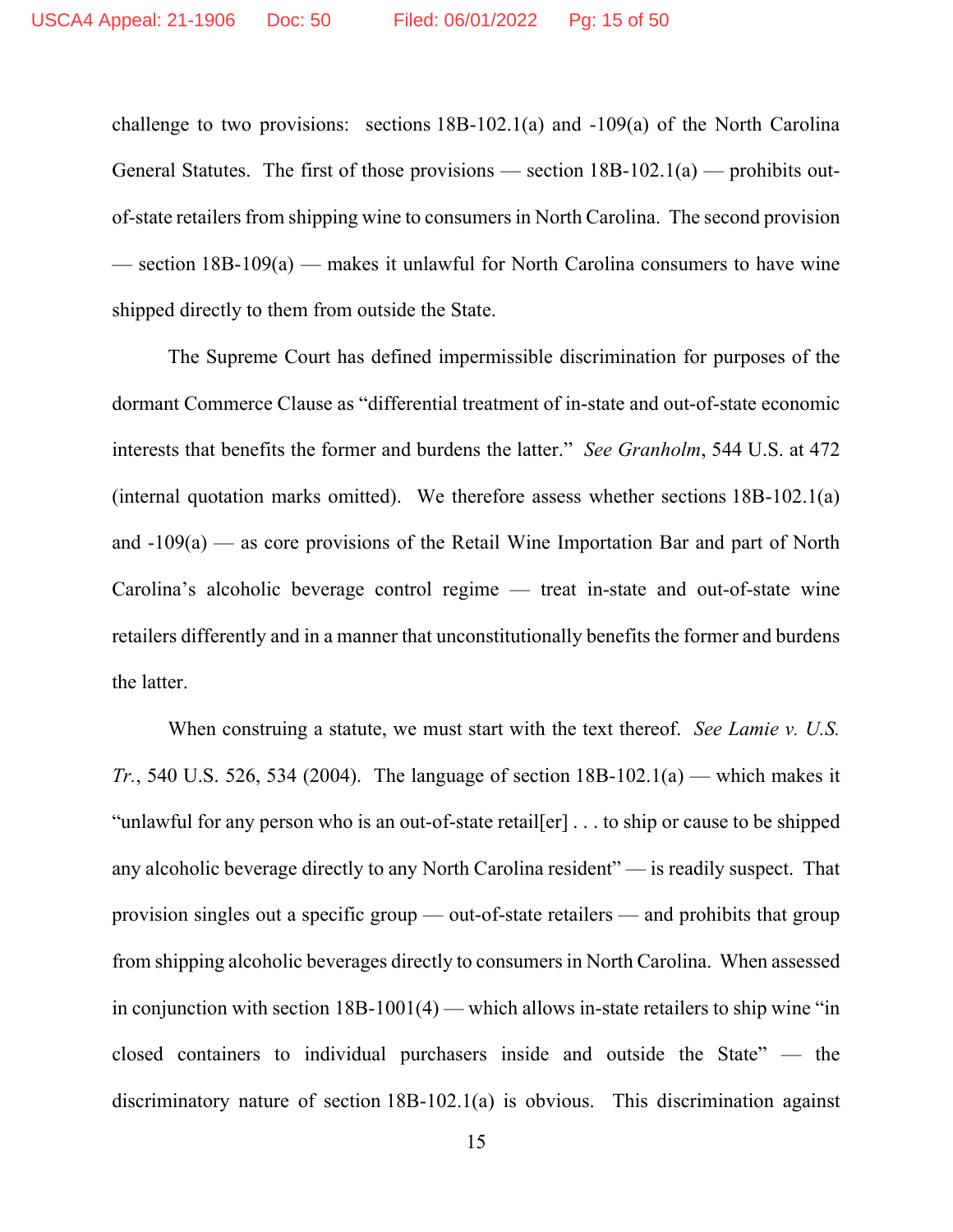interstate commerce is emphasized by section 18B-109(a), which, for its part, prohibits any North Carolina resident from "hav[ing] any alcoholic beverage mailed or shipped to him from outside this State."[5](#page-15-0)

On appeal, the N.C. Commission concedes that section 18B-102.1(a) targets out-ofstate retailers for discriminatory treatment. The Commission nevertheless maintains that section 18B-102.1(a) is not discriminatory "in the relevant sense," in that "the kind of discrimination targeted by the dormant Commerce Clause is not present here." *See* Br. of Appellee 42, 45. The Commission thus argues that section 18B-102.1(a) "affords no tangible benefit to in-state retailers" because section 18B-109(a) generally prohibits North Carolina consumers from having any alcoholic beverages shipped to them from outside the State, no matter whether the sender is an out-of-state retailer or an in-state retailer sending alcohol from an out-of-state warehouse. *Id.* at 45. That contention by the Commission, however, ignores those North Carolina retailers who ship wine from within the State. Such in-state retailers have the privilege of shipping wine directly to consumers, unlike their outof-state counterparts shipping from outside the State. And that privilege benefits North Carolina retailers by broadening the manner in which they can do business. Put succinctly,

<span id="page-15-0"></span><sup>&</sup>lt;sup>5</sup> We recognize that out-of-state wine retailers can obtain a permit to ship their product to North Carolina residents, provided, inter alia, that those retailers are managed or owned by a North Carolina resident, have in-state premises, and buy their product from an in-state wholesaler. But that prospect does not eliminate the statutorily mandated differential treatment described above. As the Supreme Court ruled in its *Granholm* decision in 2005, New York discriminated against out-of-state wineries by allowing only in-state wineries to ship wine directly to consumers, even though out-of-state wineries could also do so if they established a distribution operation in New York. *See Granholm*, 544 U.S. at 474-75.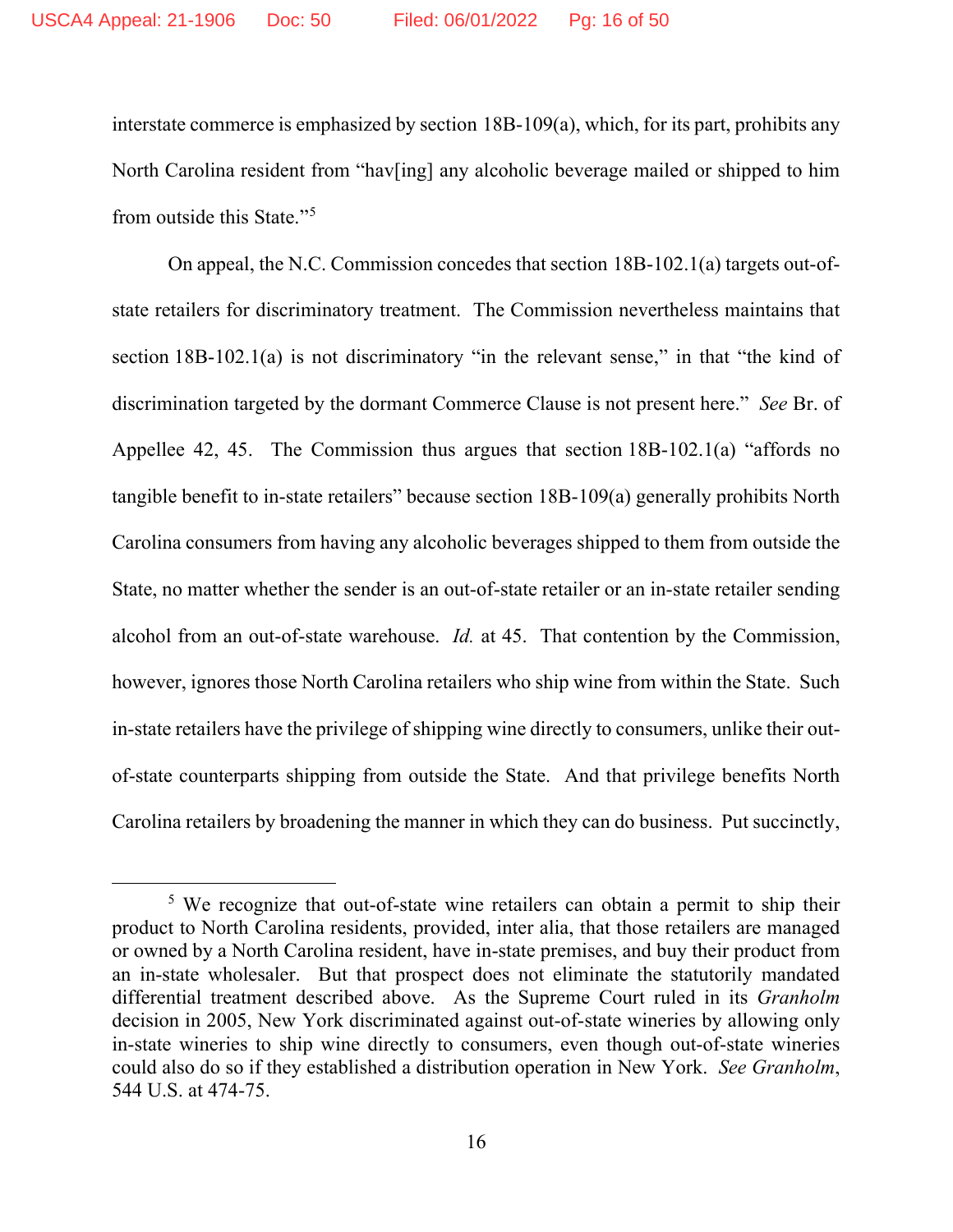we are satisfied that sections 18B-102.1(a) and -109(a), as core provisions of the Retail Wine Importation Bar and part of North Carolina's alcoholic beverage control regime, discriminate against interstate commerce by allowing in-state retailers to ship their wine directly to North Carolina consumers, while at the same time prohibiting out-of-state wine retailers from doing the same.

#### B.

Turning to the second and most difficult step of the *Tennessee Wine* framework whether the Retail Wine Importation Bar is justified as "a public health or safety measure or on some other legitimate nonprotectionist ground" — the district court concluded that the Bar was so justified. On appeal, the Plaintiffs challenge that ruling, maintaining that the court erred in two principal respects: first, by applying an erroneously lenient standard; and second, in ruling that the Bar was justified.

## 1.

We will first evaluate the Plaintiffs' contention that the district court erred by applying an erroneously lenient standard in assessing whether North Carolina's Retail Wine Importation Bar was justified. Addressing step two of the *Tennessee Wine* framework, the Opinion inquired whether the Bar was "justified as a public health or safety measure or on some other legitimate nonprotectionist ground," drawing that language directly from the Supreme Court's *Tennessee Wine* decision. *See* Opinion 7-8 (internal quotation marks omitted). In *Tennessee Wine*, the Court upheld a dormant Commerce Clause challenge to Tennessee's two-year residency requirement for individuals seeking initial retail license. *See* 139 S. Ct. at 2457. In applying the framework "dictated by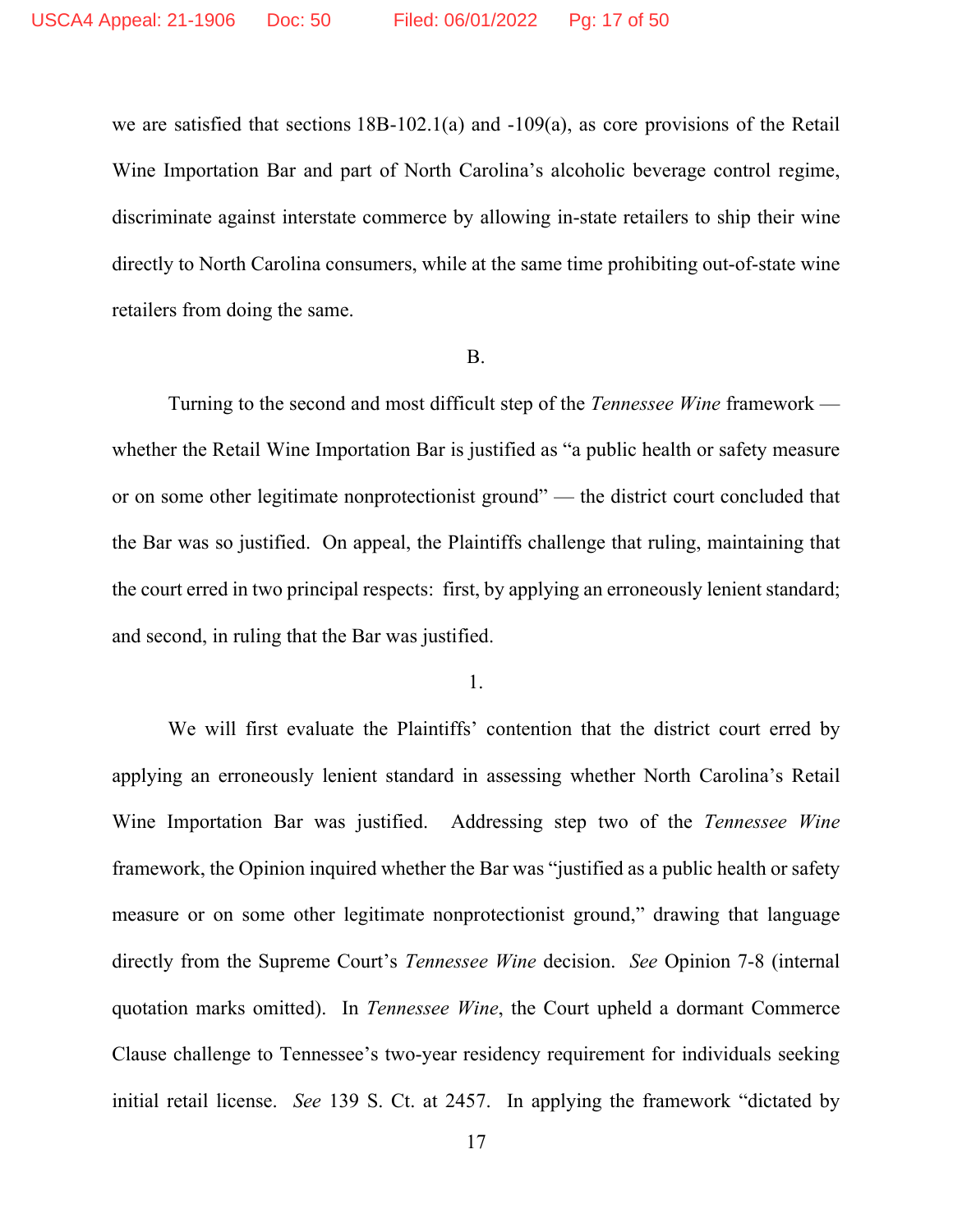[Section 2's] history and our precedents," the Court, after concluding at step one of its analysis that the Tennessee statute facially discriminated against interstate commerce, assessed, at step two, whether the statute was "justified as a public health or safety measure or on some other legitimate nonprotectionist ground." *Id*. at 2474.

The Plaintiffs nevertheless contend on appeal that, instead of asking whether the discriminatory treatment by North Carolina is "justified as a public health or safety measure or on some other legitimate nonprotectionist ground," the district court should have assessed — and we should now assess — whether such treatment advances "an important regulatory interest that could not be furthered by reasonable nondiscriminatory alternatives." See Br. of Appellants 17.<sup>[6](#page-17-0)</sup> In arguing for a different standard of review that is similar to strict scrutiny, the Plaintiffs rely in part on the *Tennessee Wine* decision, where the Supreme Court conducted a limited inquiry into the possible existence of nondiscriminatory alternatives. *See* 139 S. Ct. at 2474. But that inquiry was not central to the *Tennessee Wine* analysis, which was made pursuant to the two specified steps of the Court's framework.

<span id="page-17-0"></span> $6$  We pause to observe that the Plaintiffs are inconsistent in several respects in how they phrase the inquiry they urge us to conduct in this appeal. Instead of "an important regulatory interest," they sometimes suggest that we look for "a core concern of § 2," "an important purpose," "a legitimate non-protectionist purpose," or "a legitimate local purpose." *See* Br. of Appellants 14, 32, 35, 46. Each of those options, however, are similar to the "legitimate local purpose" terminology used in the ordinary dormant Commerce Clause analysis. *See, e.g.*, *Colon Health Ctrs. of Am., LLC v. Hazel*, 733 F.3d 535, 543 (4th Cir. 2013).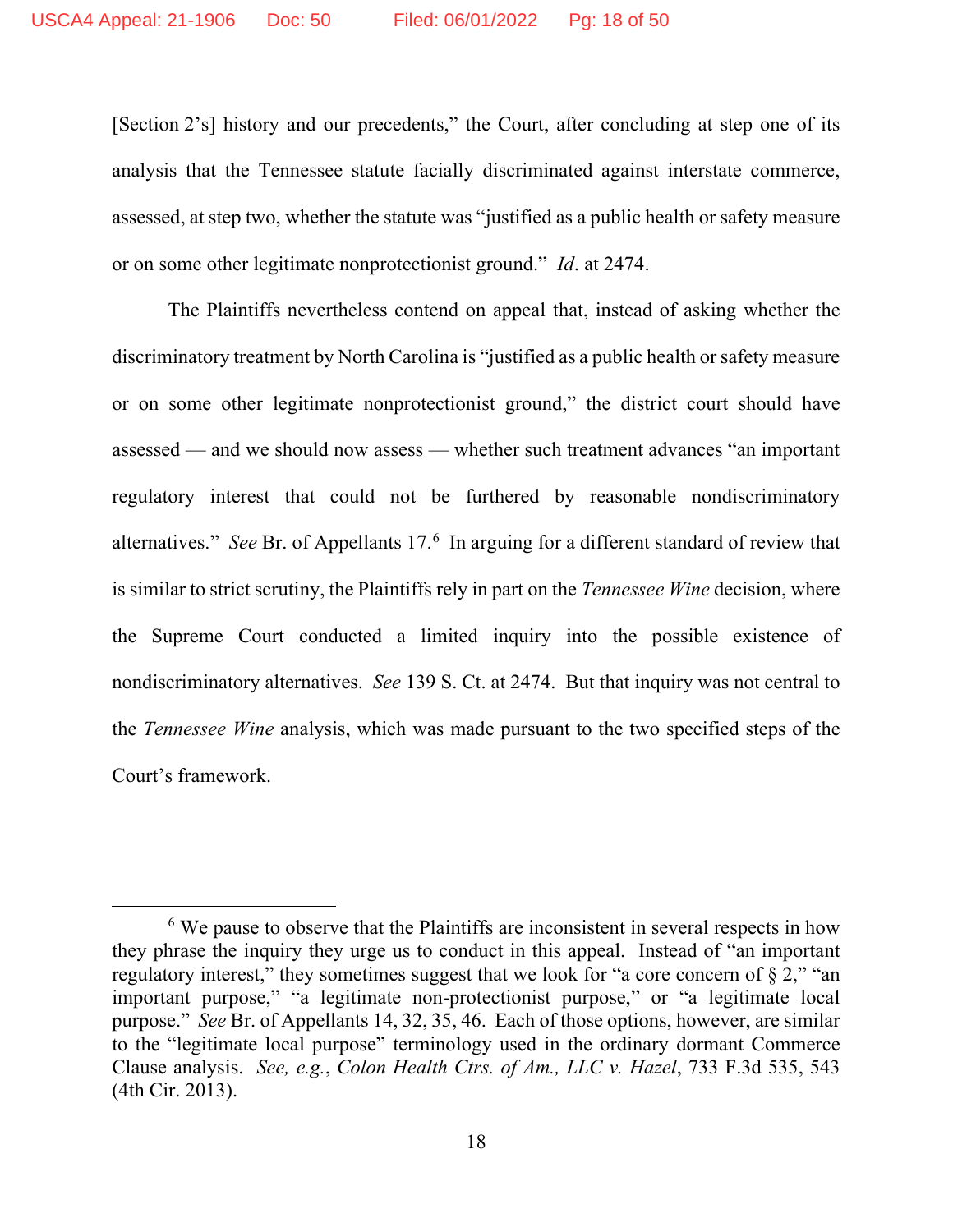The Plaintiffs additionally rely on the *Granholm* decision, which preceded *Tennessee Wine* by about 14 years, to support their argument for a more lenient standard. In *Granholm*, the Supreme Court struck down alcoholic beverage control regimes in Michigan and New York that allowed in-state wine producers to bypass three-tier systems and ship wine directly to consumers, but prohibited out-of-state wine producers from doing the same. *See Granholm*, 544 U.S. at 466. As part of its analysis, the *Granholm* Court inquired into whether the challenged statutory regimes "advance[d] a legitimate local purpose that [could not] be adequately served by reasonable nondiscriminatory alternatives." *Id.* at 489 (internal quotation marks omitted). But the existence of a "legitimate local purpose" and the availability of "nondiscriminatory alternatives" were discussed by the Court only after it had already concluded that the discriminatory regimes contravened the dormant Commerce Clause and were not saved by the Twenty-first Amendment. *Id.* Here, by contrast, the district court ruled that the Retail Wine Importation Bar was authorized by the Twenty-first Amendment. And the Supreme Court's "nondiscriminatory alternatives" language relied on by the Plaintiffs was drawn from the Court's 1988 decision in *New Energy Co. of Indiana v. Limbach*, where the Twenty-first Amendment was not even implicated. *See* 486 U.S. 269, 278 (1988). As a result, the ordinary dormant Commerce Clause analysis was applied in that case, triggering a standard that was akin to strict scrutiny. In making that reference, the *Granholm* Court was explaining that the discriminatory regimes in Michigan and New York, which were not authorized by the Twenty-first Amendment, also failed the ordinary dormant Commerce Clause test.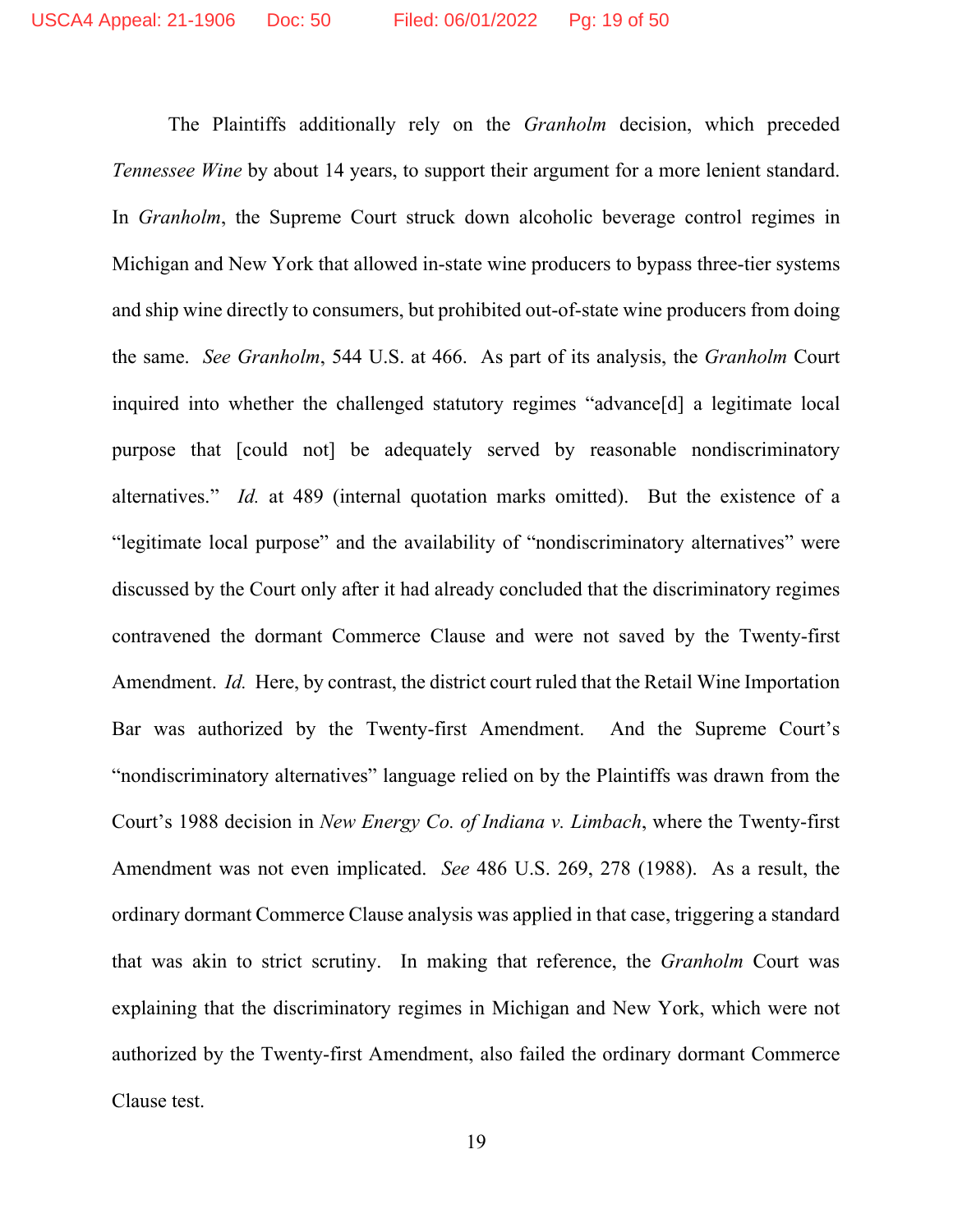Finally, our *Beskind v. Easley* decision that the Plaintiffs invoke similarily offers no support for their position here. *See* 325 F.3d 506 (4th Cir. 2003). In *Beskind*, we struck down a North Carolina alcoholic beverage control regime prohibiting out-of-state wineries from shipping wine to consumers when in-state wineries were allowed to do so — a similar ruling to that of the Supreme Court in *Granholm* two years thereafter. *Id.* at 509. Although *Beskind* preceded both *Granholm* and *Tennessee Wine,* its reasoning is entirely consistent with those decisions. *Beskind* could not have applied the precise language of *Tennessee Wine*, but the solid analysis made by Judge Niemeyer properly centered, first, on whether the challenged regime discriminated against interstate commerce, and then on whether the discriminatory regime was saved by the Twenty-first Amendment. *Id.* at 513-17.

The Plaintiffs concede on appeal that, when a statute regulating products other than alcoholic beverages is challenged, the ordinary dormant Commerce Clause analysis applies, triggering "a variant of strict scrutiny" and requiring invalidation of the discriminatory statute "unless the state demonstrates both that the statute serves a legitimate local purpose, and that this purpose could not be served as well by available nondiscriminatory means." *See* Br. of Appellants 19-20 (internal quotation marks omitted). And they also recognize that "the Twenty-first Amendment gave states greater regulatory authority over alcoholic beverages than they have over other products." *Id.* at 20. Based on those two correct observations, a less demanding standard of review must necessarily apply to an alcoholic beverage control regime than to regulations involving other products. Put most simply, applying the same stringent test to an alcoholic beverage control regime would undermine Section 2 of the Twenty-first Amendment.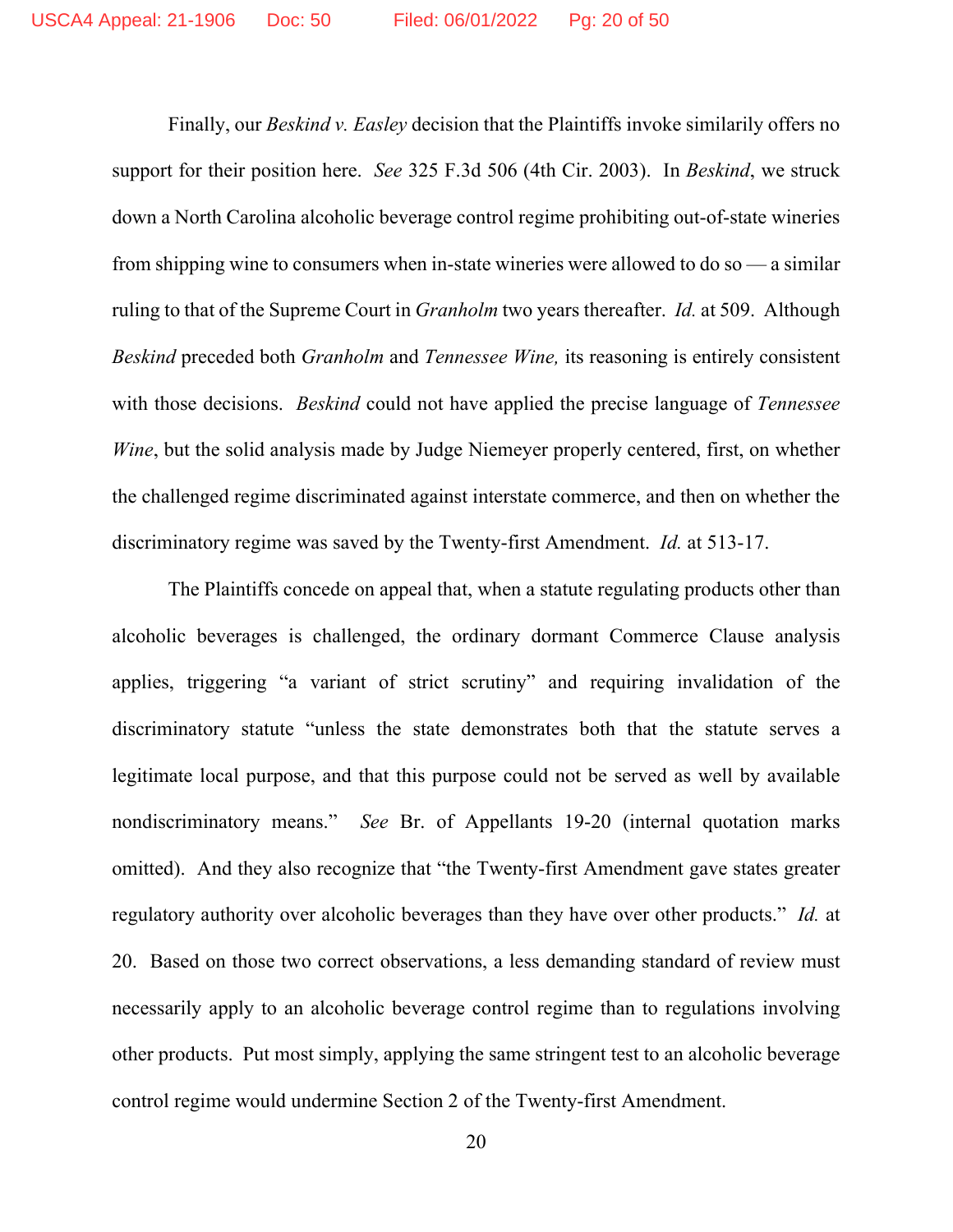Our analysis of the applicable precedents compels us to conclude that, where a challenged alcoholic beverage control regime discriminates against interstate commerce, the proper follow-up inquiry is whether that regime can nevertheless be justified "as a public health or safety measure or on some other legitimate nonprotectionist ground." *See Tenn. Wine*, 139 S. Ct. at 2474. Although consideration of nondiscriminatory alternatives could have some relevance to that inquiry, it does not transform the applicable framework into the test that ordinarily applies to a dormant Commerce Clause challenge when the Twenty-first Amendment is not implicated.

2.

Finally, we turn to the dispositive issue in this appeal — whether the Retail Wine Importation Bar is justified under the Twenty-first Amendment as a public health or safety measure or on some other legitimate nonprotectionist ground. As the district court explained, a state's interest in preserving its three-tier system for alcohol distribution can itself constitute "a legitimate nonprotectionist ground inherently tied to public health and safety measures the Twenty-First Amendment was passed to promote." *See* Opinion 8. Its Opinion thus focused on whether North Carolina's discriminatory treatment of out-of-state wine retailers is essential to the preservation of the State's three-tier system. Concluding that such treatment was essential to the preservation goal, the court rejected the Plaintiffs' contentions. The Plaintiffs, however, maintain on appeal that North Carolina has effectively abandoned its three-tier system. And they argue that, even if North Carolina yet maintains a three-tier system, its preservation is not a sufficient justification for the discriminatory aspect thereof.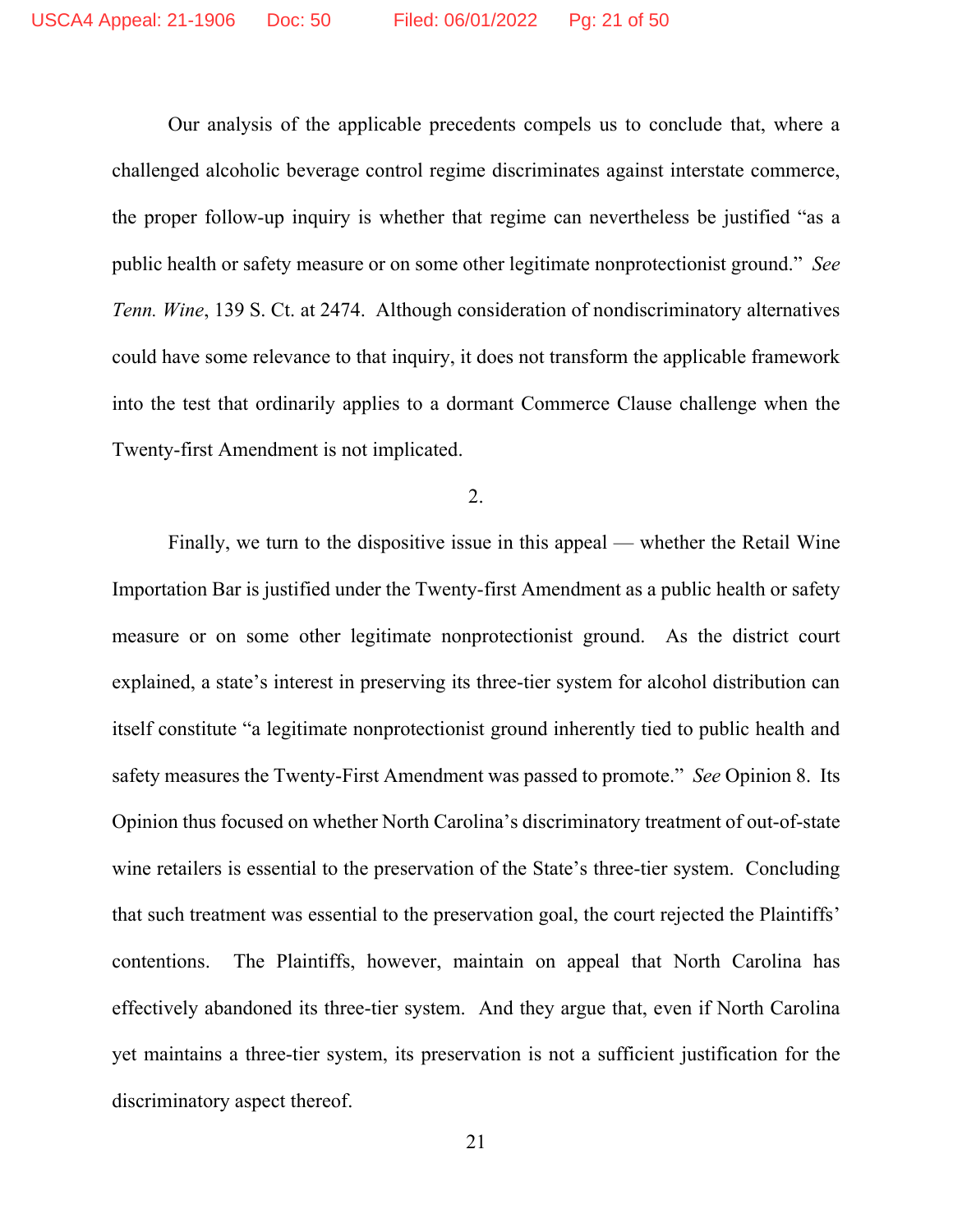a.

We will first assess the Plaintiffs' contention that North Carolina has abandoned its three-tier system. They maintain that, because North Carolina allows wineries — that is, wine producers — to sell their products directly to consumers, thus bypassing the separate wholesaler and retailer tiers, the State no longer has a three-tier system of alcoholic beverage control.

As the N.C. Commission emphasizes, however, the Twenty-first Amendment is not an either-or proposition. Rather, it "gives each State leeway in choosing the alcohol-related public health and safety measures that its citizens find desirable." *See Tenn. Wine*, 139 S. Ct. at 2457. Put simply, there is no single "one size fits all" three-tier system that a state must either adhere to or abandon entirely. North Carolina has decided that its three-tier system can tolerate a limited exception for in-state and out-of-state wine producers, allowing them to sell wine directly to consumers. And that exception is within North Carolina's constitutional power to create.

That North Carolina has preserved its three-tier system for distribution of alcoholic beverages is also supported by our precedent. In *Beskind*, we reviewed and struck down North Carolina statutes that authorized in-state wineries to bypass the State's three-tier system and sell directly to consumers, but prohibited out-of-state wineries from doing the same. *See* 325 F.3d at 509. Notwithstanding the exception for in-state wineries, *Beskind* recognized that North Carolina has adopted the "familiar three-tiered" system of alcohol distribution, and that it "prohibit[s] the importation of wine . . . except through [its] highly regulated three-tiered structure." *Id.* at 509-10. There was no indication in *Beskind* that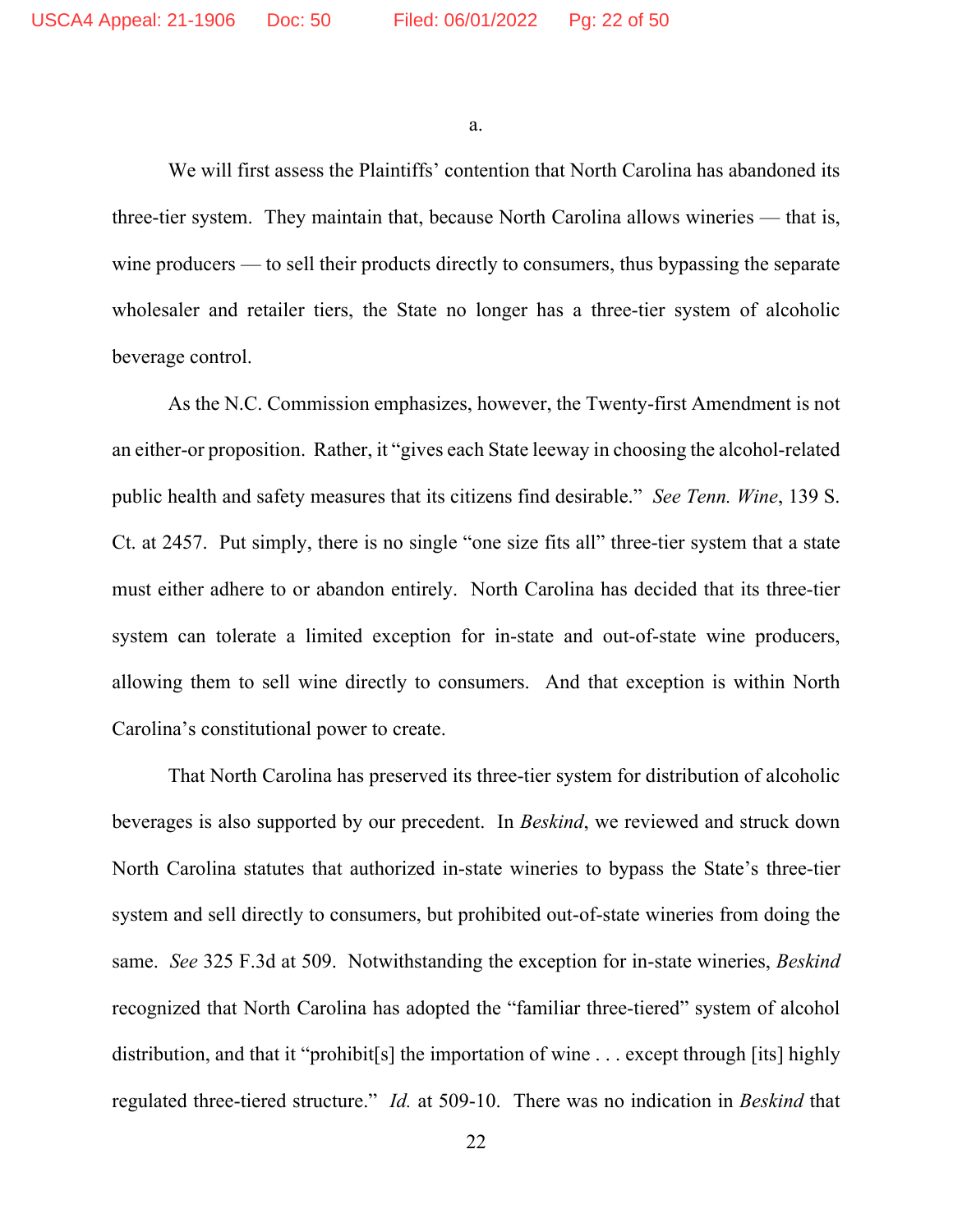the flawed exception for in-state wineries meant that North Carolina no longer used a threetier system for alcohol distribution. And we have no reason to rule today that the limited statutory exception made available by North Carolina to in-state and out-of-state wineries means that the State has abandoned its three-tier system.<sup>[7](#page-22-0)</sup>

#### b.

We thus turn to the final inquiry of whether the Retail Wine Importation Bar is justified as a public health or safety measure or on some other legitimate nonprotectionist ground. In resolving that inquiry, the district court concluded that North Carolina's interest in preserving its three-tier system is itself a legitimate nonprotectionist ground that constitutes a sufficient justification. As explained below, and having reviewed de novo the relevant precedents and the contentions of the parties, we agree with that ruling.

The Supreme Court has recognized that the several states, in the exercise of their constitutional authority under the Twenty-first Amendment, are entitled to create and operate three-tier alcoholic beverage control systems. *See Granholm*, 544 U.S. at 489. Indeed, the Court has specifically described the three-tier system as "unquestionably legitimate." *Id.* (internal quotations marks omitted). The Court has also emphasized that "[s]urely, if § 2 granted States the power to discriminate in the field of alcohol regulation, that power would be at its apex when it comes to regulating the activity to which the provision expressly refers" — the importation and transportation for delivery of alcoholic

<span id="page-22-0"></span><sup>&</sup>lt;sup>7</sup> We readily reject the Plaintiffs' effort to recast the relevant inquiry as being whether North Carolina has abandoned the three-tier system with respect to wine. The Plaintiffs have offered no legal support for that proposition, and we have identified none.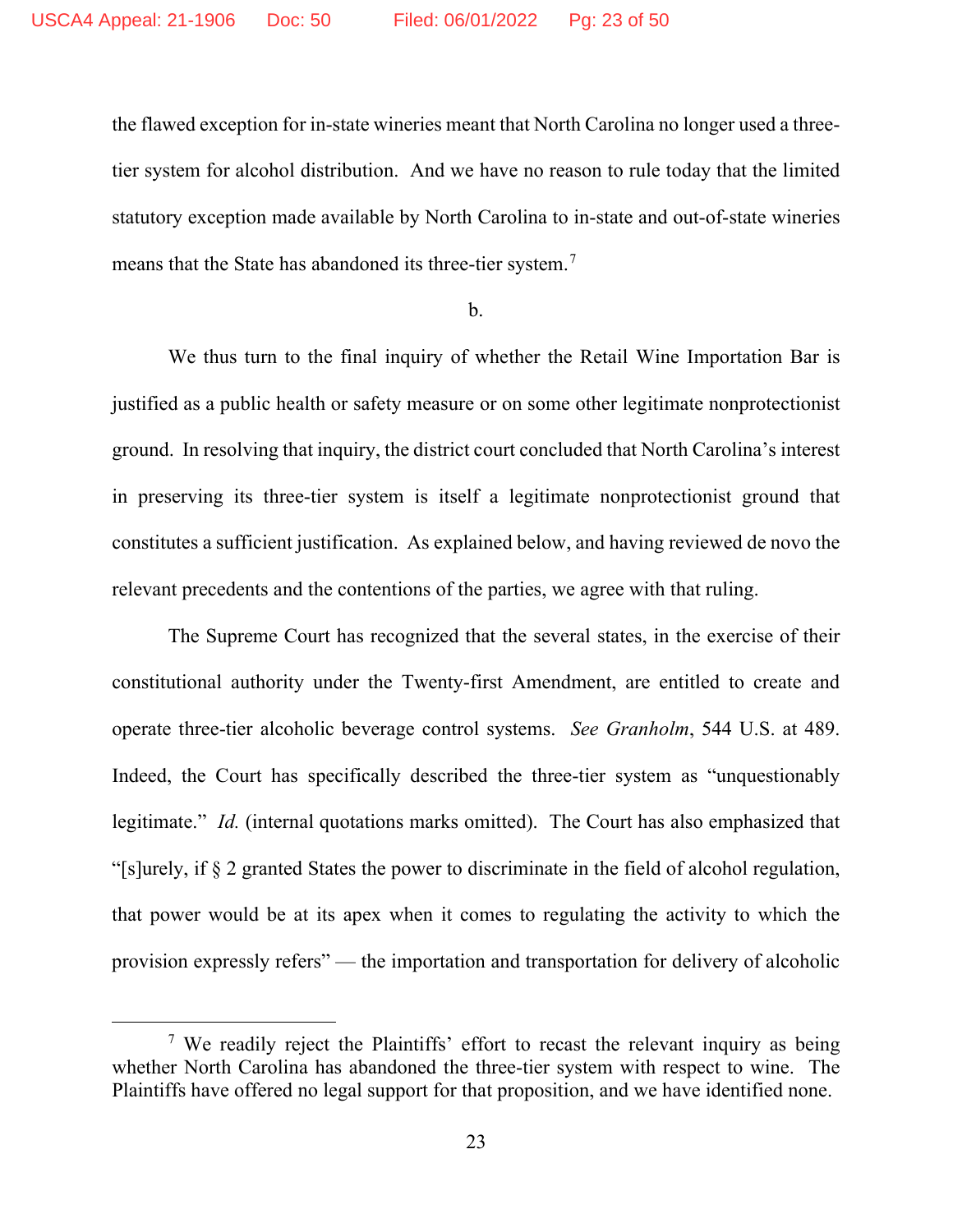beverages. *See Tenn. Wine*, 139 S. Ct. at 2471. The three-tier system — the regime that limits the importation of alcoholic beverages by requiring that they flow first from manufacturers to in-state wholesalers, then to in-state retailers, and only thereafter to consumers — by its nature discriminates to some extent against interstate commerce. The only question about its viability in the context of this appeal relates to the extent such discrimination is constitutionally permissible.

Despite its unambiguous approval of the three-tier system, the Supreme Court explained in *Tennessee Wine* that it did not previously suggest "that § 2 sanctions every discriminatory feature that a State may incorporate into its three-tiered scheme." *See* 139 S. Ct. at 2471. Instead, only those discriminatory requirements that are essential features of the three-tier system are authorized by the Twenty-first Amendment. *Id*. at 2471; *see also North Dakota v. United States*, 495 U.S 423, 432 (1990) (plurality opinion). The district court's focus on whether the Retail Wine Importation Bar is an essential feature of North Carolina's three-tier system was therefore appropriate. $8$ 

<span id="page-23-0"></span><sup>&</sup>lt;sup>8</sup> We acknowledge the competing contentions of the parties with respect to whether North Carolina's three-tier system actually meets the objectives it was designed to achieve — such as promotion of safe alcohol consumption and reduction of risks associated with alcohol abuse. For their part, the Plaintiffs contend that the N.C. Commission failed to provide "concrete evidence" that North Carolina's restriction on direct wine shipping to consumers by out-of-state retailers "actually promotes public health or safety." *See Tenn. Wine,* 139 S. Ct. at 2474. But in *Tennessee Wine*, the Supreme Court only referenced that requirement in the context of a statutory provision that was not an essential feature of a three-tier system. *Id*. at 2471. When, as here, an essential feature of a state's three-tier system is challenged, a court's role is more limited and does not entail an examination of the effectiveness of the three-tier system.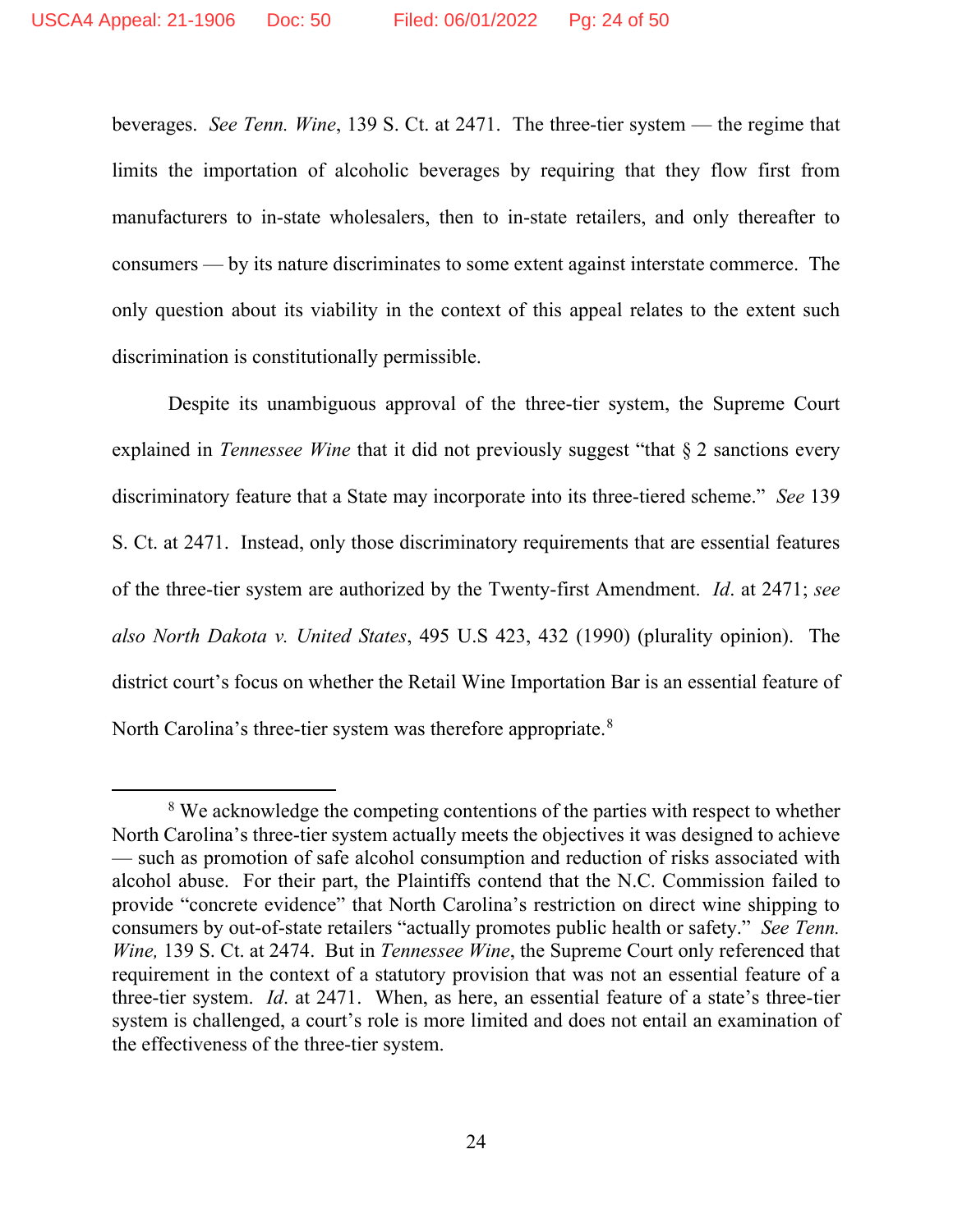We emphasize that the Retail Wine Importation Bar directly implicates the provisions of Section 2 of the Twenty-first Amendment. To slightly recast Section 2 to precisely reflect the facts underlying this dispute, it reads as follows:

The transportation or importation into [North Carolina] for delivery ... therein of [wine], in violation of the laws [of North Carolina], is hereby prohibited.

*See* U.S. Const. amend. XXI, § 2. The "transportation or importation" of wine "for delivery" into North Carolina is thus specified in Section 2, and North Carolina's constitutional power to enact restrictions such as the Bar is therefore "at its apex." *See Tenn. Wine*, 139 S. Ct. at 2471. Indeed, the Supreme Court has confirmed that the several states possess "virtually complete control" over the distribution of alcoholic beverages including wine — within their borders. *See Granholm*, 544 U.S. at 488 (internal quotation marks omitted).

In making our assessment of whether North Carolina's differential treatment of the in-state and out-of-state retailers is essential to its three-tier system, the *Tennessee Wine* decision is highly instructive. The Supreme Court recognized therein that Tennessee's durational-residency requirement for retailers was not an essential feature of Tennessee's three-tier system. *See Tenn. Wine*, 139 S. Ct. at 2471-72. As the Court explained, such a requirement was not imposed in many other states and it did not flow from the basic threetier system of separating producers, wholesalers, and retailers. *Id.*

Unlike the discriminatory licensing requirement for retailers that the Supreme Court reviewed in *Tennessee Wine*, the Retail Wine Importation Bar is an integral part of North Carolina's three-tier system. To begin with, the Bar directly relates to North Carolina's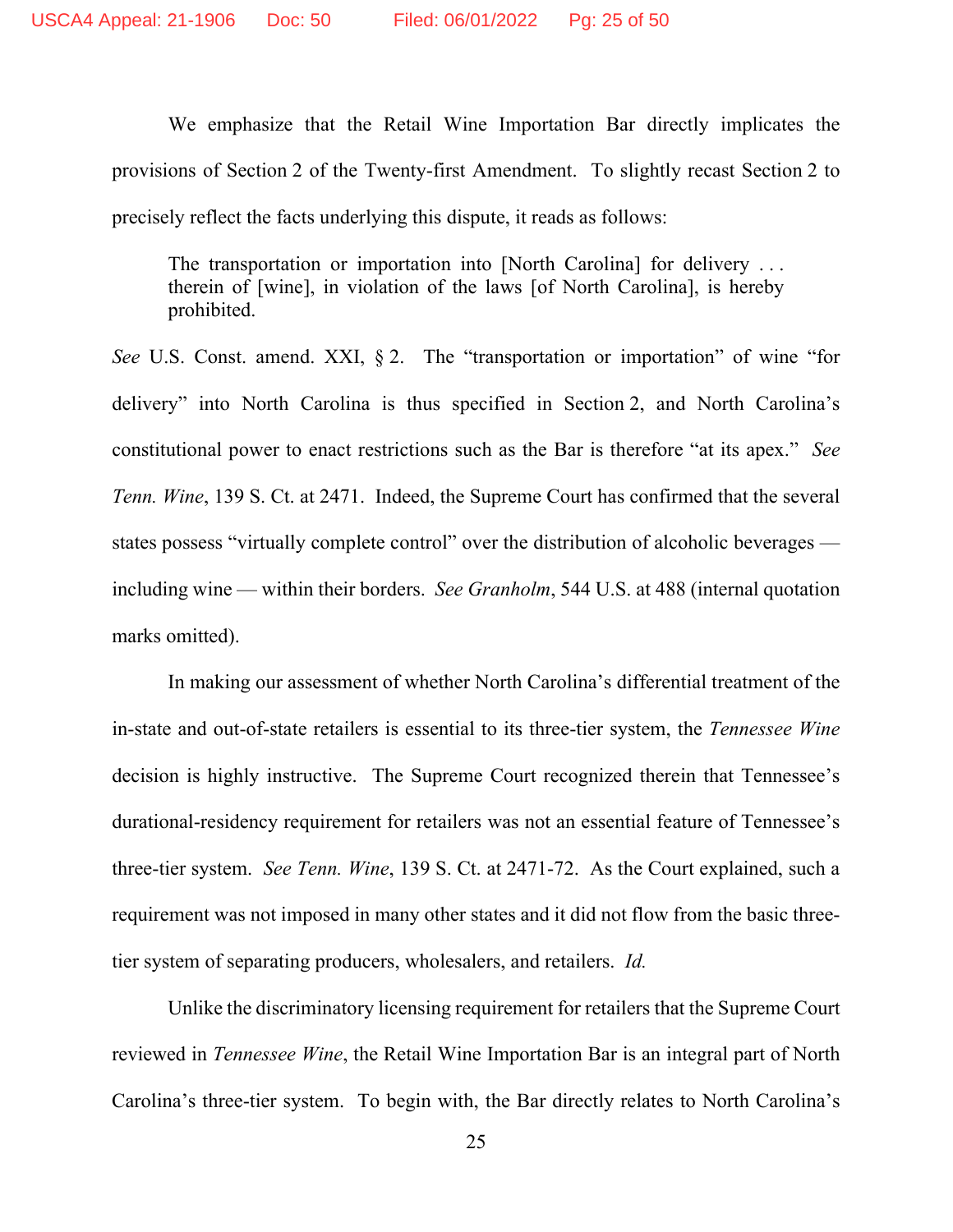ability to separate producers, wholesalers, and retailers. The Old North State requires that nearly all alcoholic beverages pass through each of the three tiers before being sold to consumers. And the direct shipping of alcoholic beverages to North Carolina consumers by out-of-state retailers would completely exempt those out-of-state retailers from the three-tier requirement. That would open the North Carolina wine market to less regulated wine, undermining the State's three-tier system and the established public interest of safe alcohol consumption that it promotes. As one of our sister circuits recently observed in similar circumstances, the opening of a state's wine market to retail wine shipments from outside the State "necessarily means opening it up to alcohol that passes through out-ofstate wholesalers or for that matter no wholesaler at all." *See Lebamoff Enters. Inc. v. Whitmer*, 956 F.3d 863, 872 (6th Cir. 2020), *cert. denied*, 141 S. Ct. 1049 (2021). Eliminating the role of North Carolina's wholesalers in this way would create what the court of appeals in *Whitmer* appropriately called "a sizeable hole" in the State's three-tier system. *Id.* And when such direct wine shipping is authorized, "the least regulated (and thus the cheapest) alcohol will win."  $Id.^9$  $Id.^9$ 

<span id="page-25-0"></span><sup>&</sup>lt;sup>9</sup> We observe that *Whitmer* is one of two recent court of appeals decisions that assessed challenges to regimes very similar to the Retail Wine Importation Bar post-*Tennessee Wine*. Both decisions upheld the constitutionality of such regimes under the Twenty-first Amendment. *See Whitmer*, 956 F.3d at 867 (upholding Michigan's alcoholic beverage control regime that permitted in-state retailers to offer at-home deliveries while denying that option to out-of-state retailers); *Sarasota Wine Mkt., LLC v. Schmitt*, 987 F.3d 1171, 1175, 1184 (8th Cir. 2021), *cert. denied*, 142 S. Ct. 335 (2021) (upholding Missouri's alcoholic beverage control regime that barred out-of-state wine retailers — but not in-state wine retailers — from shipping directly to Missouri consumers).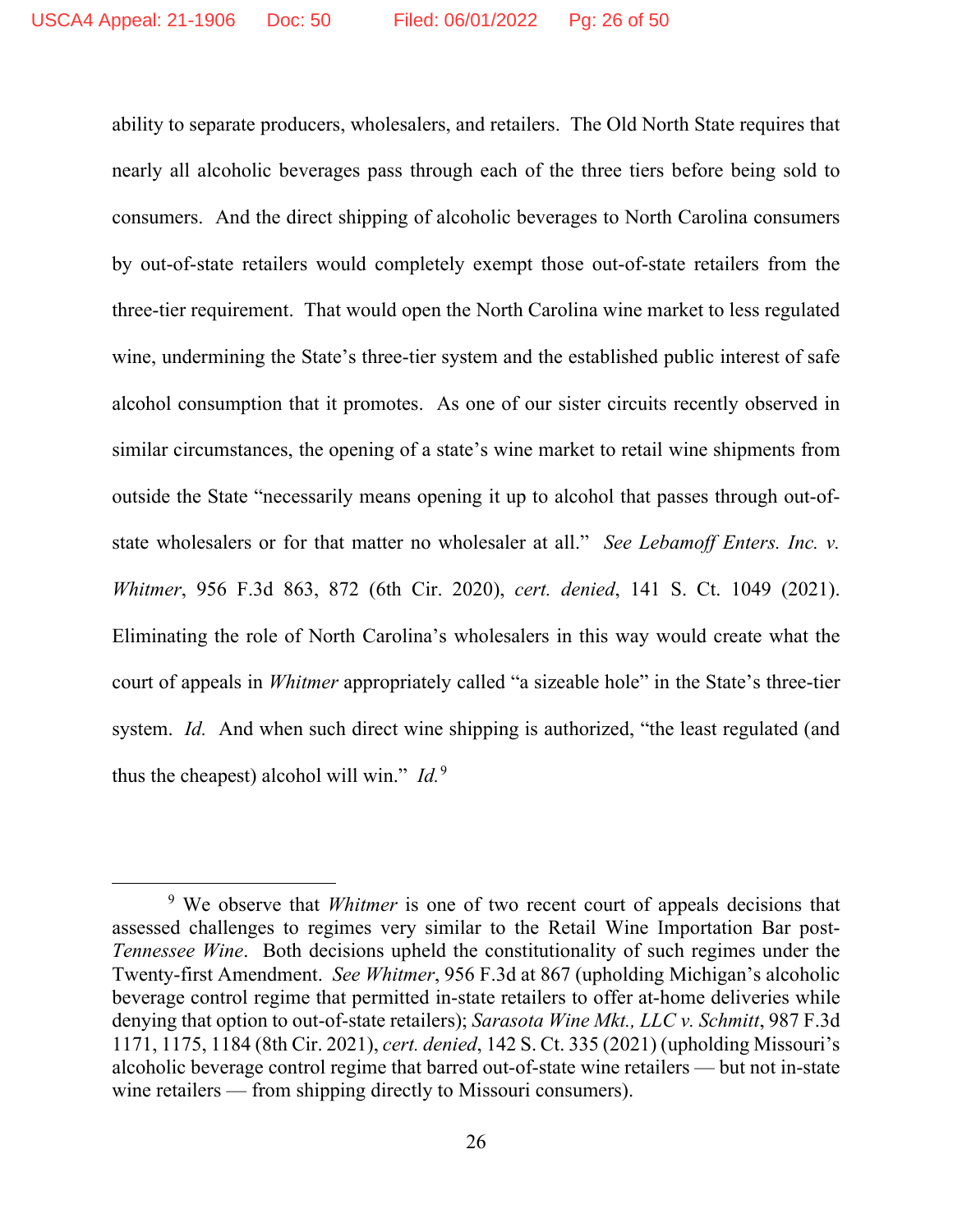Furthermore, the direct-shipping option that in-state retailers enjoy in North Carolina is simply another way for them to sell wine to North Carolina consumers. *See Whitmer*, 956 F.3d at 873. As we recognized in *Brooks v. Vassar* several years ago, a challenge to a Virginia statute that permitted only in-state retailers to sell alcoholic beverages to consumers was "nothing different than an argument challenging the three-tier system itself." *See* 462 F.3d 341, 352 (4th Cir. 2006). That challenge was foreclosed by the *Granholm* decision, which described the three-tier system as "unquestionably legitimate." *Id*. (internal quotation marks omitted). And although the statutory authorization to sell alcoholic beverages to in-state consumers is not identical to the privilege to sell *and* ship them to such consumers, the privilege of shipping alcohol is closely intertwined with the privilege of selling it. In these circumstances, the differential treatment with respect to wine shipping by retailers is an essential aspect of North Carolina's three-tier system.<sup>[10](#page-26-0)</sup>

Finally, we emphasize that our ruling today is consistent with the Supreme Court's *Granholm* decision and with our decision in *Beskind*. The challenged regimes underlying those disputes allowed in-state wine producers — not wine retailers — to ship wine directly to consumers, but prohibited out-of-state wine producers from doing the same. *See*

<span id="page-26-0"></span><sup>&</sup>lt;sup>10</sup> We also reject the Plaintiffs' contention that reasonable nondiscriminatory alternatives are available to North Carolina and are required to be used. As the district court observed, the Plaintiffs' challenge presents a choice between "virtually eliminating North Carolina's three-tier system . . . and maintaining the status quo." *See* Opinion 11. We find no basis to disagree with that observation. There is no way for North Carolina to effectively maintain its three-tier system while allowing out-of-state retailers to bypass the system completely and ship wine directly to North Carolina consumers.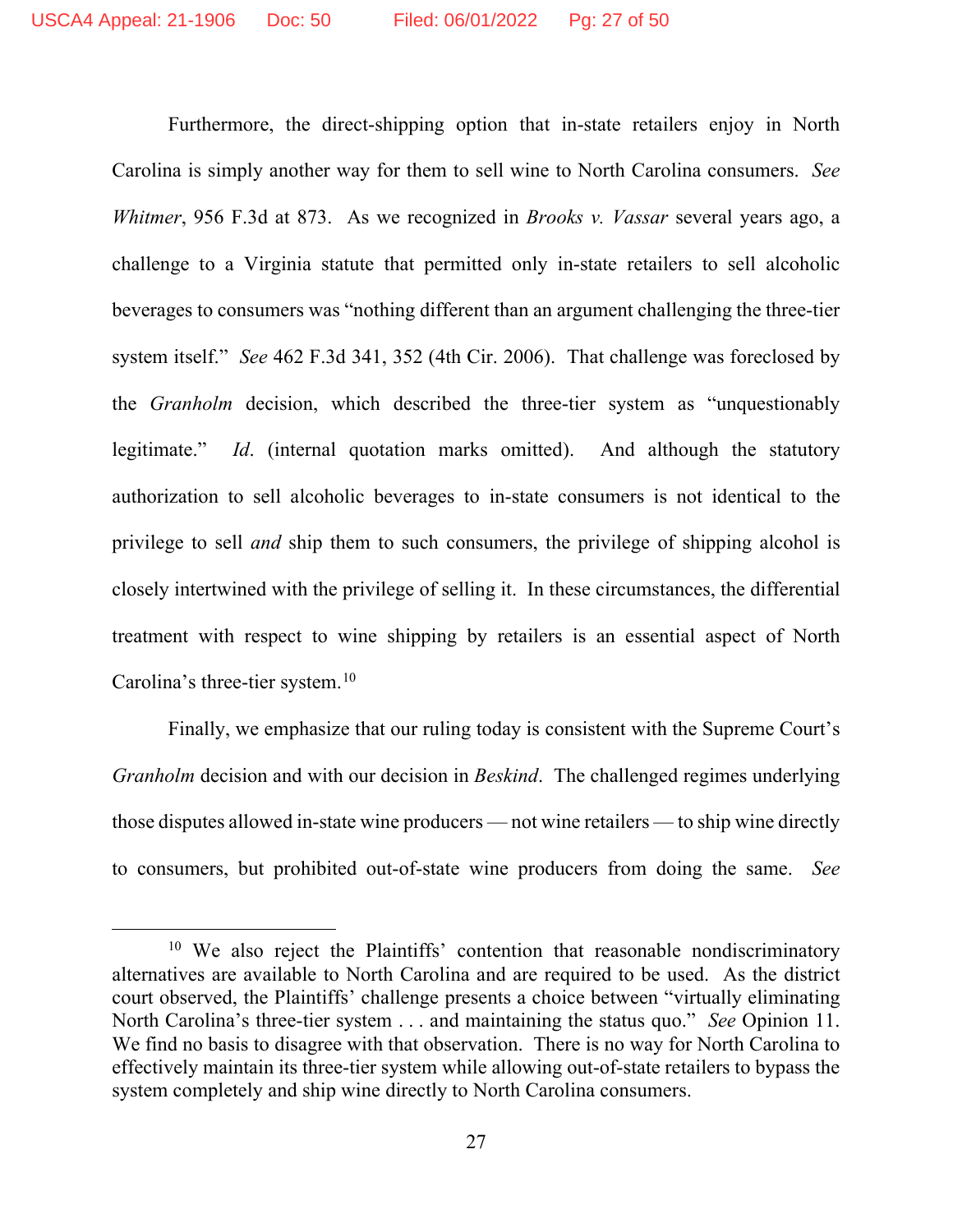*Granholm*, 544 U.S. at 466; *Beskind*, 325 F.3d at 509. Those regimes were struck down as unconstitutional because they allowed only in-state wine producers to bypass the statutory three-tier system of alcohol distribution and ship directly to consumers. *Granholm*, 544 U.S. at 474, 493; *Beskind*, 325 F.3d at 509. By contrast, the Retail Wine Importation Bar simply assures that all wine sold to North Carolina consumers by retailers goes through the State's three-tier system.

### C.

Put simply, our analysis of North Carolina's Retail Wine Importation Bar under the *Tennessee Wine* framework leads us to conclude that, although the Bar discriminates against interstate commerce, it is nevertheless justified on the legitimate nonprotectionist ground of preserving North Carolina's three-tier system. We therefore arrive at the same conclusion reached by our colleagues in the Sixth and Eighth Circuits when they faced similar situations. *See Lebamoff Enters. Inc. v. Whitmer*, 956 F.3d 863, 867 (6th Cir. 2020), *cert. denied*, 141 S. Ct. 1049 (2021); *Sarasota Wine Mkt., LLC v. Schmitt*, 987 F.3d 1171, 1175, 1184 (8th Cir. 2021), *cert. denied*, 142 S. Ct. 335 (2021). At bottom, we rule that North Carolina acted within its constitutional authority — granted by Section 2 of the Twenty-first Amendment — in adopting the Retail Wine Importation Bar and prohibiting out-of-state retailers from shipping wine directly to consumers.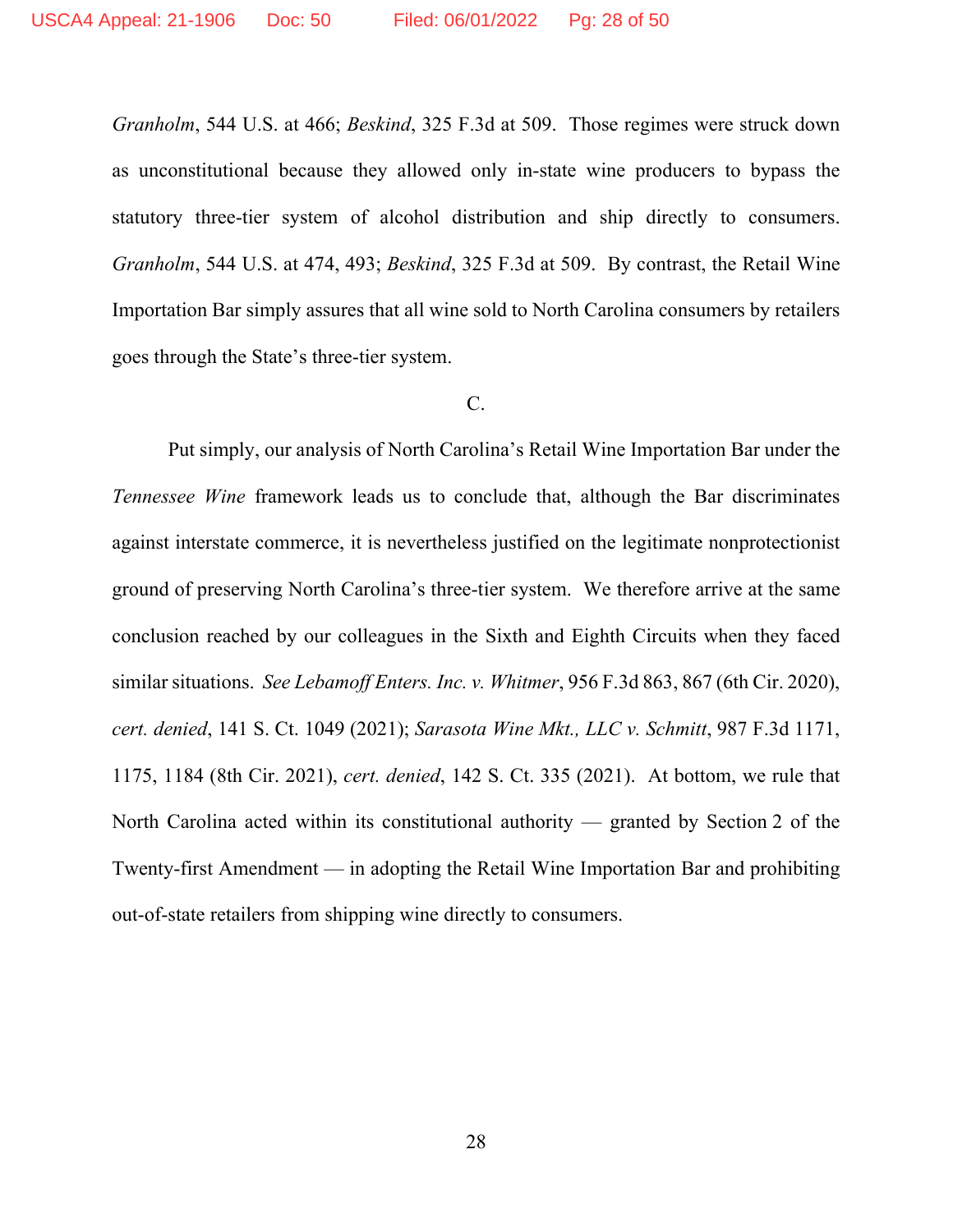# IV.

Pursuant to the foregoing, we reject the Plaintiffs' appellate contentions and affirm the judgment of the district court.

# *AFFIRMED*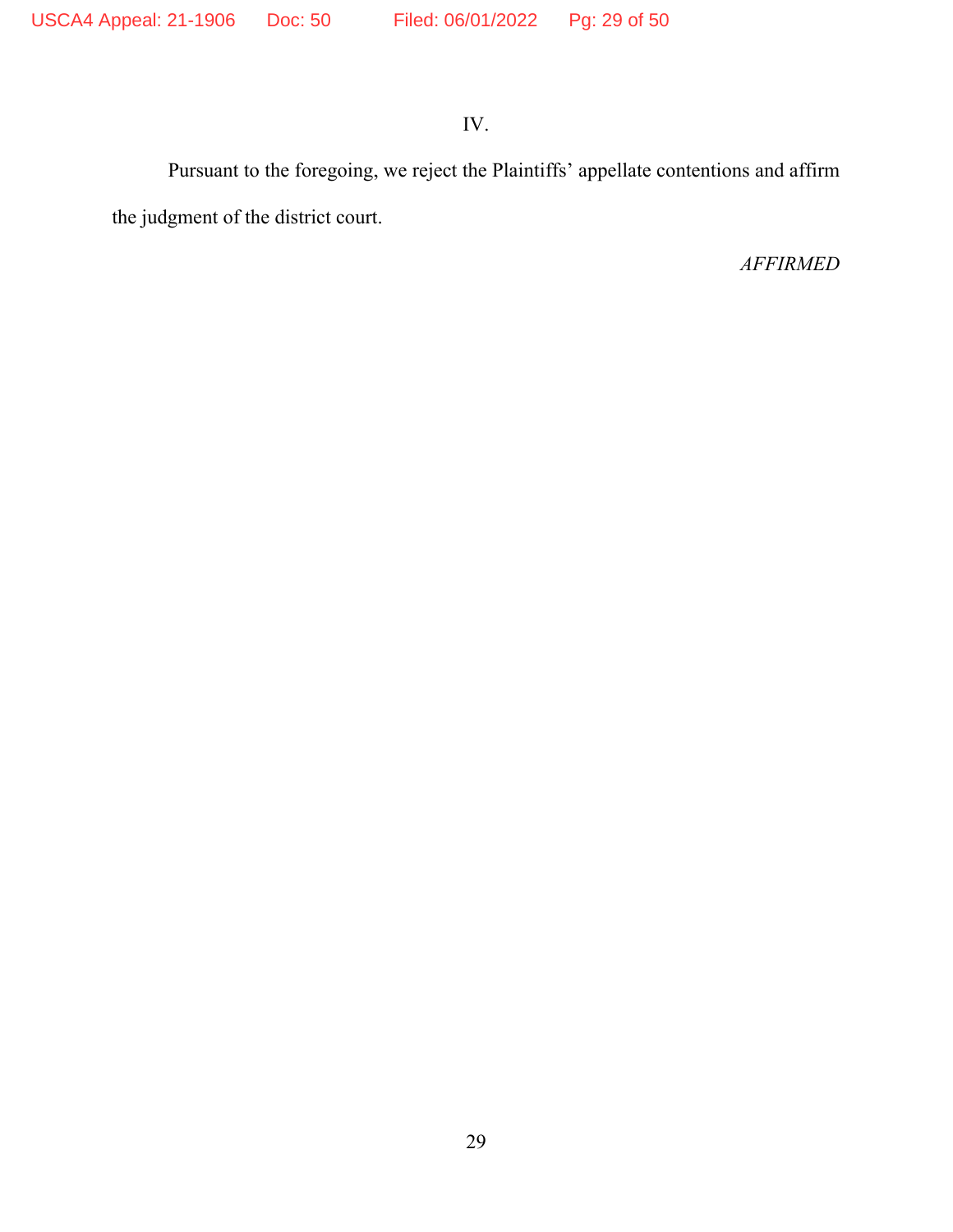WILKINSON, Circuit Judge, dissenting:

By holding that North Carolina may flatly discriminate against out-of-state interests in its alcohol regulations, the majority has forsaken the commercial unity that makes this nation one. To be sure, in the post-Prohibition world the Twenty-first Amendment grants North Carolina considerable power over alcohol to promote temperance and public health. But some of what the Twenty-First Amendment appears to give, the Commerce Clause takes away. Just a few terms ago, the Supreme Court unequivocally reiterated that even alcohol regulations may not discriminate in violation of the dormant Commerce Clause, and it invalidated a law that disfavored out-of-state liquor retailers. *Tenn. Wine & Spirits Retailers Ass'n v. Thomas*, 139 S. Ct. 2449, 2462 (2019). North Carolina's law does just that. Because each of North Carolina's undeniably legitimate Twenty-first Amendment interests could readily be furthered in a nondiscriminatory way, I respectfully dissent.

I.

The briefest description of the North Carolina law lays bare a Commerce Clause problem. North Carolina allows in-state retailers to ship wine directly to consumers. N.C. Gen. Stat. §§ 18B-900(a)(2), -1001(4). Out-of-state retailers, under pain of criminal law, cannot do the same. *Id.* § 18B-102.1.

This law is a textbook example of a dormant Commerce Clause violation. The Commerce Clause states that "Congress shall have Power . . . To regulate Commerce . . . among the several States." U.S. Const. art. I, § 8, cl. 3. "Though phrased as a grant of regulatory power to Congress, the Clause has long been understood to have a 'negative' aspect that denies the States the power unjustifiably to discriminate against or burden the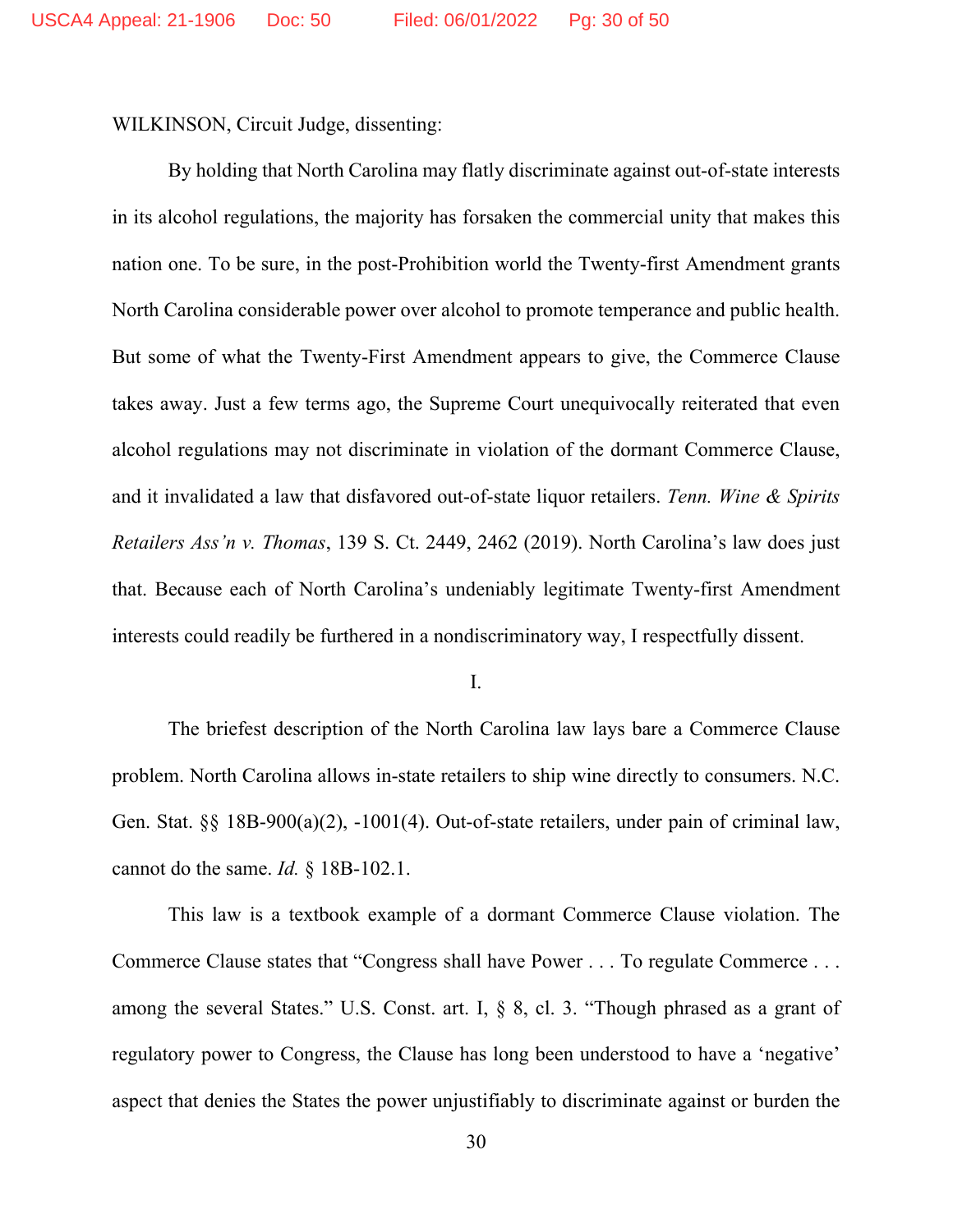interstate flow of articles of commerce." *Or. Waste Sys., Inc. v. Dep't of Envtl. Quality*, 511 U.S. 93, 98 (1994). This so-called dormant Commerce Clause is understood to "prohibit[] economic protectionism—that is, regulatory measures designed to benefit instate economic interests by burdening out-of-state competitors." *New Energy Co. of Ind. v. Limbach*, 486 U.S. 269, 273 (1988).

And for good reason. Previously, under the Articles of Confederation, each state had free reign to "pursue a system of commercial policy peculiar to itself" and implement "regulations of trade" in an "endeavor to secure exclusive benefits to their own citizens." The Federalist No. 7, at 62–63 (C. Rossiter ed. 1961) (A. Hamilton). The resulting trade barriers were "expensive," "vexatious," and "destructive of the general harmony." Madison, Vices of the Political System of the United States, *in* 2 Writings of James Madison 363 (G. Hunt ed. 1901); *see also* The Federalist No. 22, p. 144–45 (A. Hamilton) (describing the "animosity and discord" caused by "injurious impediments to the intercourse between the different parts of the Confederacy"); The Federalist No. 42, p. 267–68 (J. Madison) (describing how such regulations "would nourish unceasing animosities" among states). As one historian put it, "Interference with the arteries of commerce was cutting off the very life-blood of the nation." M. Farrand, The Framing of the Constitution of the United States 7 (1913). The new Constitution, by nationalizing the power to regulate interstate commerce, sought to avoid these ills. *Hughes v. Oklahoma*, 441 U.S. 322, 325–26 (1979); *Granholm v. Heald*, 544 U.S. 460, 472 (2005).

Thus, "[t]he principal objects of dormant Commerce Clause scrutiny are statutes that discriminate against interstate commerce." *CTS Corp. v. Dynamics Corp. of Am.*, 481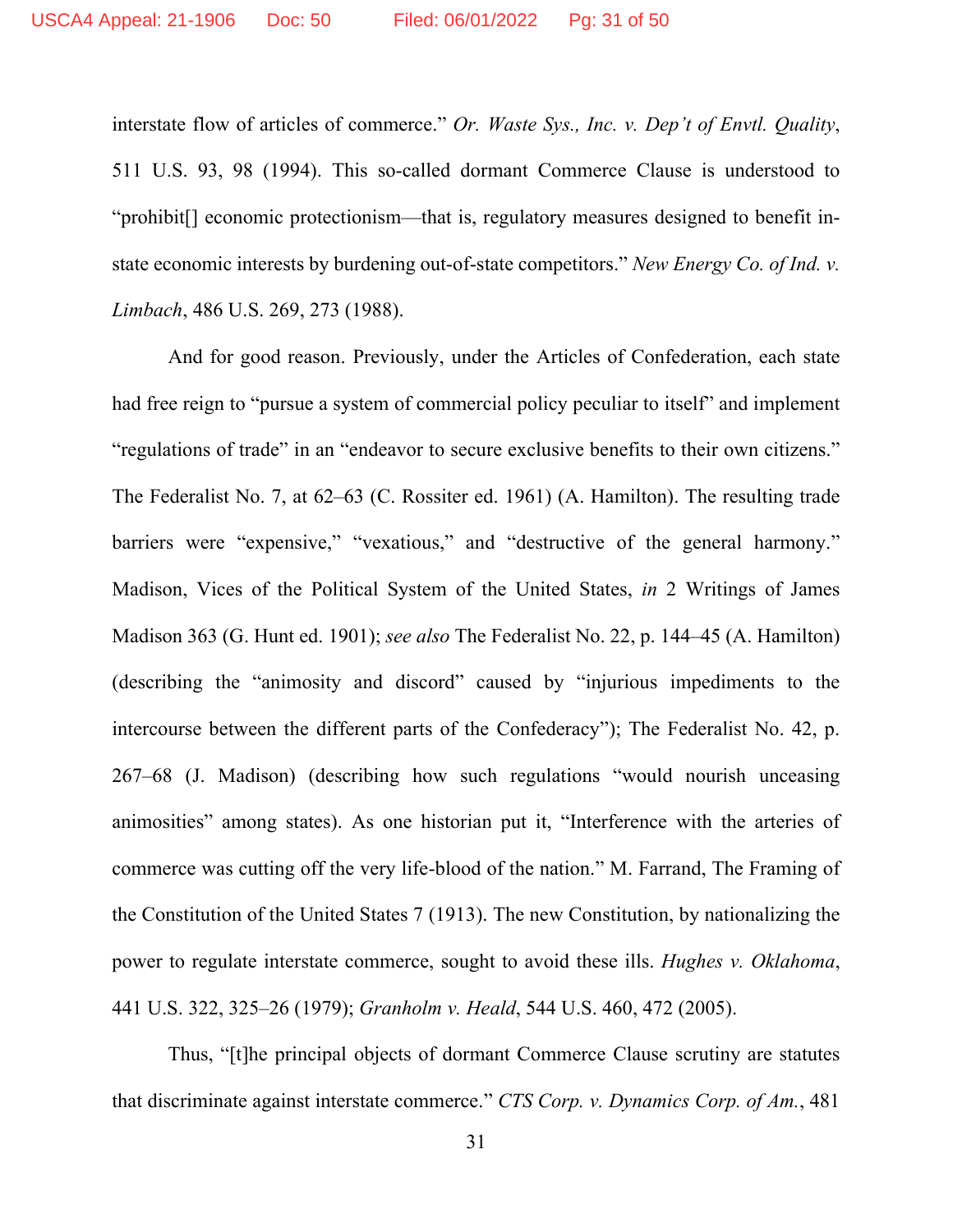U.S. 69, 87 (1987). A statute is discriminatory if it imposes "differential treatment [on] instate and out-of-state economic interests that benefits the former and burdens the latter." *Or. Waste Sys.*, 511 U.S. at 99. While a law that "regulates evenhandedly and only indirectly affects interstate commerce" is subject to a balancing test, a law that "discriminates facially, in its practical effect, or in its purpose" is "virtually *per se*" invalid. *Envtl. Tech. Council v. Sierra Club*, 98 F.3d 774, 785 (4th Cir. 1996) (quotation marks omitted); *see also Colon Health Ctrs. of Am., LLC v. Hazel*, 813 F.3d 145, 152 (4th Cir. 2016). Courts have found facially discriminatory statutes—those that speak in unmistakably geographical terms—particularly easy to reject under the dormant Commerce Clause. *See, e.g.*, *City of Philadelphia v. New Jersey*, 437 U.S. 617, 618, 626– 27 (1978) (invalidating state law prohibiting importation of waste from "outside the territorial limits of the State"); *Hughes*, 441 U.S. at 336–37 (invalidating state law prohibiting exportation of minnows "out of the State for purposes of sale").<sup>[1](#page-31-0)</sup>

North Carolina's law quite plainly discriminates on its face. The very words of the law distinguish between what in-state and out-of-state retailers may do. As noted earlier, a licensed in-state retailer may ship wine directly to North Carolina consumers, N.C. Gen. Stat. §§ 18B-900(a)(2), -1001(4), yet it is a felony offense for an "out-of-state retail[er]" to

<span id="page-31-0"></span> $<sup>1</sup>$  To be sure, not every facial distinction between in- and out-of-state interests</sup> violates the dormant Commerce Clause. For instance, most state university systems charge higher tuition for out-of-state students, as they are permitted to do by the market participant exception, *see Buchwald v. Univ. of N.M. Sch. of Med.*, 159 F.3d 487, 496 n.9 (10th Cir. 1998) (citing *Reeves, Inc. v. Stake*, 447 U.S. 429, 436–39 (1980)), and states have also been allowed to implement facially-discriminatory quarantine laws for health and safety purposes, *see City of Philadelphia v. New Jersey*, 437 U.S. 617, 628–29 (1978).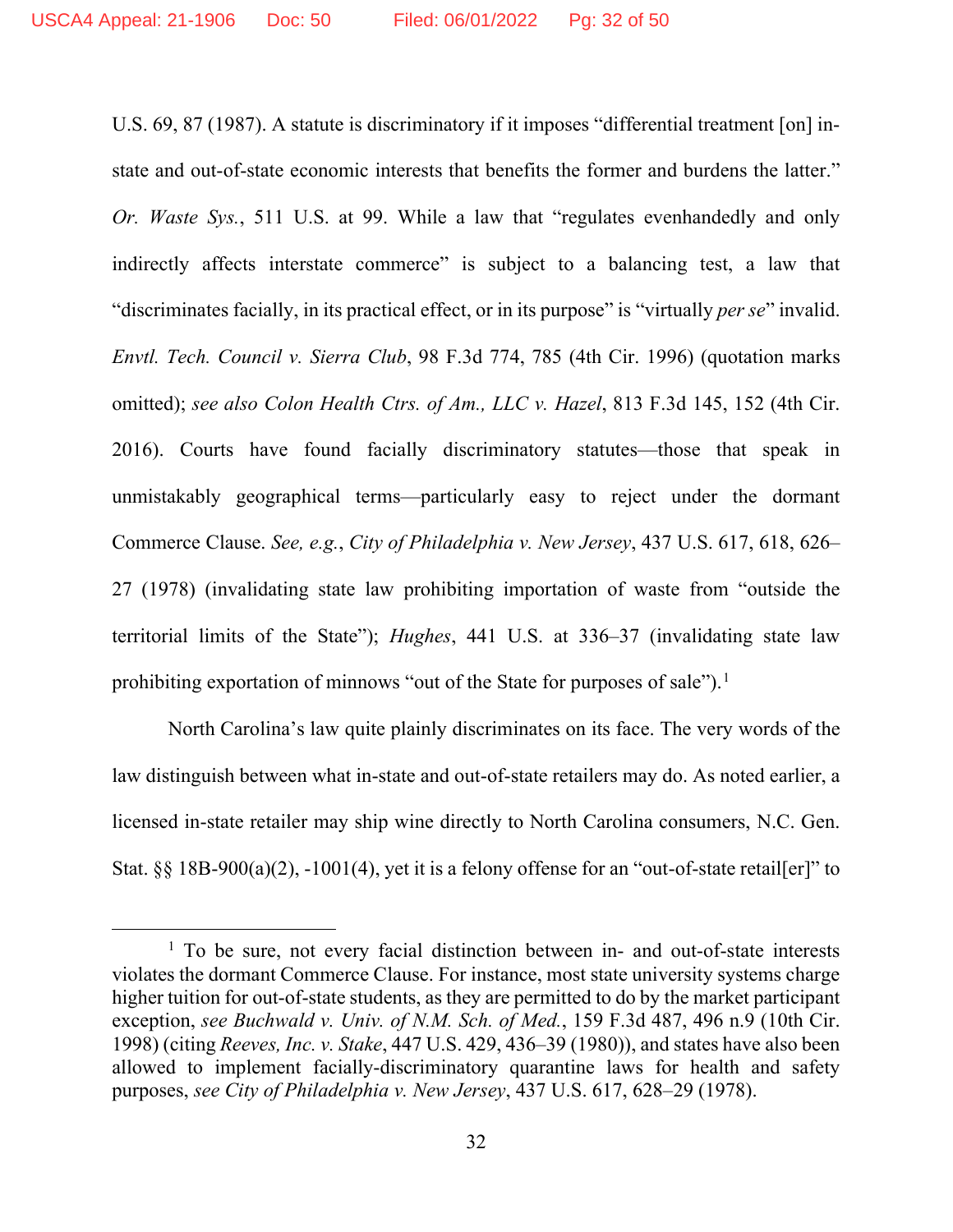do the same. *Id.* § 18B-102.1. As a result—and as reiterated by a separate statutory provision for good measure—a North Carolina consumer may receive retail wine only from another North Carolinian; he may not "have [it] mailed or shipped to him from outside th[e] State." *Id.* § 18B-109. I cannot think of a more starkly discriminatory scheme.

Because the discrimination is manifest in the statute's very text, there is no need to speculate about the law's purpose or effects. Those are much thornier questions, as "once one gets beyond facial discrimination [the] negative-Commerce-Clause jurisprudence becomes (and long has been) a quagmire." *W. Lynn Creamery, Inc. v. Healy*, 512 U.S. 186, 210 (1994) (Scalia, J., concurring in the judgment) (quotation marks omitted). For the simple reality of geography can place all sorts of *de facto* burdens on commerce—being in-state may bring with it certain inherent advantages, such as proximity to one's customer base—and there may be perfectly benign regulations that have adverse ripple effects on out-of-state commercial activity. *See Colon Health Ctrs.*, 813 F.3d at 159 (warning of the risk of "judicial interference with legislation touching no end of subject matters" under a wide view of the dormant Commerce Clause). But this case is straightforward. It does not require us to test the perimeters of the dormant Commerce Clause. This law lies in the prohibition's crosshairs. It is a *de jure* imposition of differential treatment, a legal codification of advantages. By "depriv[ing] citizens of their right to have access to the markets of other States on equal terms," this law strikes at the very evils the "Commerce" Clause w[as] designed to avoid." *Granholm*, 544 U.S. at 473.

North Carolina would have us believe that the laws are not *really* discriminatory, for all retailers with licenses may ship directly to consumers on the same terms, and out-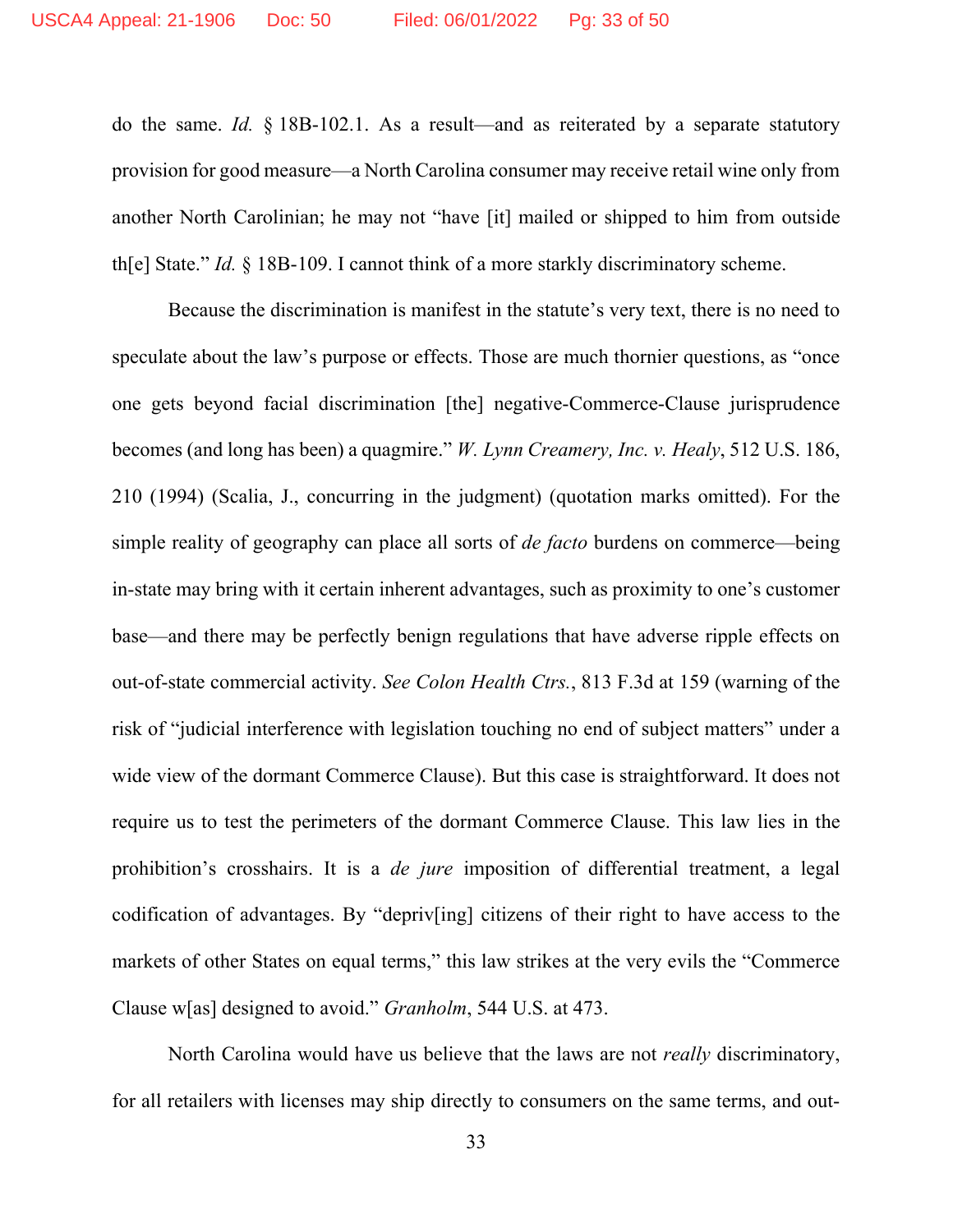of-staters can obtain a license by setting up shop in North Carolina and designating a resident to manage the business. But, as the majority correctly recognizes, it is misguided to think that recasting the discrimination absolves it. *See Granholm*, 544 U.S. at 474. Any way you slice it, the scheme still "grants in-state [retailers] access to the State's consumers on preferential terms." *Id.* As long as they have relevant licenses, in-state retailers "can ship directly to consumers" from their stores. *Id.* But "[o]ut-of-state [retailers] must open a branch office and warehouse in [North Carolina]" and designate an in-state resident to manage it, "additional steps that drive up the cost of their wine." *Id.* at 474–75. Such an "in-state presence requirement runs contrary to our admonition that States cannot require an out-of-state firm 'to become a resident in order to compete on equal terms.'" *Id.* at 475 (quoting *Halliburton Oil Well Cementing Co. v. Reily*, 373 U.S. 64, 72 (1963)).

Of course, it is always easier for state legislatures to follow the course of least resistance, appeasing the in-state crowd. And I understand the fondness for home cooking. But the fact remains that it is impermissible under the dormant Commerce Clause for North Carolina to "plainly favor[]" North Carolina retailers over those of any other state. *Tenn. Wine*, 139 S. Ct. at 2462. "Preservation of local industry by protecting it from the rigors of interstate competition is the hallmark of the economic protectionism that the Commerce Clause prohibits." *W. Lynn Creamery*, 512 U.S. at 205. "This rule is essential to the foundations of the Union": North Carolina simply may not prohibit out-of-state retailers from accessing its market on equal terms. *Granholm*, 544 U.S. at 472.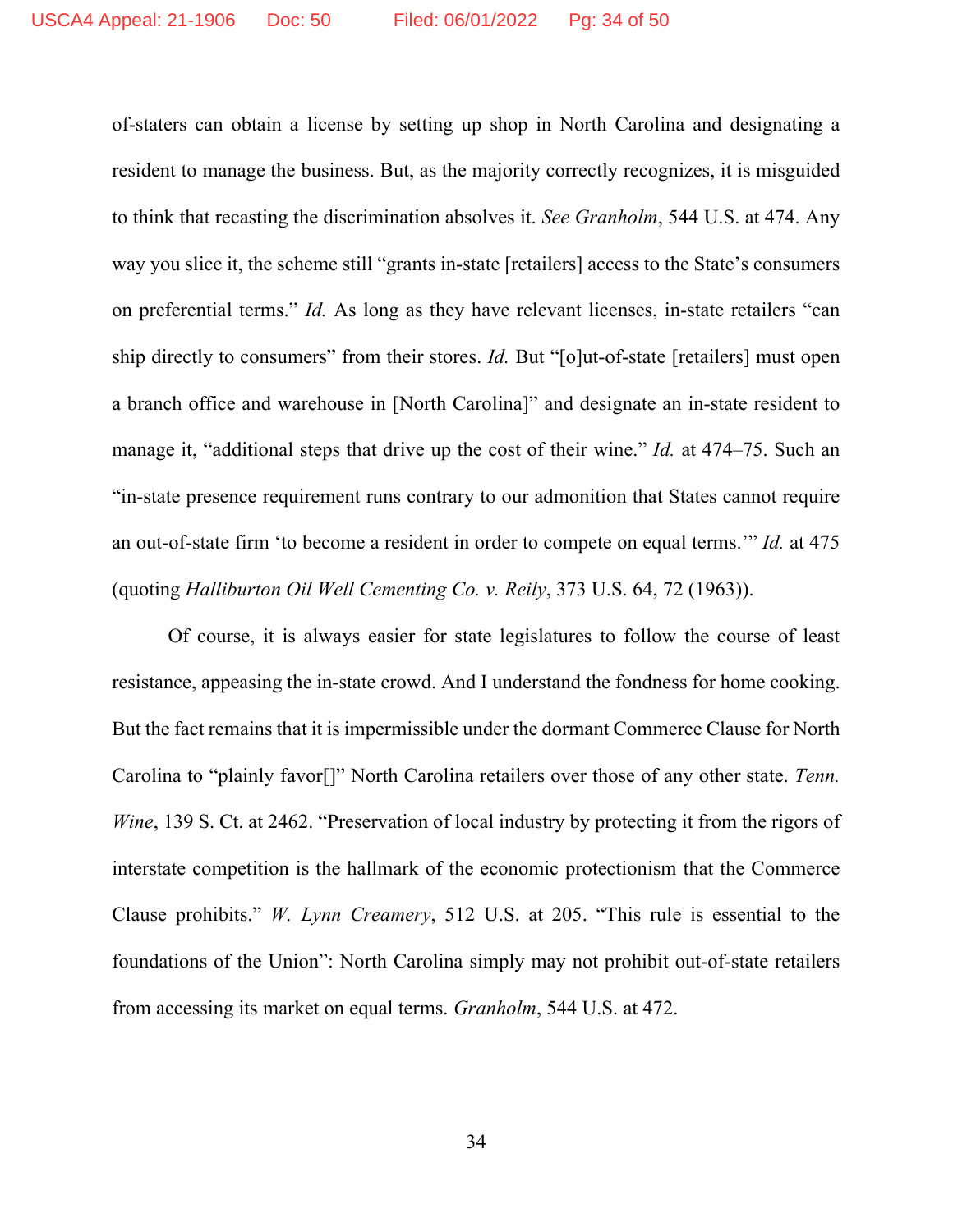II.

Were this any other commodity, North Carolina's facially discriminatory scheme would instantly be ruled invalid. *Granholm*, 544 U.S. at 476; *Tenn. Wine*, 139 S. Ct. at 2462. But since it deals with alcohol, the Twenty-first Amendment swoops into play, and the majority holds that it lifts the statute to firm ground. It does no such thing.

There is no question that states have wide latitude in regulating the sale and consumption of alcohol. Part of the compromise to repeal national Prohibition, after all, was to lodge that regulatory power instead with each individual state, resulting in § 2 of the Twenty-first Amendment: "The transportation or importation into any State . . . for delivery or use therein of intoxicating liquors, in violation of the laws thereof, is hereby prohibited." U.S. Const. amend. XXI, § 2. States may set the age at which residents can purchase and consume alcohol, *e.g.*, N.C. Gen. Stat. § 18B-300, and determine qualifications for producer, wholesaler, and retailer permits, *e.g.*, N.C. Gen. Stat. § 18B-900. They may institute and police the system for distributing alcohol. *E.g.*, N.C. Gen. Stat. §§ 18B-1000 to -1300. They may, as many do, establish a three-tiered system, in which alcohol must flow through a licensed producer, wholesaler, and retailer before reaching the consumer. *Granholm*, 544 U.S. at 489. They may even establish a state-run monopoly for distribution or outlaw alcohol altogether within their borders. *Id*. I do not dispute that North Carolina, like any state, has the clear authority to do all these things.

What I do dispute is that it may do these things in a way that starkly favors in-state interests. The Supreme Court has repeatedly confirmed that it may not: states' § 2 power to regulate alcohol remains "limited by the nondiscrimination principle of the [dormant]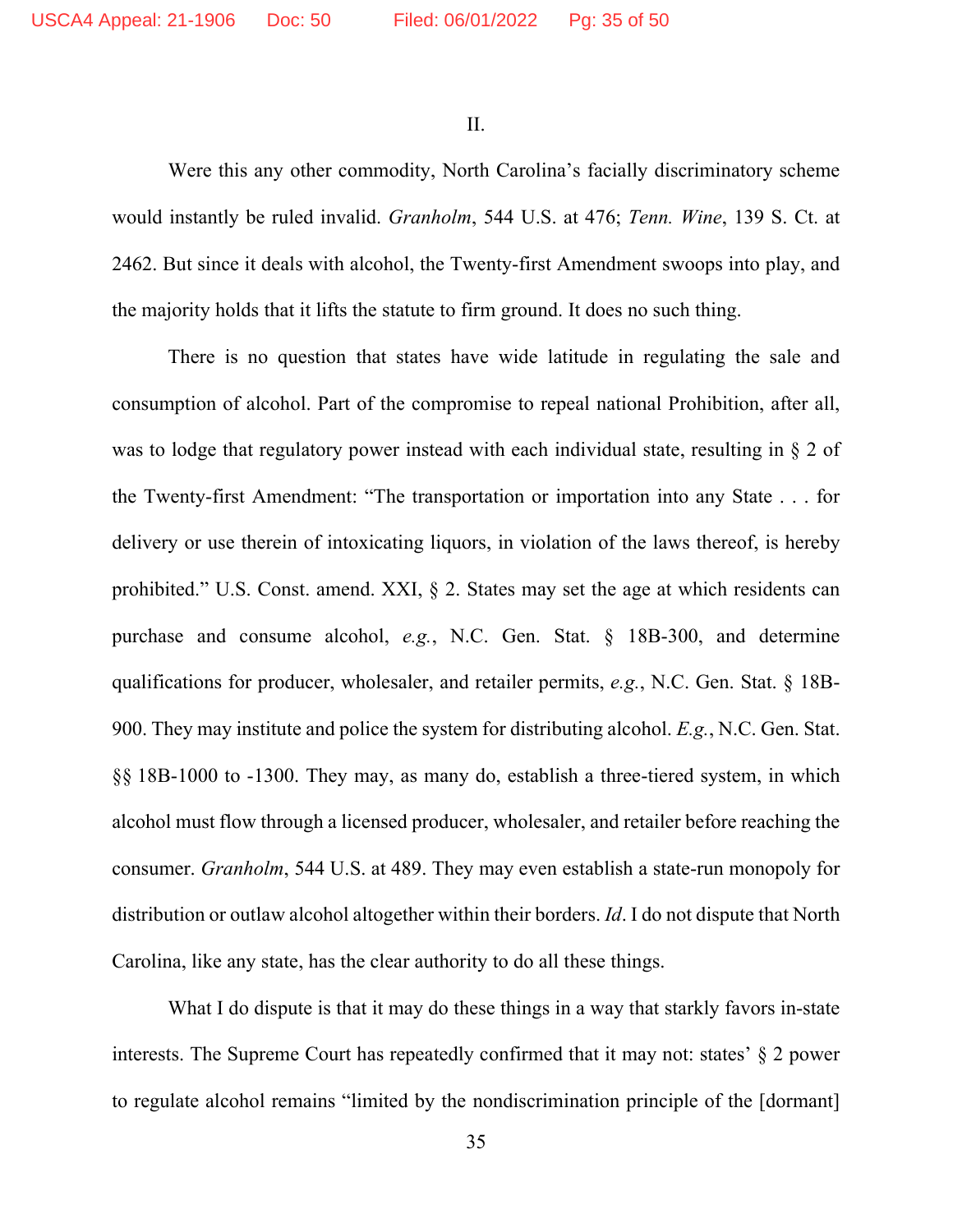Commerce Clause." *Granholm*, 544 U.S. at 487; *see also Tenn. Wine*, 139 S. Ct. at 2470. If, for example, a state banned domestic alcohol, it could also ban imported alcohol. But its ability to do so remained subject to the proviso "that the States treated in-state and outof-state liquor on the same terms." *Granholm*, 544 U.S. at 481. In no way did either the Act or § 2 displace the nondiscrimination principle of the Commerce Clause. *Id.* at 484– 85.

In sum, § 2 of the Twenty-first Amendment authorized evenhanded, nondiscriminatory laws for "maintain[ing] an effective and uniform system for controlling liquor." *Id.* It did "not . . . give States a free hand to restrict the importation of alcohol for purely protectionist purposes." *Tenn. Wine*, 139 S. Ct. at 2469. Accordingly, the Court has consistently "invalidated state alcohol laws aimed at giving a competitive advantage to instate business." *Id.* at 2470 (citing *Bacchus Imports, Ltd. v. Dias*, 468 U.S. 263, 274–76 (1984) (invalidating tax exemption favoring in-state alcohol producers); *Healy v. Beer Inst.*, 491 U.S. 324, 340–41 (1989) (invalidating price regulation on out-of-state beer distributors); *Granholm*, 544 U.S. at 487–93 (invalidating direct-shipment law favoring instate wineries)). I therefore have no trouble concluding that the Twenty-first Amendment does not authorize North Carolina's discriminatory treatment of in-state and out-of-state retailers.

#### A.

There is no need to bake this cake from scratch. The Supreme Court has twice considered state laws that were, in all relevant respects, indistinguishable from the one at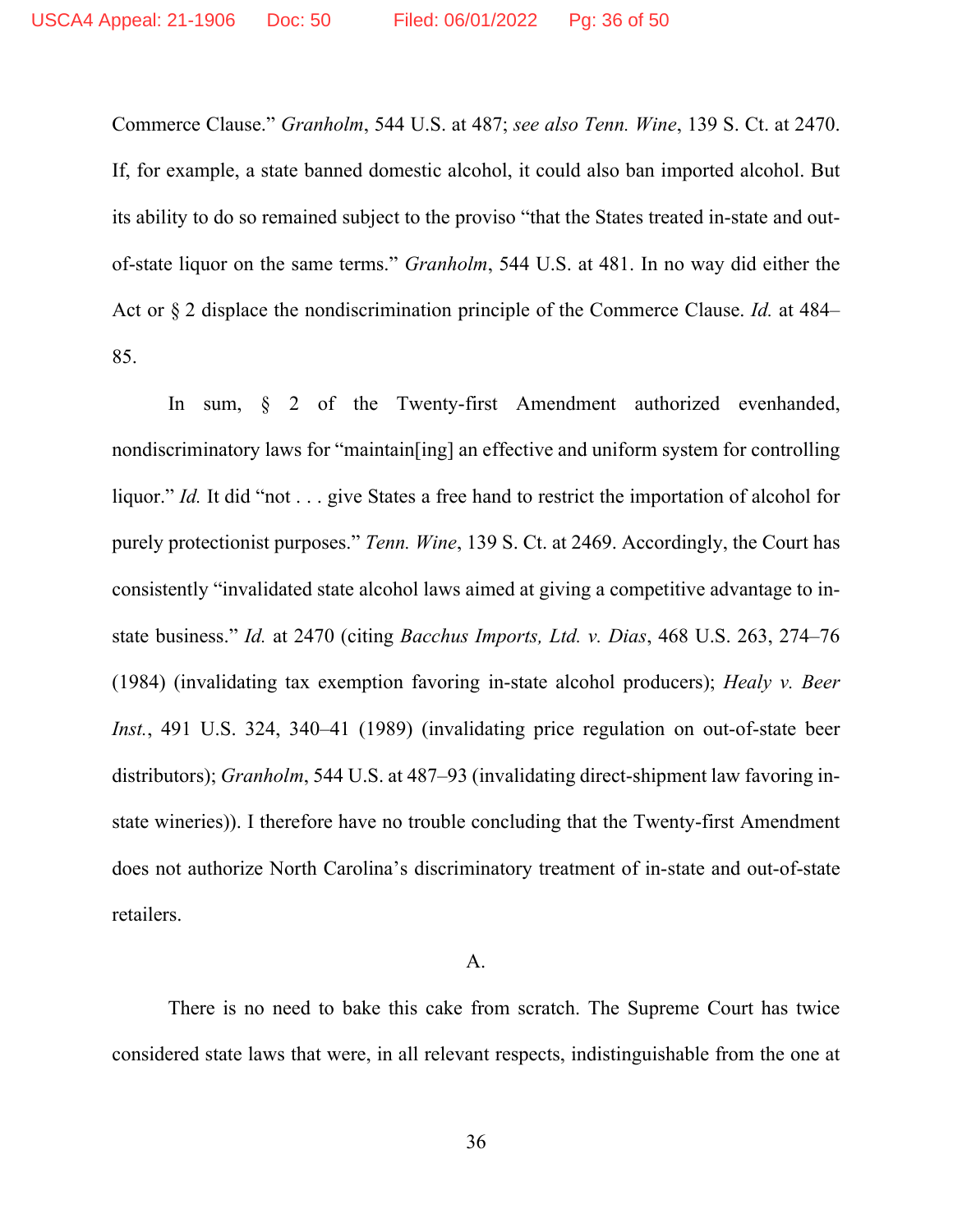issue here. And both times it held they were not authorized by the Twenty-first Amendment. I am startled that the majority would not follow this precedent.

At issue in *Granholm v. Heald* were New York and Michigan laws permitting instate wineries, but not out-of-state wineries, to ship wine directly to consumers. 544 U.S. at 465–66. After concluding with "no difficulty" that the law "discriminates against interstate commerce," *id.* at 476, the Supreme Court held that it was "not saved by the Twenty-first Amendment." *Id.* at 489. It noted that states have broad power to regulate alcohol under the Twenty-first Amendment and that "the three-tier system itself is 'unquestionably legitimate.'" *Id.* at 488–89 (quoting *North Dakota v. United States*, 495 U.S. 423, 432 (1990)). But the Court emphasized that this power "does not allow States to ban, or severely limit, the direct shipment of out-of-state wine while simultaneously authorizing direct shipment by in-state producers." *Id.* at 493. "If a State chooses to allow direct shipment of wine, it must do so on evenhanded terms." *Id.*

Following *Granholm*, the circuits divided over how broadly to apply its holding. Some circuits read *Granholm* as establishing a more limited rule "immunizing the threetier system from constitutional attack so long as it does not discriminate between in-state and out-of-state *producers* or *products*," while others read it broadly to stand for a "general non-discrimination principle" applicable to all three tiers including retailers. *Lebamoff Enters., Inc. v. Rauner*, 909 F.3d 847, 853–54 (7th Cir. 2018) (collecting cases); *see also Byrd v. Tenn. Wine & Spirits Retailers Ass'n,* 883 F.3d 608, 616–18 (6th Cir. 2018) (same).

In *Tennessee Wine*, the Supreme Court unequivocally endorsed the broader reading. The case involved Tennessee's law limiting alcohol retail licenses to those who had been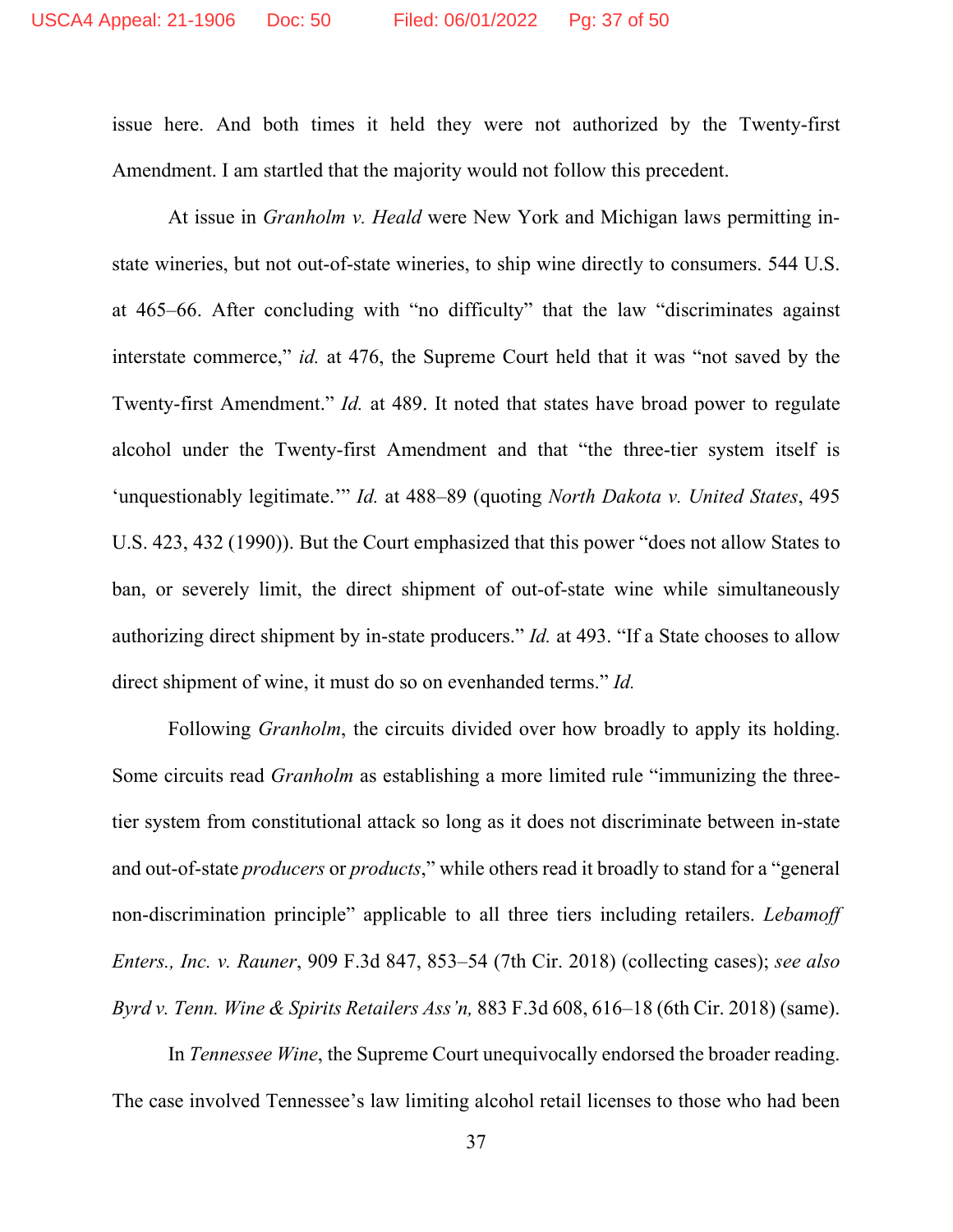state residents for at least a two-year period. 139 S. Ct. at 2456. The Court squarely rejected the proposition that *Granholm*'s nondiscrimination principle applied only to producers and products, but not retailers or distributers: "There is no sound basis for this distinction." *Id.*  at 2470–71. Nothing in *Granholm*'s "reading of history or its Commerce Clause analysis was limited to discrimination against products or producers," but rather forbade "discrimination against all out-of-state economic *interests*" that "deprived *citizens* of their right to have access to the markets of other States on equal terms." *Id.* at 2471 (quotation marks and citations omitted) (emphasis in original). Accordingly, Tennessee's durationalresidency requirement for retailers was prohibited by the dormant Commerce Clause and not saved by the Twenty-first Amendment. *Id.* at 2476.

Adding *Granholm* and *Tennessee Wine* together, the writing is on the wall. The former explained that states may not implement discriminatory direct-shipment laws favoring in-state producers over out-of-state competitors. And the latter emphasized that this principle was not limited to producers, but applied to all out-of-state interests. The sum total is that North Carolina cannot implement discriminatory direct-shipment laws favoring in-state retailers over out-of-state retailers.

### B.

Nevertheless, the majority upholds the law as part of North Carolina's three-tiered scheme, which is itself "unquestionably legitimate." Maj. Op. at 23 (quoting *Granholm*, 544 U.S. at 489). Respectfully, I believe the majority commits the very same mistake identified in *Tennessee Wine* by "read[ing] far too much into *Granholm*'s discussion of the three-tiered model," which exists to track and regulate the distribution of alcohol. 139 S.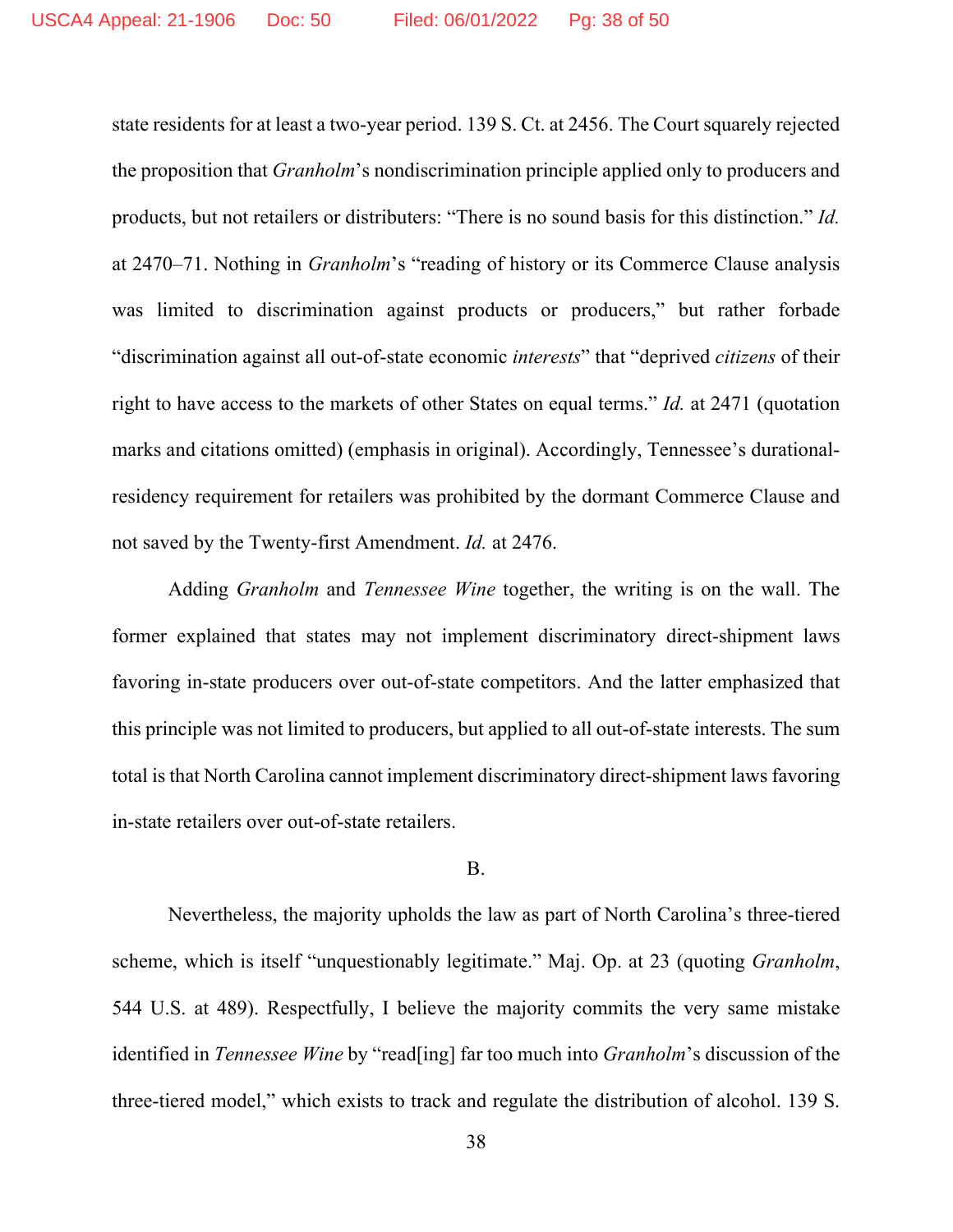Ct. at 2471; *see also id.* at 2463 & n.7. "Although *Granholm* spoke approvingly of that basic model, it did not suggest that § 2 sanctions every discriminatory feature that a State may incorporate into its three-tiered scheme." *Id.* And "[a]t issue in the present case is not the basic three-tiered model of separating producers, wholesalers, and retailers," *id.*, but rather North Carolina's choice to impose on the third tier what amounts to a physicalpresence requirement. In my view, that choice is not essential to maintaining a three-tiered scheme.

The crux of the three-tiered system is to prevent vertical integration in alcohol distribution systems by strictly "separating producers, wholesalers, and retailers." *Tenn. Wine*, 139 S. Ct. at 2471; *see also Granholm*, 544 U.S. at 466 ("Separate licenses are required for producers, wholesalers, and retailers. . . . [B]oth state and federal laws limit vertical integration between tiers.") (citing FTC, Possible Anticompetitive Barriers to E-Commerce: Wine (July 2003) (hereinafter FTC Report)). The "vertical quarantine" among tiers is consistently called out as the scheme's defining feature. *Bainbridge v. Turner*, 311 F.3d 1104, 1106 (11th Cir. 2002); *see, e.g.*, *Whitmer*, 956 F.3d at 868 ("[B]usinesses at each tier must be independently owned, and no one may operate more than one tier."); *Sarasota Wine Market, LLC v. Schmitt*, 987 F.3d 1171, 1176 (8th Cir. 2021) ("A central feature of the separated tiers is to prohibit a member of one tier from having a financial interest in a member of a higher or lower tier."); Maj. Op. at 5.

Beyond that, "there is no one archetypal three-tier system." *Rauner*, 909 F.3d at 855 (citation omitted); *see also Tenn. Wine*, 139 S. Ct. at 2472 (citing FTC Report, *supra*, at 7– 9). And "each variation must be judged based on its own features." *Tenn. Wine*, 139 S. Ct.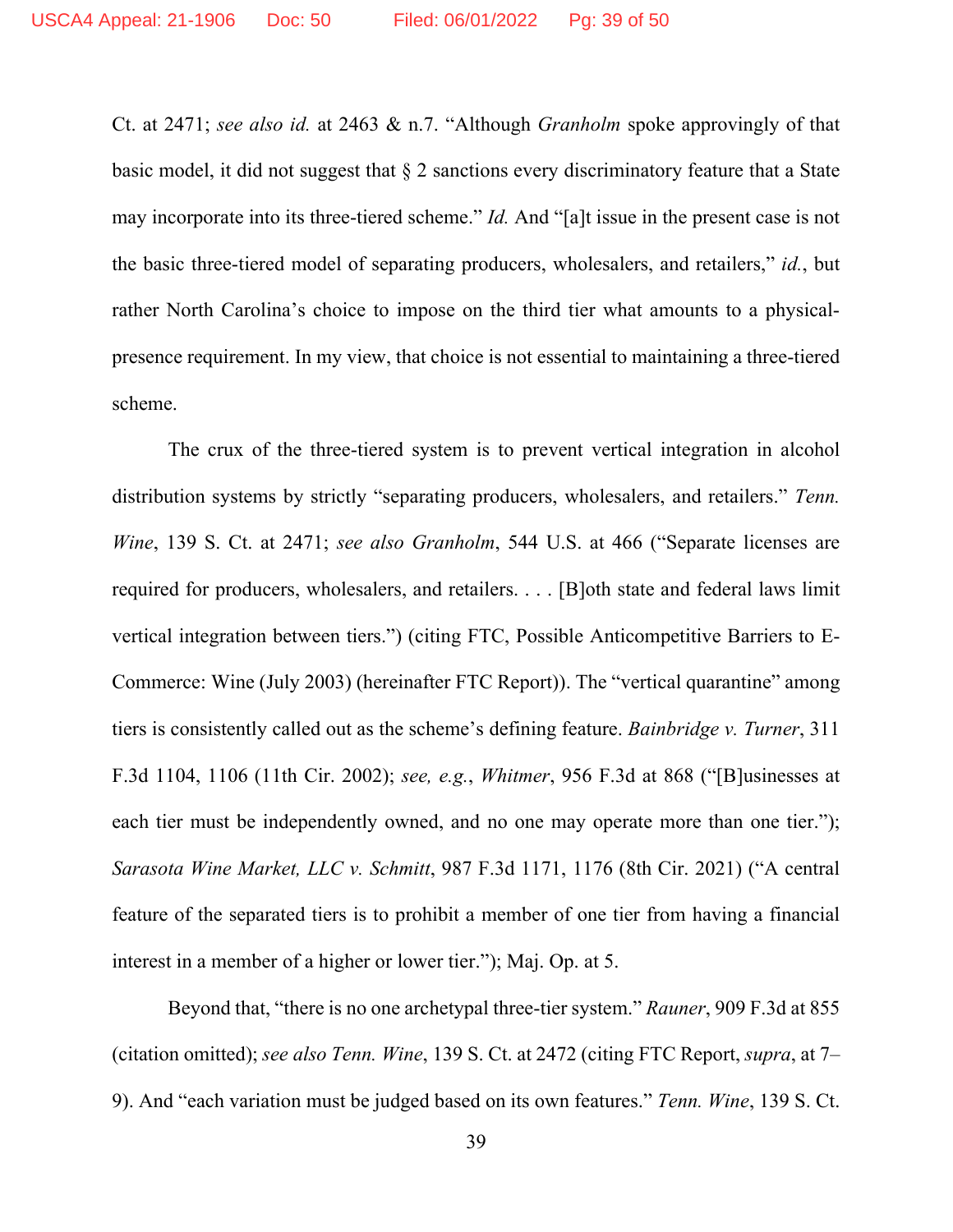at 2472. A discriminatory variation does not find sanctuary in the Twenty-first Amendment if it is not "essential" to preserving the three-tiered model. *Id.* The Supreme Court has already explained that a residency requirement for liquor licenses "is not an essential feature of a three-tiered scheme," observing that many states maintain such schemes without requiring retailers to be in-state residents. *Id.* at 2471–72 (citing FTC Report, *supra*, at 7–9).

The majority fails to adequately explain why the feature in the case at bar is any different. Prohibiting wine shipments to consumers from out-of-state retailers is no more essential to a three-tiered model than residency requirements. One can easily imagine a state maintaining a strict licensing regime to ensure that the tiers remain distinctly owned, while treating in-state and out-of-state retailers alike. Indeed, many states with three-tiered systems do allow out-of-state retailers to ship wine on the same terms as in-state retailers. J.A. 91, 245–46; *e.g.*, Cal. Bus. & Prof. Code § 23661.2; Conn. Gen. Stat. § 30-18a; Idaho Code § 23-1309A; La. Rev. Stat. § 26:359; Neb. Rev. Stat. § 53-123.15; N.H. Rev. Stat. § 178:27; N.M. Stat. § 60-7A-3; Or. Rev. Stat. § 471.282; Va. Code §§ 4.1-206.3(F), - 209.1; W. Va. Code § 60-8-6; Wyo. Stat. § 12-2-204.

In no way is the three-tiered system jeopardized by a requirement of evenhandedness. Allowing imported wine does not necessitate allowing *unregulated* wine. Nothing stops North Carolina from requiring out-of-state retailers to obtain a state shipping license and comply with the same conditions as in-state retailers. *See, e.g.*, FTC Report, *supra*, at 7–8; J.A. 243 (Model Direct Shipping Bill); *Granholm*, 544 U.S. at 491–92 (referencing the Model Direct Shipping Bill favorably). One of those conditions could be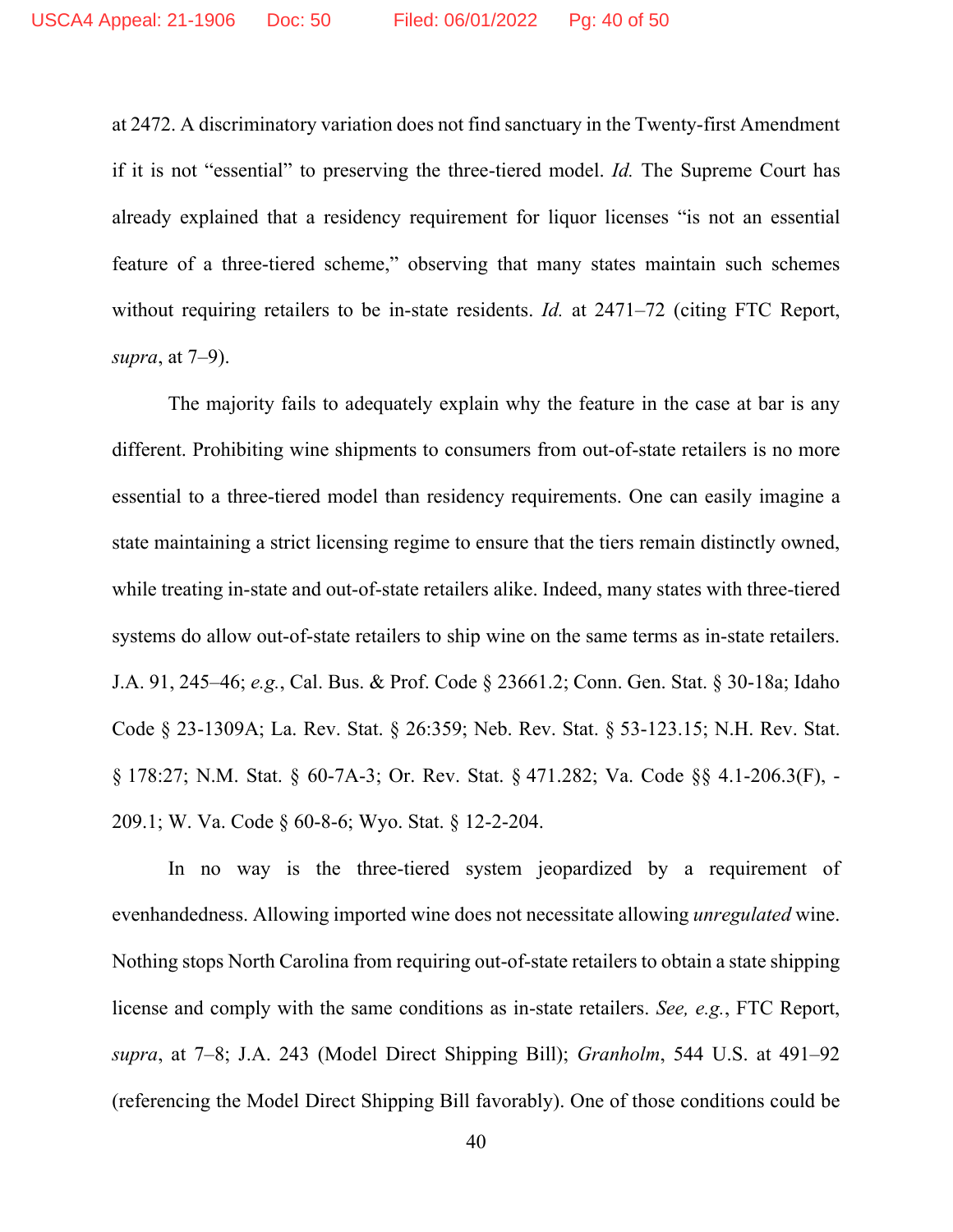that retailers sell wine to North Carolina consumers only if it has been purchased from a wholesaler. In all events, the conditions are for North Carolina to decide, so long as they have the virtue of being facially evenhanded.

Trying a somewhat different tack, North Carolina argues that discriminatory treatment of out-of-state retailers is simply the natural result of inherent features of the three-tiered system. The rationale goes like this: as a starting point, some courts have held that states may limit alcohol sales to licensed retailers with a physical storefront in the state. *See Cooper v. Tex. Alcoholic Beverage Comm'n*, 820 F.3d 730, 743 (5th Cir. 2016) (citing *Wine Country Gift Baskets.com v. Steen*, 612 F.3d 809, 821 (5th Cir. 2010)); *Whitmer*, 956 F.3d at 870 (citing *Byrd*, 883 F.3d at 623 n.8). And if the state may permissibly require retailers to be physically present, it naturally can allow those retailers to make sales in any form—in-store, curbside, or delivery—while forbidding non-present retailers from doing the same. *See Wine Country*, 612 F.3d at 820–21; *Whitmer*, 956 F.3d at 870 ("If Michigan may . . . require retailers to locate within the State, may it limit the delivery options created by the new law to in-state retailers? The answer is yes."). Any resulting difference between in-state and out-of-state retailers is supposedly just the way things always are in a threetiered system.

I could not disagree more. To begin with, our circuit has never held that states may require retailers to be physically present in the state. As already explained, a state could maintain three strictly regulated, separately owned tiers without also requiring retailers to be physically present, and many states do so.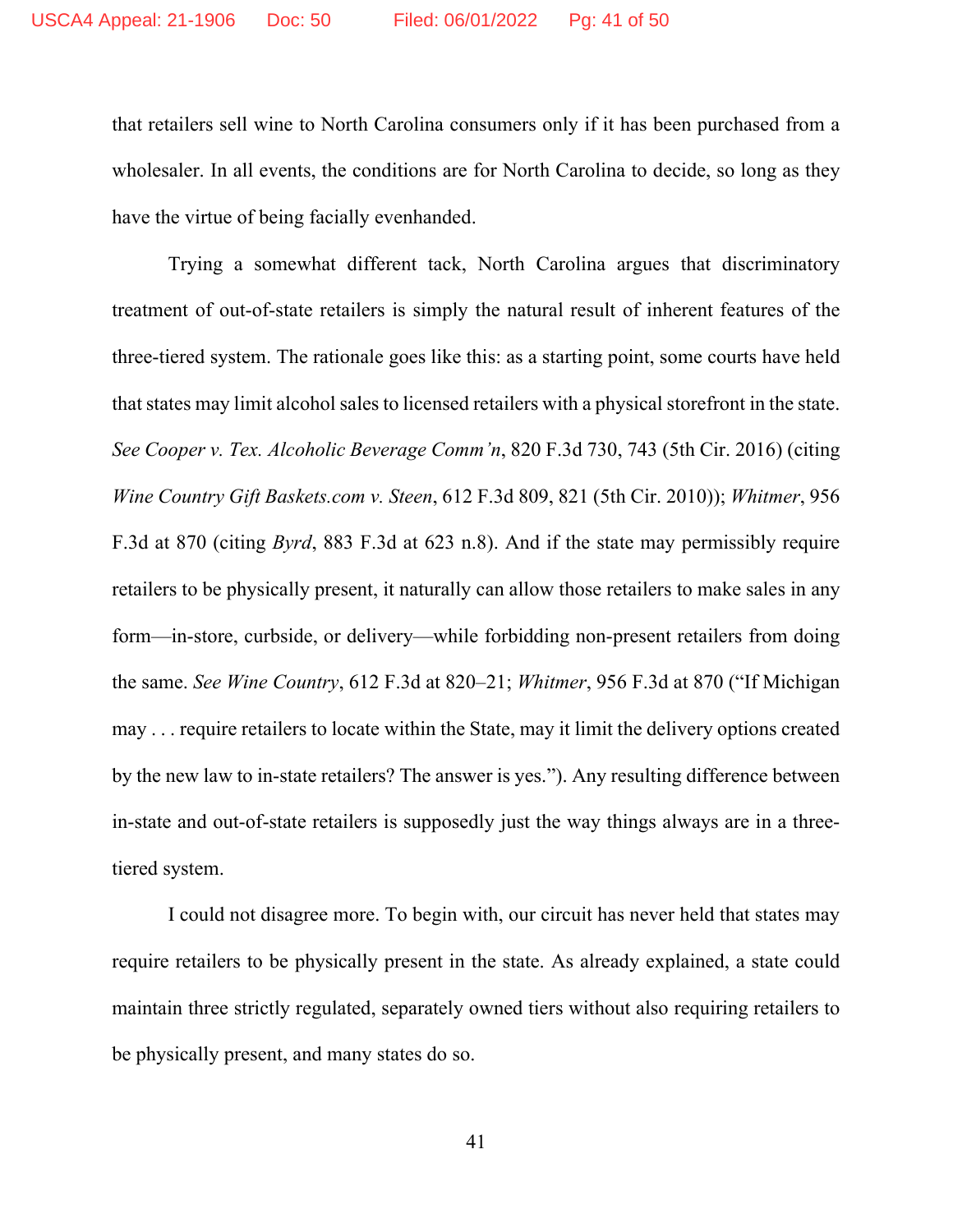Nor has the Supreme Court ever sanctioned physical-presence requirements. In *Granholm*, for instance, the Court struck down a state law requiring wineries to "establish<sup>[]</sup> a bricks-and-mortar distribution operation" in the state to do business there. 544 U.S. at 475. It explained that it has always "viewed with particular suspicion state statutes requiring business operations to be performed in the home State that could more efficiently be performed elsewhere." *Id.* (quoting *Pike v. Bruce Church, Inc.*, 397 U.S. 137, 145 (1970)). Likewise, *Tennessee Wine*'s holding that states cannot limit retail licenses to instate residents strongly suggests as much. *See* 139 S. Ct. at 2472 (rebutting arguments in favor of "in-state presence and residency requirements"); *id.* at 2484 (Gorsuch, J., dissenting) (noting that the majority's holding calls into question "physical presence laws . . . requiring [retailers] to have a brick-and-mortar store in the State").

In any event, there is no need to decide the larger question of whether physicalpresence requirements are always or never constitutional. A state that limits *all* alcohol sales to in-person storefronts, for instance, would present a different case. North Carolina has not done that; it allows mail-order and Internet wine sales with delivery anywhere in the state. It has thus rendered an in-state physical storefront unnecessary to its distribution model. *See Rauner*, 909 F.3d at 856–57; *Whitmer*, 956 F.3d at 877 (McKeague, J., concurring) (doubting that, given the modern "ubiquity of online sales," a physicalpresence requirement "is just a coda to Michigan's three-tier regulations"). Receiving Internet orders and shipping to consumers is something that both in-state *and* out-of-state retailers are perfectly capable of doing, but only the former is currently allowed to do. And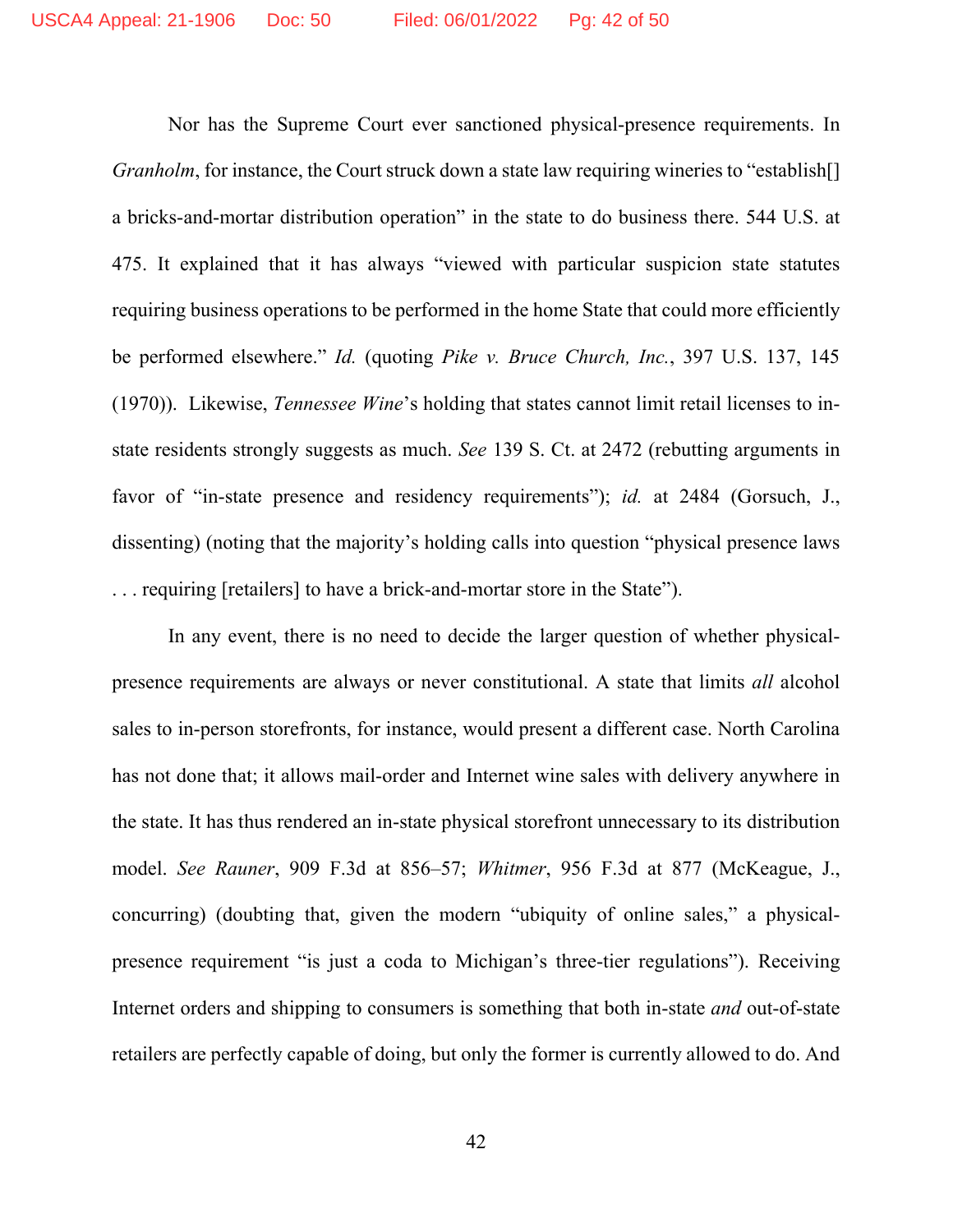once North Carolina "chooses to allow direct shipment of wine, it must do so on evenhanded terms." *Granholm*, 544 U.S. at 493.

C.

Even if I were to agree with the majority that a physical-presence requirement for retailers is essential to maintaining a three-tiered system, North Carolina's laws as applied here would still fail. That is because North Carolina does not have a three-tiered system when it comes to wine.

In general, North Carolina requires alcohol to flow through all three separate tiers before it may be imbibed. *See, e.g.*, N.C. Gen. Stat. § 18B-1300. But not wine. Where wineries are concerned, the three-tiered system no longer holds. North Carolina specifically allows wineries to obtain a "wine shipper permit" "to sell and ship [up to] two cases of wine per month to any person in North Carolina to whom alcoholic beverages may be lawfully sold." *Id.* § 18B-1001.1. Wineries may also "[o]btain a wine wholesaler permit to sell, deliver, and ship at wholesale unfortified wine manufactured at the winery." *Id.* § 18B-1101(7). Thus, wine may be sent from the producer directly to a retailer (bypassing a separate wholesaler) or directly to a consumer (bypassing a wholesaler and retailer altogether). For wine, then, North Carolina's is not a regime premised on three separately owned tiers. It is a regime premised simply on permitting. That permitting system must be evenhanded.

North Carolina characterizes the winery shipper permits as simply a "limited exception" to its three-tiered system and insists that small exceptions should not require it to abandon its three-tiered system altogether. *See* Resp. Br. 41. I grant that states may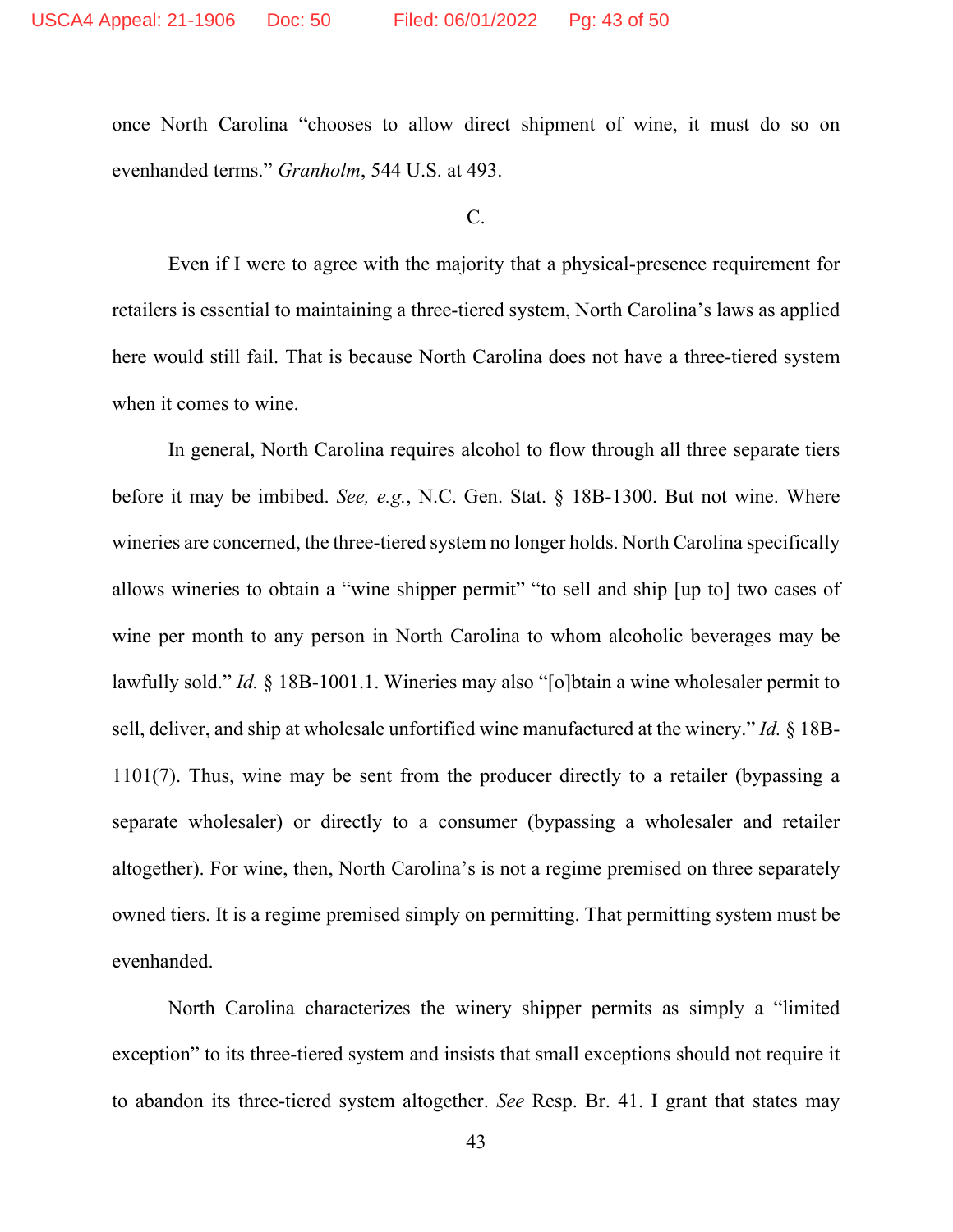choose to make exceptions while still maintaining their interest in three-tiered systems generally. But this is no limited exception—it *is* an abandonment of the three-tiered system *for wine*. North Carolina may still have a three-tiered scheme for distribution of other alcoholic beverages, but by allowing wine producers, as opposed to retailers, to ship directly to consumers, it has eviscerated any semblance of a three-tiered distribution scheme *for wine*. At the very least, then, it fights a losing battle in its claim that having *wine* retailers physically present in the state, or having all wine flow through each of the three tiers, is somehow essential.

#### III.

I do not think the Twenty-first Amendment can wholly shield North Carolina's discriminatory law. But one more step is left to strike it, for even a discriminatory law may pass dormant Commerce Clause muster if it "advances a legitimate local purpose that cannot be adequately served by reasonable nondiscriminatory alternatives." *Granholm*, 544 U.S. at 489 (quoting *New Energy Co.*, 486 U.S. at 278). In alcohol regulation cases, the inquiry is slightly "different." *Tenn. Wine*, 139 S. Ct. at 2474. "Recognizing that § 2 was adopted to give each State the authority to address alcohol-related public health and safety issues in accordance with the preferences of its citizens, we ask whether the challenged [law] can be justified as a public health or safety measure or on some other legitimate nonprotectionist ground." *Id.* And "'mere speculation' or 'unsupported assertions' are insufficient to sustain a law that would otherwise violate the Commerce Clause"; we instead require "concrete evidence" that the law "actually promotes public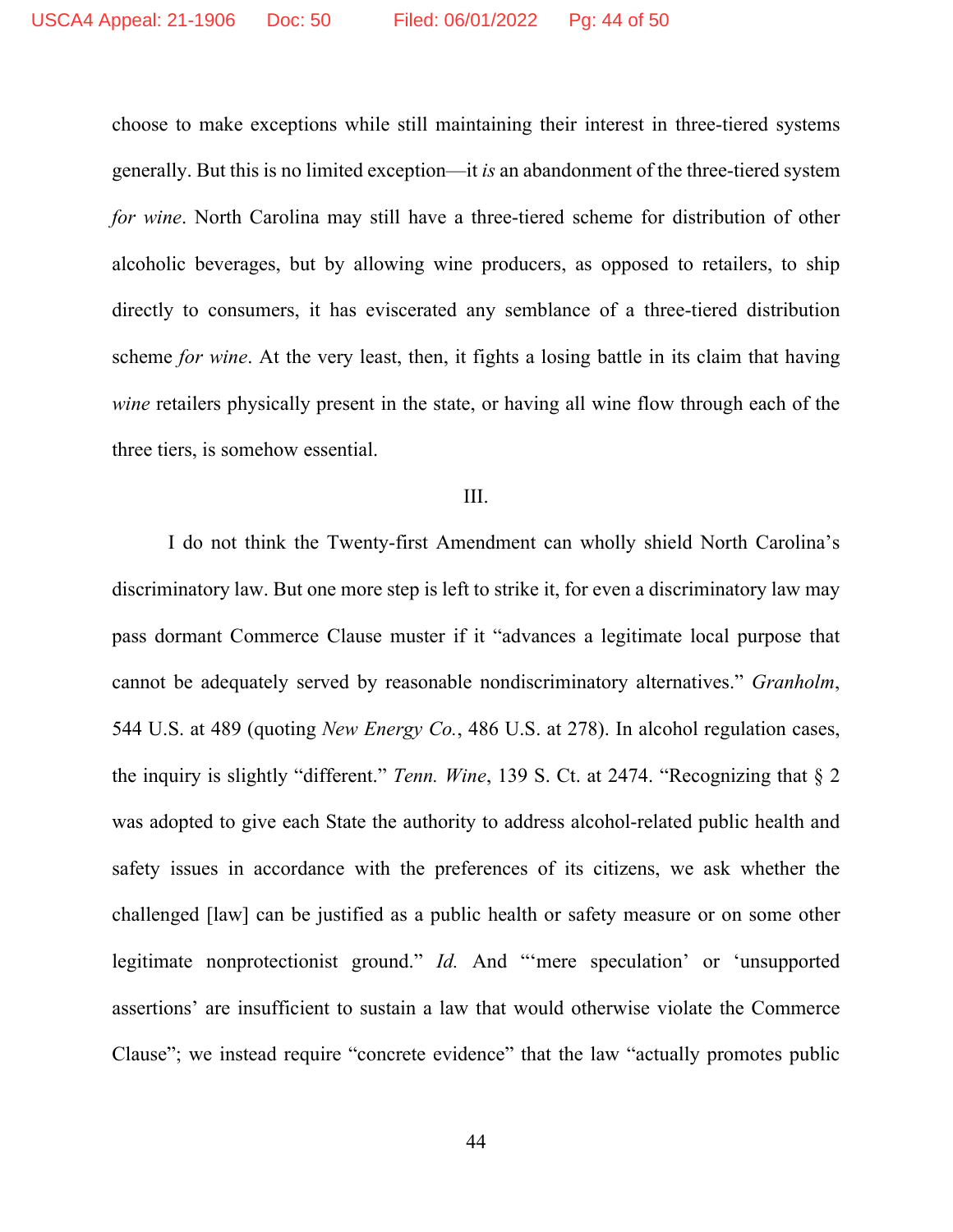health or safety." *Id.* (quoting *Granholm*, 544 U.S. at 490, 492). An asserted objective also fails if it could "easily be achieved by ready [nondiscriminatory] alternatives." *Id.*

Without a doubt, the three-tiered system as a whole is admirable and justified on public health and safety grounds. Yet this analysis must focus on the particular "provision at issue"—North Carolina must justify the *discrimination*. *Tenn. Wine*, 139 S. Ct. at 2474. So the question is whether prohibiting out-of-state retailers from shipping directly to consumers, while allowing in-state retailers to do so, is justified on recognized health and safety grounds, rather than being predominantly protectionist.

North Carolina offers three primary justifications for this feature: preventing the sale of alcohol to minors, collecting taxes on alcohol sales, and enhancing safety. All these interests are certainly important, and it is North Carolina's prerogative to further them by regulating the flow of alcohol. But it may not do so in an unjustifiably discriminatory way. And none of its asserted interests justifies this differential treatment.

Take, for example, the sale of alcohol to minors. North Carolina has fallen well short of providing "concrete evidence" that its underage-drinking interest is at issue here, for the same reasons as in *Granholm*. *See* 544 U.S. at 490–92. The record lacks evidence "that the purchase of wine over the Internet by minors is a problem," which is "not surprising" given minors' preference for other types of alcohol and their need for instant gratification. *Id.* at 490; *see* FTC Report, *supra*, at 12, 33–34; J.A. 202 (showing that the majority of underaged drinkers obtained their alcohol from an adult). Even if direct shipping does increase the risk of underage drinking, it does not justify discriminatory treatment as "minors are just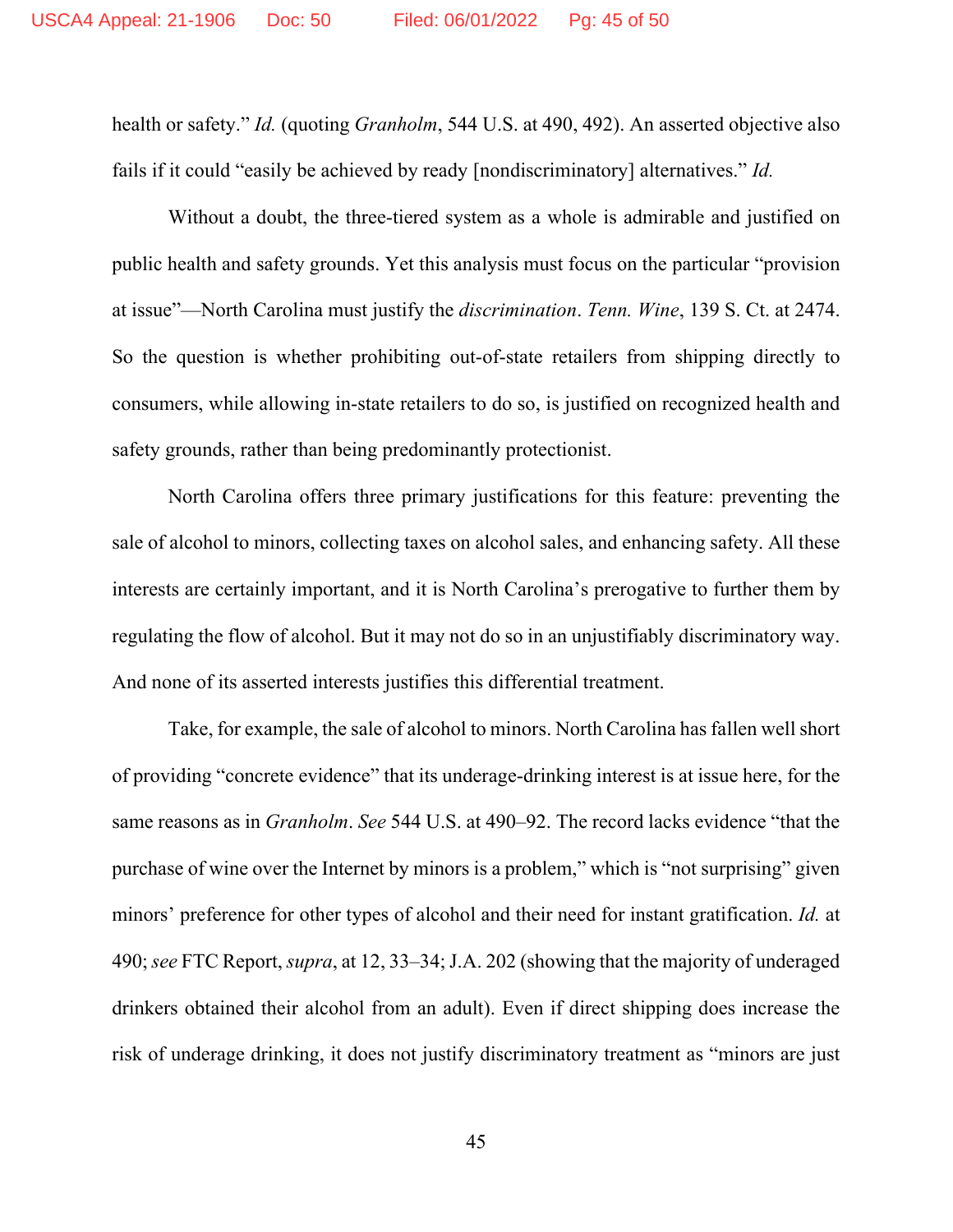as likely to order wine from in-state [retailers] as from out-of-state ones," or for that matter directly from wineries. *Granholm*, 544 U.S. at 490.

More importantly, though, all of North Carolina's stated objectives could be readily accomplished through nondiscriminatory alternatives. One option is to impose "an evenhanded licensing requirement." *Granholm*, 544 U.S. at 492. Many other states have implemented such systems, *see* J.A. 245–46, as has North Carolina itself with respect to wineries, *see* N.C. Gen. Stat. § 1001.1. The license usually requires out-of-staters to remit taxes, consent to jurisdiction, undergo audits, and comply with various other regulatory requirements. *See* J.A. 95; FTC Report, *supra*, at 3, 8, 27–28. Out-of-state shipper permits could address each of North Carolina's stated concerns. *See Granholm*, 544 U.S. at 490– 91 (explaining that the State could "require[] an adult signature on delivery and a label so instructing on each package" to prevent delivery to minors); *id.* at 491 (explaining that the State "could protect itself against lost tax revenue by requiring a permit as a condition of direct shipping," an approach which other states have taken "and report no problems with tax collection"); *Tenn. Wine*, 139 S. Ct. at 2476 (explaining that licenses could "limit both the number of retail licenses and the amount of alcohol that may be sold to an individual" to promote safe sales and consumption).

To the extent that North Carolina is worried about out-of-staters evading state regulations, that concern too is unfounded. North Carolina "of course remains free to monitor the practices of retailers and to take action against those who violate the law." *Id.* It can inspect out-of-state retailers' books and financials remotely, for "improvements in technology have eased the burden of monitoring out-of-state" entities. *Granholm*, 544 U.S.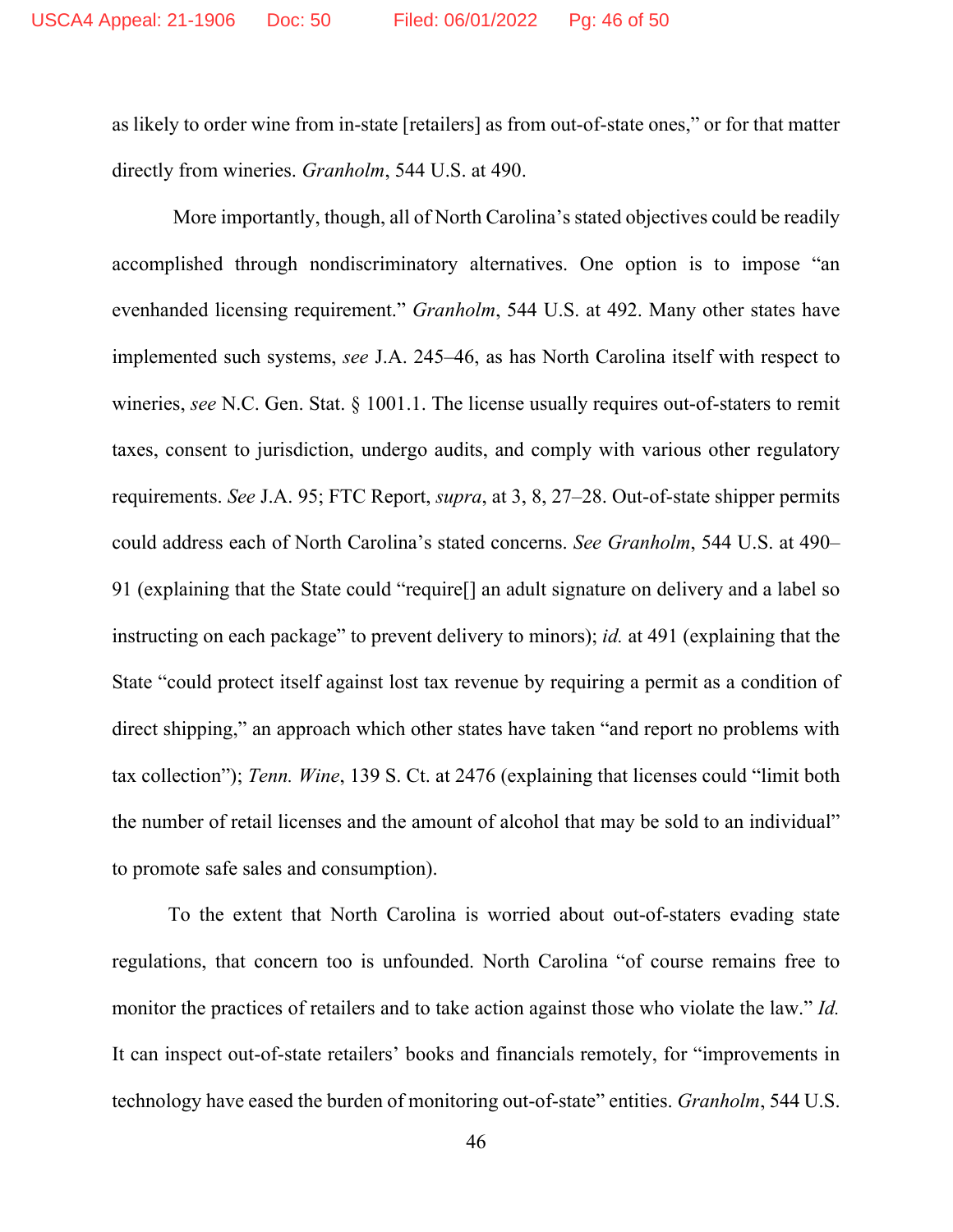at 492. "In this age of split-second communications by means of computer networks . . . there is no shortage of less burdensome, yet still suitable, options." *Tenn. Wine*, 139 S. Ct. at 2475 (quoting *Cooper v. McBeath*, 11 F.3d 547, 554 (5th Cir. 1994)). And it can enforce its laws through the Twenty-first Amendment Enforcement Act, which allows its attorney general to obtain injunctive relief in federal court against alcohol suppliers who violate state law. *See* 27 U.S.C. § 122a; FTC Report, *supra*, at 10.

But even if North Carolina takes issue with those alternatives or thinks they might weaken its grip on alcohol regulation, there is another obvious nondiscriminatory option one which indisputably preserves each of the State's stated interests. North Carolina could simply not allow direct shipping from wine retailers at all. That there exists such an easy nondiscriminatory alternative, fully protective of every interest the state has asserted under § 2, is what makes the State's Commerce Clause violation so blatant. And the availability of that alternative should inform any choice of remedy.

#### IV.

Where, as here, unconstitutional discrimination results from the combination of two otherwise-permissible provisions, the court faces "two remedial alternatives": extend the benefit to the disfavored group or withdraw the benefit from the favored group. *Heckler v. Mathews*, 465 U.S. 728, 738 (1984) (quoting *Welsh v. United States*, 398 U.S. 333, 361 (1970) (Harlan, J., concurring in the result)); *see also Comptroller of Treasury of Md. v. Wynne*, 575 U.S. 542, 569 (2015). "The choice between these outcomes is governed by the legislature's intent, as revealed by the statute at hand." *Sessions v. Morales-Santana*, 137 S. Ct. 1678, 1699 (2017). "In making this assessment, a court should 'measure the intensity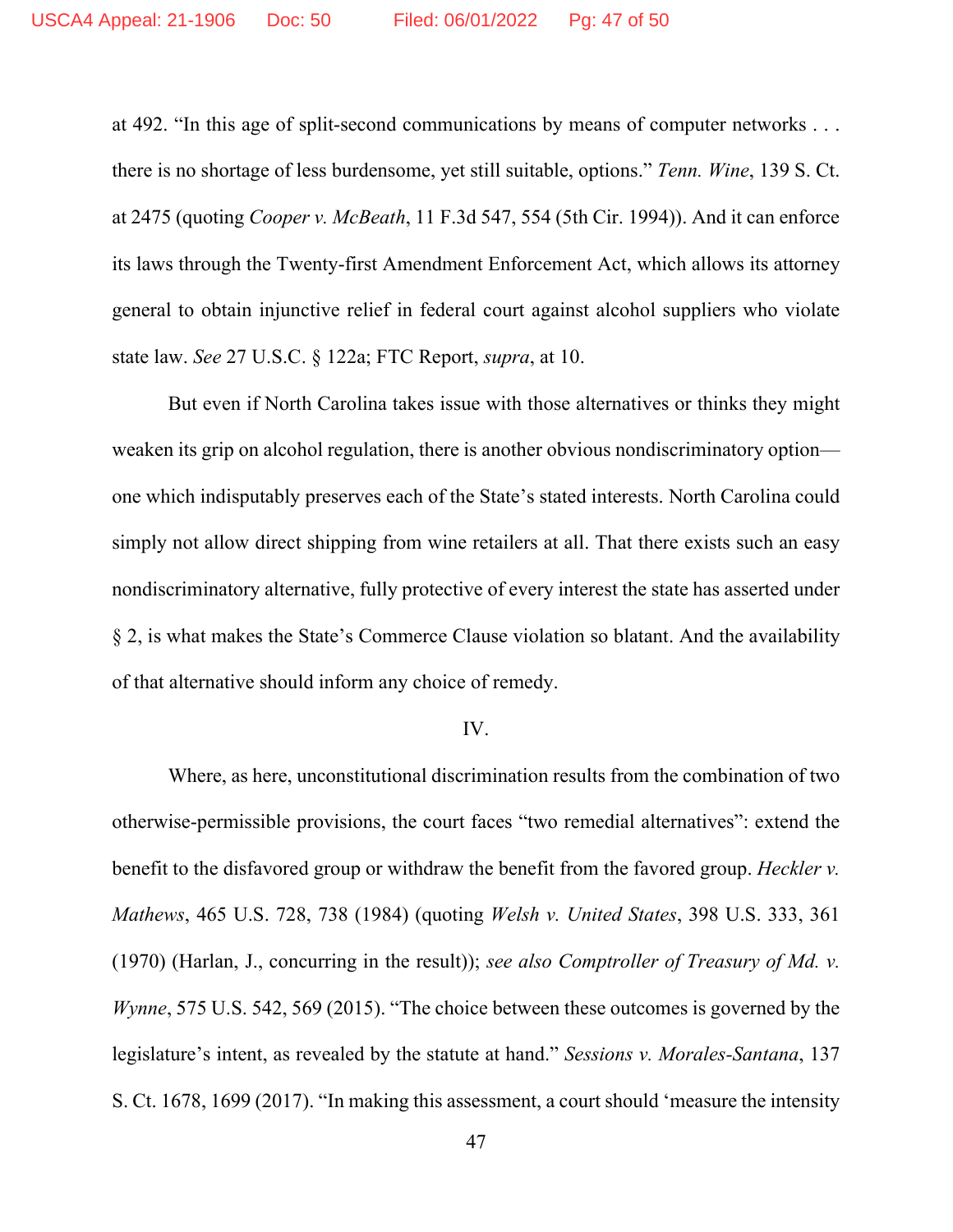of commitment to the residual policy . . . and consider the degree of potential disruption of the statutory scheme that would occur by extension as opposed to abrogation.'" *Id.* at 1700 (quoting *Heckler*, 465 U.S. at 739 n.5). In many cases, "th[e] choice may well be dictated by the severability clause enacted" as part of the statutory scheme. *Fulton Corp. v. Faulkner*, 516 U.S. 325, 347 (1996); *see also Heckler*, 465 U.S. at 740.

In this case, the choice is easy. For the State itself has expressly stated that its preferred remedy, should it lose on the merits, "is to restrict in-state shipping, not to extend shipping privileges to out-of-state retailers." Resp. Br. 48. And this position is supported by the statute, which states that it is to be "construed to the end that the sale, purchase, transportation, manufacture, consumption, and possession of alcoholic beverages shall be *prohibited except as authorized* in this Chapter." N.C. Gen. Stat. § 18B-100 (emphasis added). The statute's severability clause likewise instructs that any unconstitutional provisions should be stricken "and the remaining provisions shall be construed in accordance with the intent of the General Assembly to further *limit rather than expand*  commerce in alcoholic beverages" and "to *enhance strict regulatory control* over taxation, distribution, and sale of alcoholic beverages through the three-tier regulatory system." *Id.*  (emphasis added). It is hard to imagine more unambiguous directions.

Each of B-21 Wines' counterarguments is unavailing. First, I "reject the plaintiffs' suggestion that they have placed at issue only the selected portions of North Carolina's ABC laws that regulate direct importation and that they can themselves select the portions to be stricken and those to be preserved." *Beskind*, 325 F.3d at 518. Since the constitutional violation results from the "conjunctive effect" of multiple provisions, B-21 Wines has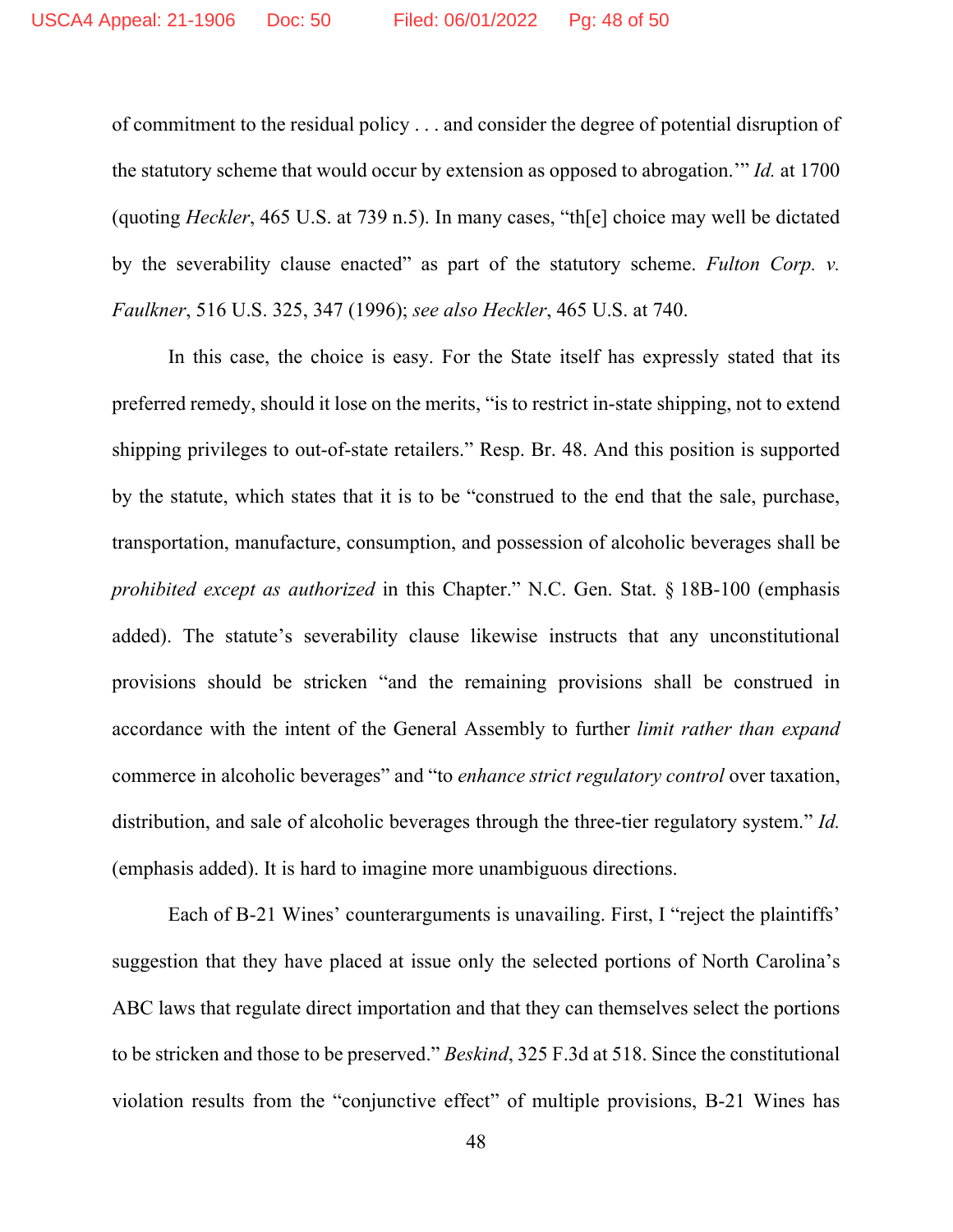effectively put each of them into play. *Id.* While a limited remedy may not be the result that plaintiffs desire, "their right is not to void a law protected by the Twenty-first Amendment but rather to eliminate discrimination in interstate commerce." *Id.* at 520. Second, I would decline B-21 Wines' invitation to extrapolate North Carolina's wishes from its past actions, namely its statutory expansion of wine shipment rights after a more limited remedy was imposed in *Beskind*. There is no need to guess at legislative intent from past actions, which could mean a variety of things, when given the benefit of an explicit statement of purpose in the statute itself.

Most importantly, any remedy in cases involving both the Twenty-first Amendment and Commerce Clause should seek to vindicate the interest of both constitutional provisions. "[W]e can assume that North Carolina would wish us to take the course that least destroys the regulatory scheme that it has put into place pursuant to its powers under the Twenty-first Amendment." *Id.* at 519. And yet, we must eliminate "the discrimination violating the Commerce Clause." *Id.* Both objectives are accomplished by enjoining North Carolina's extension of direct shipment rights to in-state retailers.

This remedy would not only guard each of North Carolina's stated regulatory interests, but strengthen them. If there is a danger in shipping wine directly from retailers to consumers, then it would seem clear that those interests would not only be protected but promoted by limiting the advantage that in-state shippers receive. If shipments interfere with regulation or taxation, then that is true of any shipment. If the State does not want minors ordering online, that will happen less if no retailers ship from online orders. Every single interest the state points to can be protected and furthered by eliminating its bald in